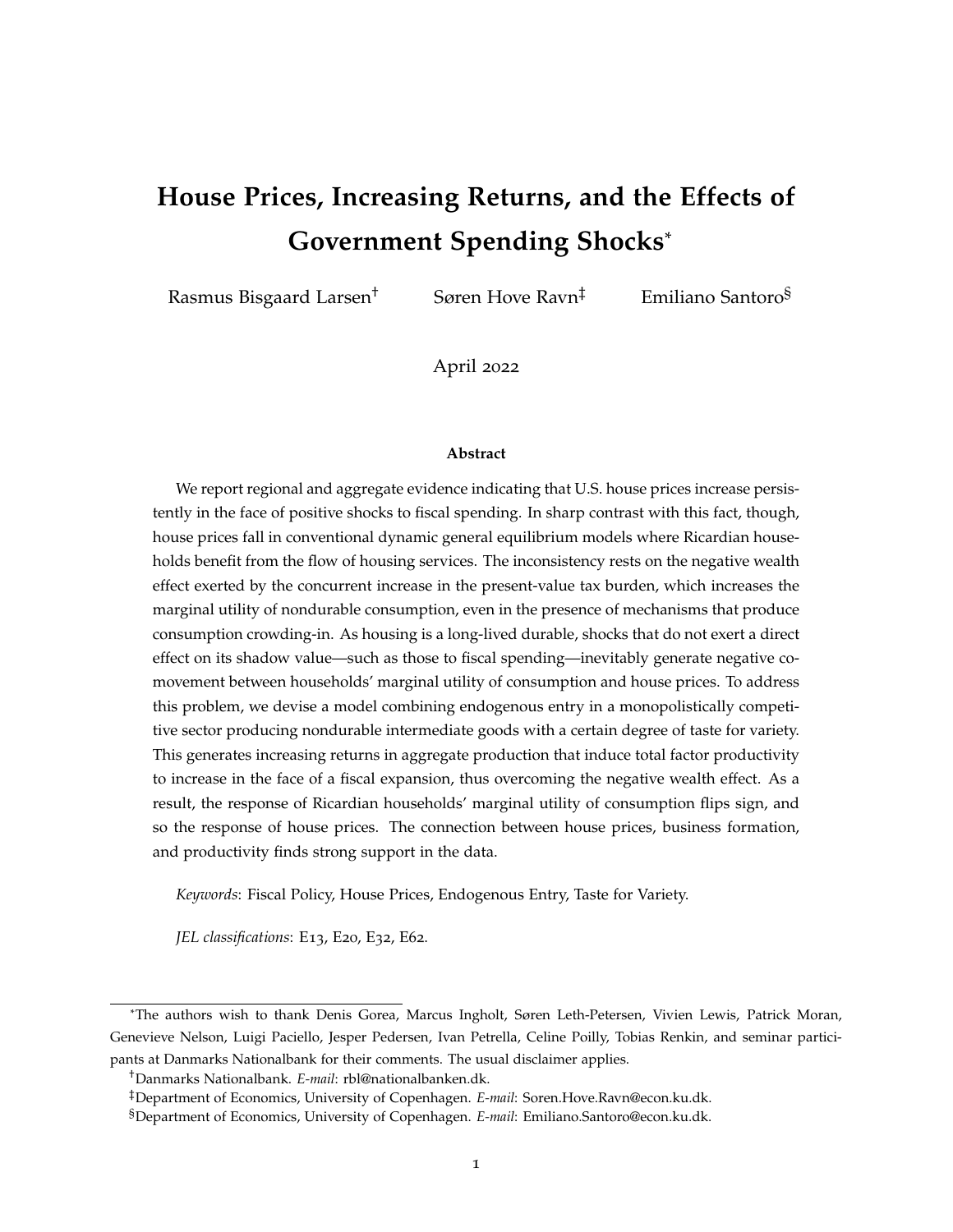# **1 Introduction**

The Great Recession has shed light on the key role that housing plays in shaping the macroeconomy. Since then, examining the response of house prices to a variety of shocks, as well as unveiling their interplay with various macroeconomic aggregates, has taken center stage in academics' and practitioners' research agendas. Concurrently, the last decade has witnessed an increasing interest in the macroeconomic effects of fiscal policy, both in academia and in policy circles. Yet, surprisingly few studies have examined the link between changes in government spending and house prices, empirically as well as theoretically.

The contribution of this paper is twofold. First, we investigate the transmission of shocks to fiscal spending on house prices, employing both regional and aggregate U.S. data. Using contract data from the Department of Defense (DoD), we report that a positive change in federal government spending in a given city expands the price of housing relative to other cities. We corroborate this finding in a Bayesian Vector Autoregression (BVAR) setting, adding to existing structural VAR studies that show how an expansion in fiscal spending produces a rise in house prices, along with various other macroeconomomic aggregates, such as output, consumption, productivity, and business formation (e.g., [Khan and Reza,](#page-37-0) [2017](#page-37-0); [Lewis and Winkler,](#page-37-1) [2017](#page-37-1); [Auer](#page-34-0)[bach et al.,](#page-34-0) [2019](#page-34-0)). Thus, our second contribution consists of devising and validating a mechanism that produces a coherent transmission of shocks to fiscal spending on these variables, with a special focus on house prices.

In sharp contrast with the available evidence, house prices are found to fall in a large variety of dynamic stochastic general equilibrium (DSGE) frameworks. In fact, it is possible to show that any standard framework in which a Ricardian household participates in the housing market, either as the only type of household in the economy or in conjunction with other agents, will feature this type of property. Why is this the case? As originally highlighted by [Barsky et al.](#page-34-1) ([2007](#page-34-1))—who focus on explaining the counterfactual negative comovement between durable and nondurable goods consumption in the face of a monetary policy shock—the problem lies in that housing is a long-lived durable and, as such, it features an approximately constant shadow value, from the perspective of a Ricardian household. Two key elements lie behind this property. First, the marginal utility of housing depends on the stock of housing, which is weakly affected by changes in its flow. Second, temporary shocks—such as those to government spending—exert little influence on the future marginal utility of housing.<sup>[1](#page-1-0)</sup> Following an increase in government spending, the present value of lifetime after-tax income drops, thus raising the shadow value of lenders' income, and reducing their consumption. Since the shadow value of housing remains

<span id="page-1-0"></span><sup>&</sup>lt;sup>1</sup>In this respect, housing preference shocks represent an exception, as they feature directly in the housing Euler equation, thus breaking the direct link between the house price and the marginal utility of consumption. See, e.g., [Iacoviello and Neri](#page-37-2) ([2010](#page-37-2)) or [Liu et al.](#page-37-3) ([2013](#page-37-3)).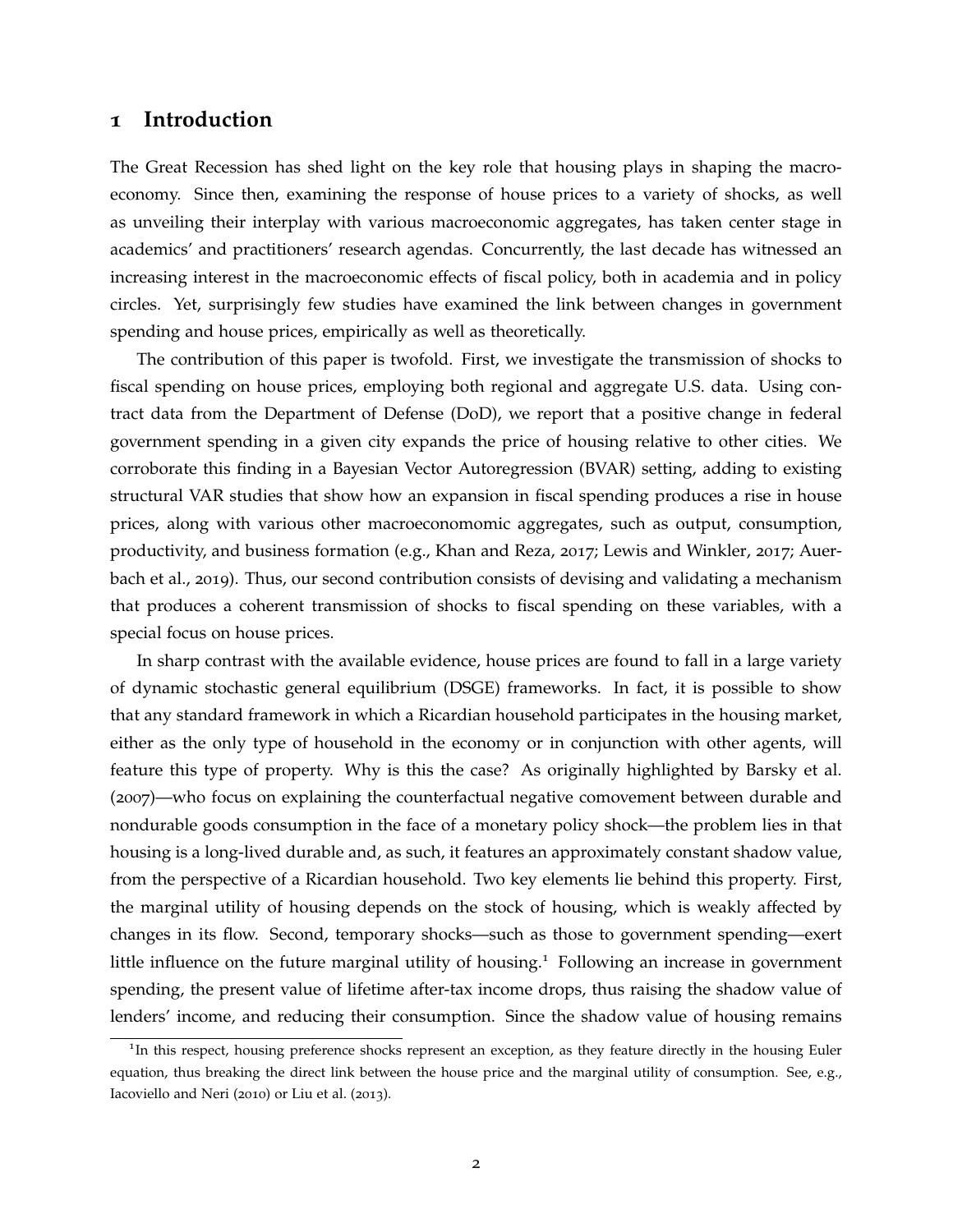approximately constant, the relative price of housing must track the behavior of Ricardian house-holds' nondurable consumption. As discussed by [Khan and Reza](#page-37-0) ([2017](#page-37-0)), any conventional remedy proposed so far—such as restrictions to housing supply, nominal stickiness, deep habits, and complementarity between private and public consumption—proves to be inadequate at breaking the quasi-constancy property of Ricardian households' shadow value of housing, even when producing consumption crowding-in.

To overcome this structural limitation, we focus on the conditional behavior of Ricardian households' shadow value of income. To this end, we devise a flexible-price model embedding a lender-borrower relationship with two layers of production: A fully competitive final good sector, and a monopolistically competitive intermediate goods sector. Combining endogenous entry in the intermediate goods sector with a certain degree of 'taste for variety' generates increasing returns to scale in the aggregate. The resulting channel has the potential to overcome the negative wealth effect induced by an increase in fiscal spending (financed either through a tax hike or an increase in government debt), so that Ricardian households' shadow value of income drops. How is this possible? To address this question, it is instructive to examine how the labor market equilibrium is attained in a standard model with no firm entry. In this case, an expansion in government spending leads to an increase in labor supply, at given factor prices. Holding the number of intermediate goods producers fixed typically implies a fall in the real wage, which exacerbates the drop in the present value of disposable income. As a result, households' shadow value of income expands, thus driving the house price down.

With free entry, instead, enhanced profit opportunities determine an increase in the number of intermediate goods producers, compressing their price markups and expanding total factor productivity (TFP); the so-called *competition effect* (see, e.g., [Lewis and Winkler,](#page-37-1) [2017](#page-37-1)).<sup>[2](#page-2-0)</sup> We first examine the potential of this channel in a simplified version of the model that we solve analytically. Within this context, the competition effect in isolation may be sufficient to generate a positive response of private consumption and the house price: An expansion in fiscal spending generates a positive impetus to firm entry and, thus, to TFP and labor demand (see, e.g., [Hall,](#page-36-0) [2009](#page-36-0)), potentially overcoming the rise in labor supply, and ultimately increasing the real wage. However, in line with the literature we discuss below, this can only be the case if the steady-state markup and/or the Frisch elasticity of labor supply are set at implausibly high values. Therefore, we complement this mechanism with taste for variety à la [Benassy](#page-34-2) ([1996](#page-34-2)). This implies that, as the number of intermediate goods producers within a given sector increases, the aggregate sectoral good expands for a given input of intermediate goods; the *variety effect*. In this case, we derive the minimal degree of taste for variety required to induce a joint increase in nondurable

<span id="page-2-0"></span><sup>&</sup>lt;sup>2</sup>In this case, while output is a constant returns function to the primary factors of production—for a given measure of intermediates—an increase in the number of intermediates shifts the relationship between output and the production factors.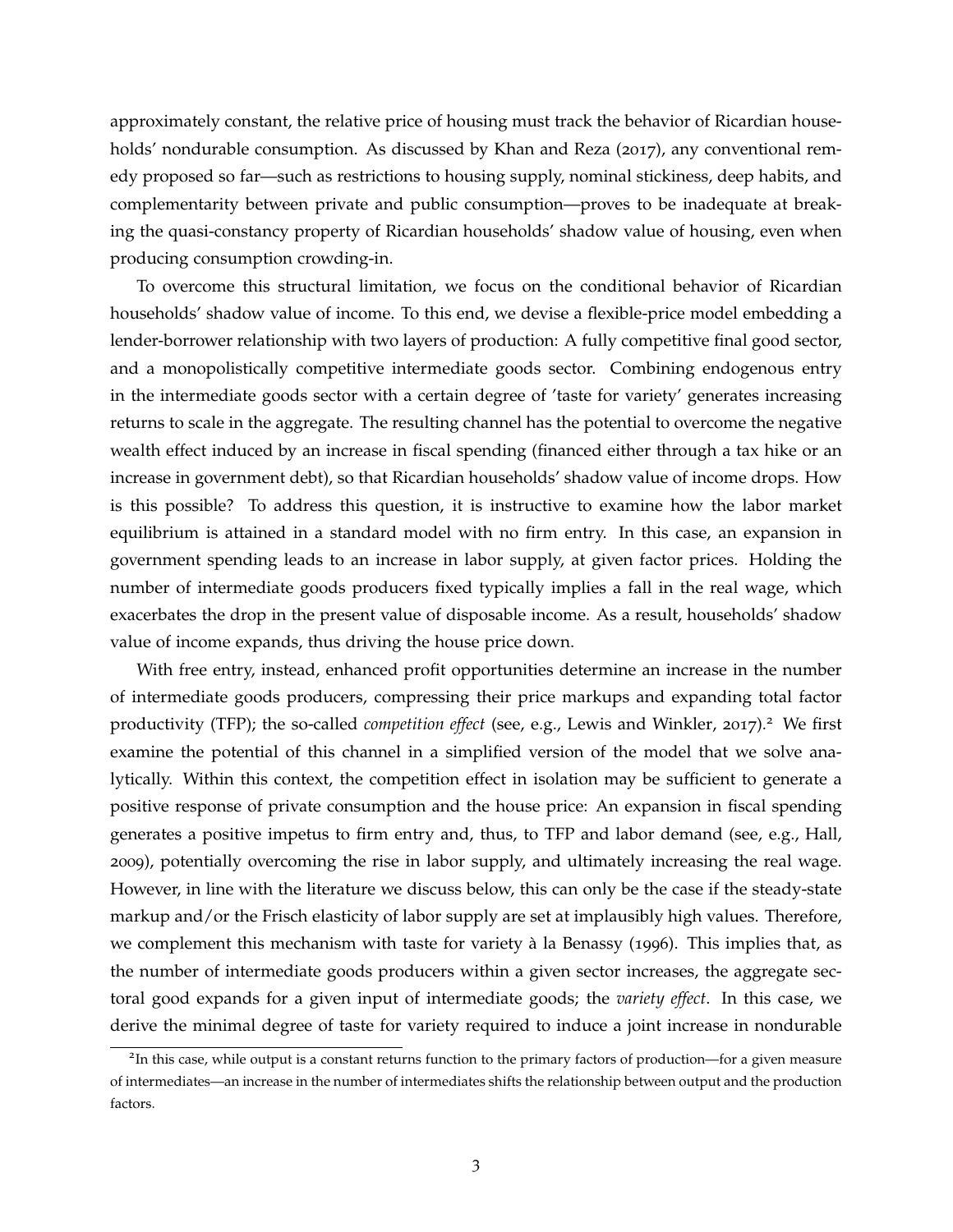consumption and house prices, for given values of the markup and the Frisch elasticity.

Combining the variety and the competition effects within our quantitative framework entails a robust increase in TFP and the wage rate, in response to a fiscal stimulus. Altogether, this leads to a substitution out of leisure and into consumption for both borrowers and—for the sake of generating a positive response of house prices—lenders. To discipline the model, we match the impulse responses from the model to the empirical ones from a BVAR featuring house prices, output, consumption, TFP, mortgage debt, and the real wage, along with federal government spending. In line with the quantitative model, all these variables increase following a fiscal expansion. In particular, the model accounts for between half and two thirds of the cumulative increase in house prices observed in the data throughout the first six years after the shock. In addition, our modeling strategy allows us to obtain independent estimates of the parameter controlling the taste for variety and the steady-state markup in the intermediate goods sector, as predicted by the analytical framework. The estimation scheme prefers a parameter combination with a moderate steady-state markup and a strong taste for variety, confirming that the variety effect is crucial in matching the data. Indeed, an estimated version of the model without taste for variety fails to match the empirical evidence.

The validatation of the propagation mechanism embedded in our model not only relies on the BVAR model employed as a quantitative benchmark, but also on regional data. We find that a positive change in federal government spending in a given city expands both the number of establishments and labor productivity, relative to other cities. Thus, we report that cities characterized by a sharper increase in house prices also display sharper hikes in business formation and labor productivity, in line with our narrative. $3$ 

**Related literature** The link between government spending shocks, net firm entry, and consumption crowding-in has previously been studied by [Devereux et al.](#page-35-0) ([1996](#page-35-0)) and [Lewis and Winkler](#page-37-1) ([2017](#page-37-1)), although none of them focus on house prices. In [Devereux et al.](#page-35-0) ([1996](#page-35-0)), firm entry generates increasing returns to specialization. This effect is closely related to the variety effect in our model, but it is distinct from the competition effect.[4](#page-3-1) The specification in [Lewis and Winkler](#page-37-1) ([2017](#page-37-1)), instead, embeds a competition effect, but no variety effect. In both cases, the authors conclude that their baseline model requires unrealistically high values of the markup and/or the Frisch elasticity in order to generate a positive response of consumption, consistent with our analytical insights (in this respect, see also [Bilbiie,](#page-34-3) [2011](#page-34-3)).

<span id="page-3-0"></span>We contribute to a large literature on the macroeconomic effects of shocks to government

<sup>3</sup>The empirical plausibility of our proposed mechanism is also supported by [Epstein et al.](#page-36-1) ([2020](#page-36-1)), who document a strong cross-country link between new firm creation and movements in house prices, though with no specific focus on government spending shocks.

<span id="page-3-1"></span><sup>&</sup>lt;sup>4</sup>In our model, the variety effect is directly tied to the parameter measuring the taste for variety, whereas it is not separately parametrized in the model of [Devereux et al.](#page-35-0) ([1996](#page-35-0)).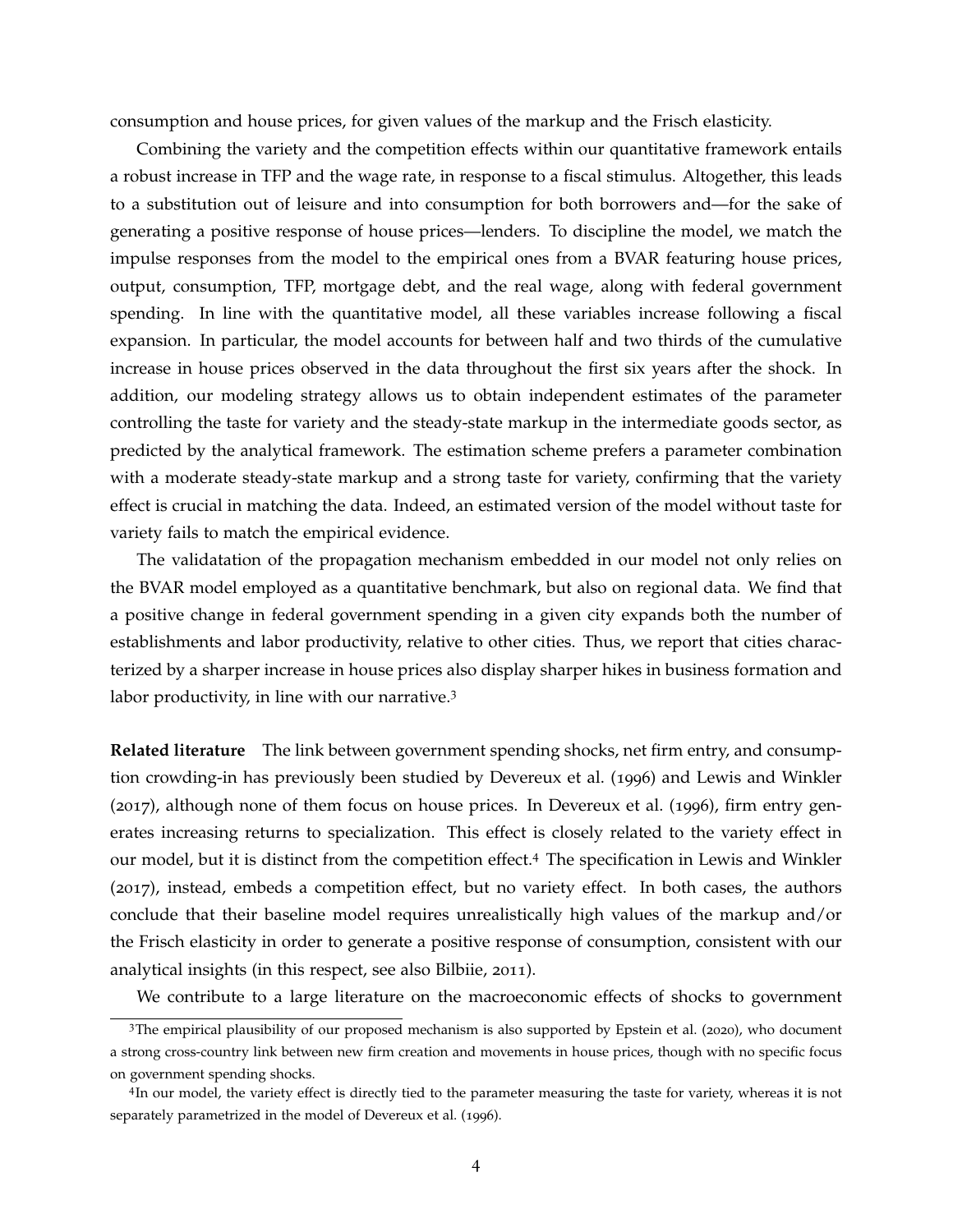spending, as extensively surveyed by [Ramey](#page-38-0) ([2016](#page-38-0)). The response of house prices to such shocks has received very little attention, with the exception of [Khan and Reza](#page-37-0) ([2017](#page-37-0)) and [Alpanda et al.](#page-34-4) ([2021](#page-34-4)), who both obtain a positive effect based on structural VAR models for the U.S. economy. We present both aggregate and regional evidence of a positive response in house prices. As discussed above, our proposed mechanism relies on an increase in net firm entry after a government spending shock. This result is empirically supported by [Lewis and Winkler](#page-37-1) ([2017](#page-37-1)) in a structural VAR model using U.S. data. As already mentioned, these authors conclude that, for realistic parameter values, their baseline DSGE model is unable to generate an increase in consumption, unless government spending is assumed to be utility- or productivity-enhancing. In this respect, we have deemed other avenues to be more fruitful for our purposes, for two main reasons: First, [Khan and Reza](#page-37-0) ([2017](#page-37-0)) demonstrate that, although complementarity between private and public goods in consumer utility can bring about an increase in the consumption of Ricardian households, this does not imply a decline in their shadow value of income, which is necessary for a rise in house prices.[5](#page-4-0) Second, the specification used in [Lewis and Winkler](#page-37-1) ([2017](#page-37-1)) assumes the *flow* of government spending to be productivity-enhancing (or, equivalently, that the public capital stock depreciates entirely each period). Assuming instead that what matters for production is the *stock* of public capital, and that this depreciates at a rate roughly similar to that of private capital (as traditionally done in the literature; see, e.g., [Baxter and King,](#page-34-5) [1993](#page-34-5); [Leeper et al.,](#page-37-4) [2010](#page-37-4)), we find that this mechanism only produces an increase in private consumption and the house price if the weight of public capital in the production function is prohibitively high.<sup>[6](#page-4-1)</sup>

We choose instead to draw on an emerging literature combining endogenous firm entry with taste for variety. This builds in large part on [Bilbiie et al.](#page-35-1) ([2012](#page-35-1)), who show that incorporating these ingredients improves the empirical performance of standard RBC models in response to productivity shocks. We use a variant of the Constant Elasticity of Substitution (CES) function with generalized love of variety introduced by [Benassy](#page-34-2) ([1996](#page-34-2)). This function disentangles market power from love of variety, such that increasing returns to scale may imply a more marked reactiveness of the real wage to fiscal spending shocks, without requiring implausibly high markups and/or elasticities of labor supply. Several recent papers have also used this specification of the CES function to analyze the implications of endogenous entry and product variety for optimal fiscal policy [\(Chugh and Ghironi,](#page-35-2) [2011](#page-35-2)), optimal monetary policy [\(Bergin and Corsetti,](#page-34-6) [2008](#page-34-6); [Bil](#page-35-3)[biie et al.,](#page-35-3) [2014](#page-35-3)), the monetary transmission mechanism [\(Lewis and Poilly,](#page-37-5) [2012](#page-37-5)), the international transmission of productivity shocks [\(Corsetti et al.,](#page-35-4) [2007](#page-35-4)), the welfare costs of inefficient entry and variety [\(Bilbiie et al.,](#page-35-5) [2019](#page-35-5)), and monetary neutrality [\(Bilbiie,](#page-34-7) [2021](#page-34-7)).

There is scant empirical evidence on plausible values for the parameter governing the extent of taste for variety [\(Chugh and Ghironi,](#page-35-2) [2011](#page-35-2); [Bilbiie et al.,](#page-35-5) [2019](#page-35-5)). [Lewis and Poilly](#page-37-5) ([2012](#page-37-5)) estimate

<span id="page-4-1"></span><span id="page-4-0"></span><sup>5</sup>This is due to a counterfactual drop in the real wage.

<sup>&</sup>lt;sup>6</sup>These results are available upon request.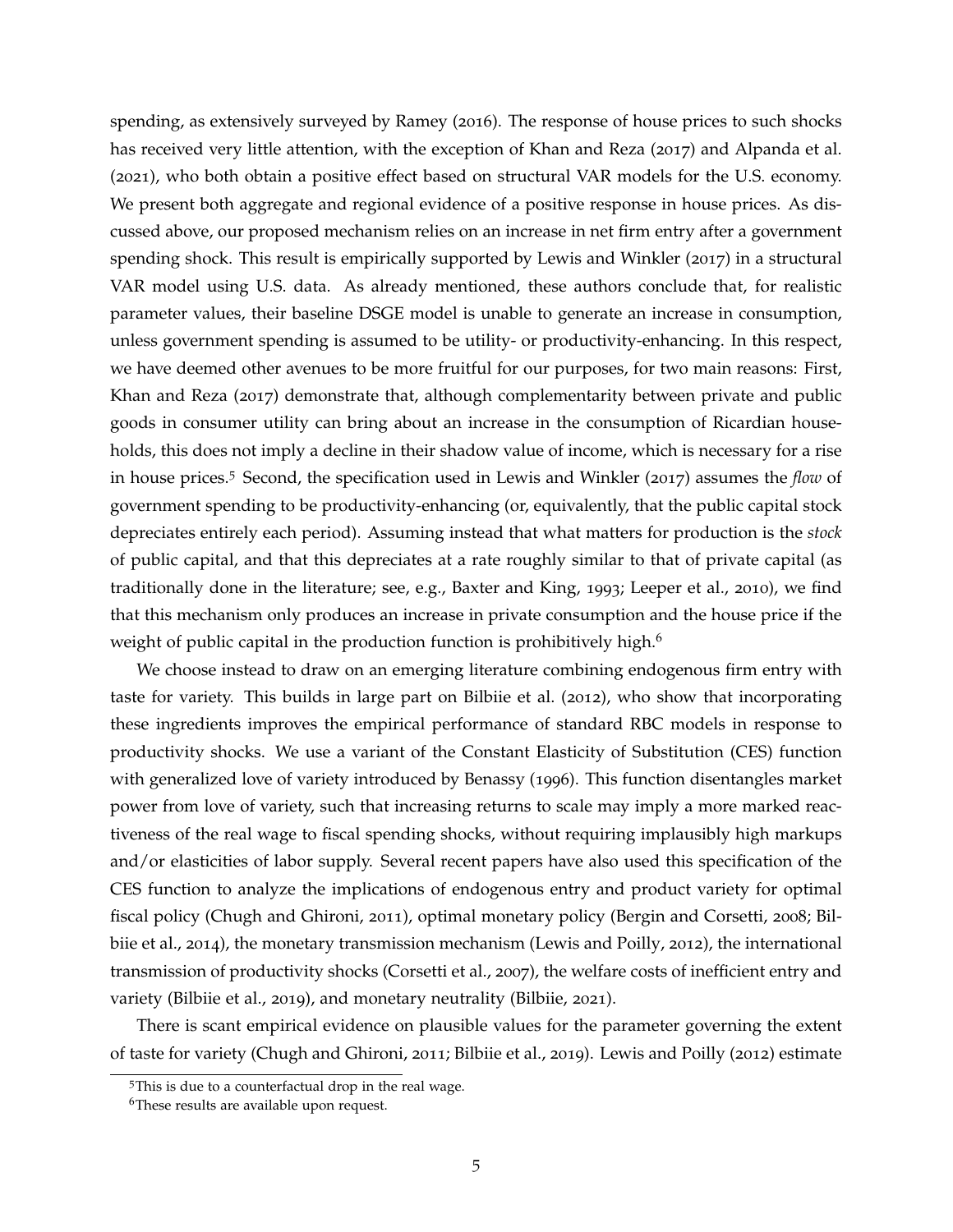a DSGE model featuring a CES function with generalized love of variety using impulse-response matching to monetary policy shocks, and report that the love of variety parameter is poorly identified. Similar to their findings, our matching exercise returns a rather imprecise estimate, though our model produces a positive response of the house price to a government spending shock for a wide range of values of the parameter. Nonetheless, our findings echo the call of [Bilbiie et al.](#page-35-1) ([2012](#page-35-1)) and [Bilbiie](#page-34-7) ([2021](#page-34-7)) for more empirical work on assessing the role of the taste for variety.

Finally, we contribute to a broader literature aiming to model house-price dynamics within DSGE models. A key implication of the insights of [Barsky et al.](#page-34-1) ([2007](#page-34-1)) is that, in any model in which a Ricardian household participates in the housing market, this agent effectively determines how house prices move. Several recent studies of house-price dynamics have circumvented this property by excluding this type of household from the housing market (see, e.g., [Ferrero,](#page-36-2) [2015](#page-36-2); [Garriga et al.,](#page-36-3) [2019](#page-36-3), [2021](#page-36-4)), thus allowing house prices to be influenced by credit-constrained households.[7](#page-5-0) By contrast, we confront this issue head-on, as our approach focuses on altering the dynamics of Ricardian households' shadow value of income, while retaining the property that these agents are responsible for pinning down the equilibrium response of the house price.

**Structure** The paper proceeds as follows. Section [2](#page-5-1) reports empirical evidence based on regional and aggregate data on the response of U.S. house prices in the face of shocks to fiscal spending. In Section [3](#page-15-0) we outline the details of the model to be employed in the quantitative analysis. Section [4](#page-21-0) devises a stylized version of the quantitative model to provide an analytical inspection of the interplay between the competition and the variety effect in generating consumption crowding-in. Section [5](#page-23-0) describes the calibration and estimation of the model. Section [6](#page-27-0) discusses the qualitative and quantitative implications of our framework. Section [7](#page-32-0) concludes.

# <span id="page-5-1"></span>**2 Empirical evidence**

In this section we provide empirical evidence to support the claim that increases in government spending have a positive effect on U.S. house prices. We first study how a change in federal government spending in a given city—as compared with other cities—affects relative house price movements. We do so by following the approach of [Nakamura and Steinsson](#page-37-6) ([2014](#page-37-6)) and [Auer](#page-34-8)[bach et al.](#page-34-8) ([2020](#page-34-8)b), where military procurement is used as a source of regional variation in spending. To corroborate this finding and establish a benchmark for the quantitative assessment of the framework we will introduce in Section [3](#page-15-0), we then devise a structural BVAR, following the tradition of most of the empirical literature on the aggregate effects of government spending shocks.

<span id="page-5-0"></span><sup>7</sup>Equivalently, [Justiniano et al.](#page-37-7) ([2019](#page-37-7)) obtain the same effect by assuming that Ricardian households own a fixed share of the aggregate housing stock.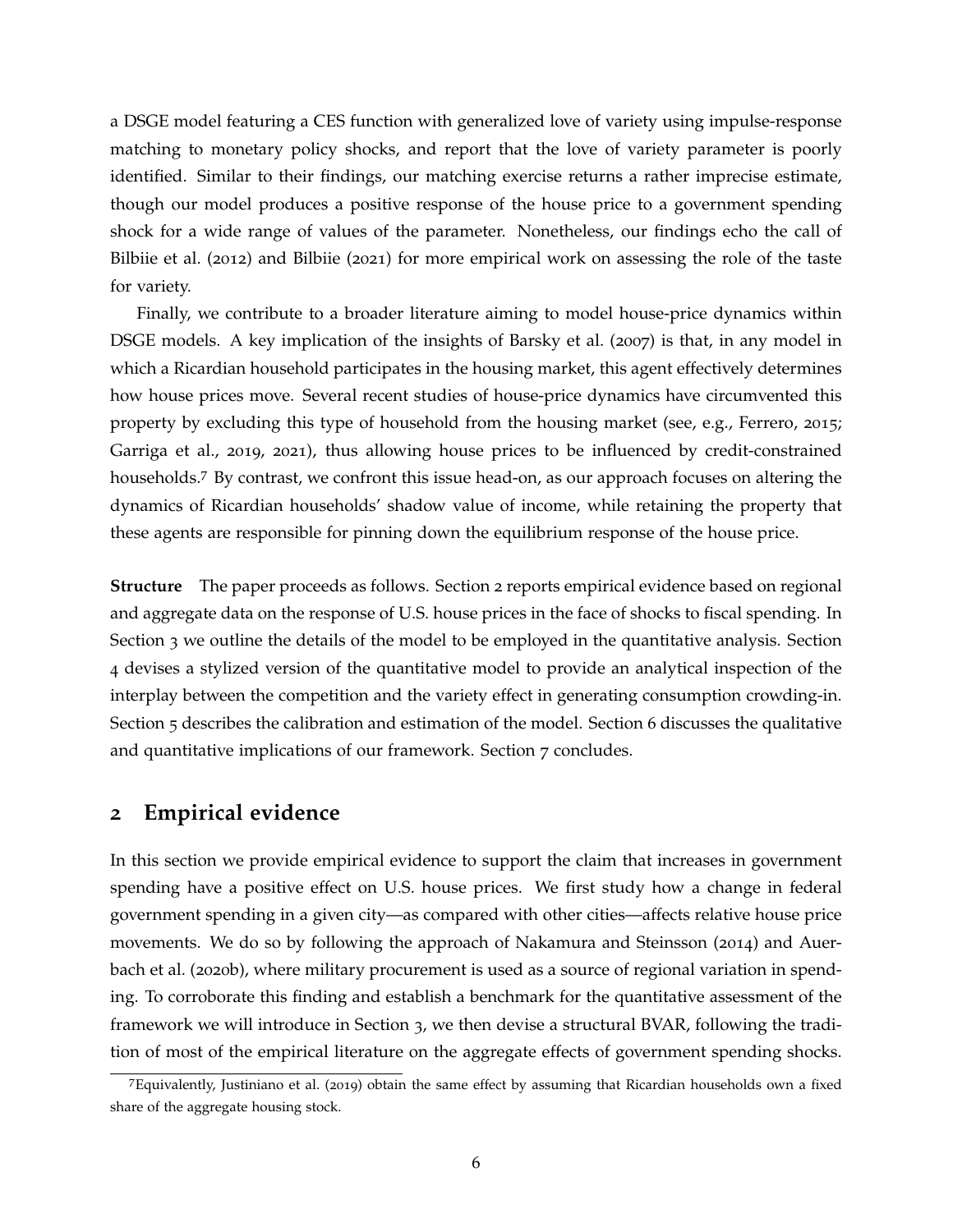Both types of analysis focus on selected variables, whose conditional behavior is key to validate the transmission mechanism embodied by our quantitative framework.

### <span id="page-6-3"></span>**2.1 Regional evidence**

The analysis on regional data relies on (yearly) Department of Defense (DoD) contract data from the website USAspending.gov, covering the 2001-2019 time window. This website contains information on individual prime contracts signed between companies and the DoD, which we aggregate up to the Metropolitan Statistical Area (MSA) level, to get a variable for all DoD contracts obligated annually to each MSA. We refer to this variable as DoD spending. Additional information on the data and the aggregation procedure is described in Appendix [A.](#page-39-0)1.1. To measure local house prices, we use the Freddie Mac House Price Index, while we normalize DoD spending by local economic activity using GDP from the Bureau of Economic Analysis (BEA). The final panel dataset covers 380 MSAs from 2001 through 2019, at the annual frequency.

We estimate the following regression of house price growth in MSA *i* over *h* years on the initial change in (normalized) DoD spending over one year:

<span id="page-6-2"></span>
$$
\frac{Q_{i,t+h} - Q_{i,t}}{Q_{i,t}} = \alpha_{i,h} + \eta_{t+h} + \beta_h \frac{G_{i,t+1} - G_{i,t}}{Y_{i,t}} + \gamma_h X_{i,t} + \varepsilon_{i,t+h},
$$
\n(2.1)

where  $Q_{i,t}$  denotes the house price index,  $G_{i,t}$  is DoD spending,  $X_{i,t}$  is a vector of controls, and  $Y_{i,t}$ is GDP (all at the MSA level). The MSA fixed effect, *αi*,*<sup>h</sup>* , controls for MSA-specific trends in house prices, while the time fixed effect, *ηt*+*<sup>h</sup>* , controls for common, national variation in house prices.[8](#page-6-0) All variables are measured in nominal terms, though we obtain similar results when using the MSA-level GDP deflator.[9](#page-6-1)

The coefficient of interest is  $\beta_h$ , which measures the growth in house prices from  $t$  to  $t + h$ relative to other MSAs, as a result of a 1 percent increase in DoD spending from period *t* to

<span id="page-6-0"></span> $8$ The MSA-level normalized change in DoD spending is winsorized at the 1 percent level by year, since the series contains outliers (the maximum is around 10 times larger than the 99th percentile). Non-winsorized estimates are somewhat smaller in magnitude but qualitatively similar, as shown in Appendix [A.](#page-40-0)1.4.

<span id="page-6-1"></span><sup>9</sup>We use nominal values, since there are no official statistics that accurately measure cross-regional differences in prices. Although the BEA produces MSA-level GDP deflators, they are constructed by applying national price indices to current dollar values of MSA-level GDP at the industry level [\(Bureau of Economic Analysis,](#page-35-6) [2015](#page-35-6)). Hence, these statistics do not capture cross-regional differences in prices, but differences in industry composition. [Hazell et al.](#page-36-5) ([2020](#page-36-5)) circumvent this imputation issue by constructing regional price indices using BLS micro data. However, these indices are only constructed for 34 states.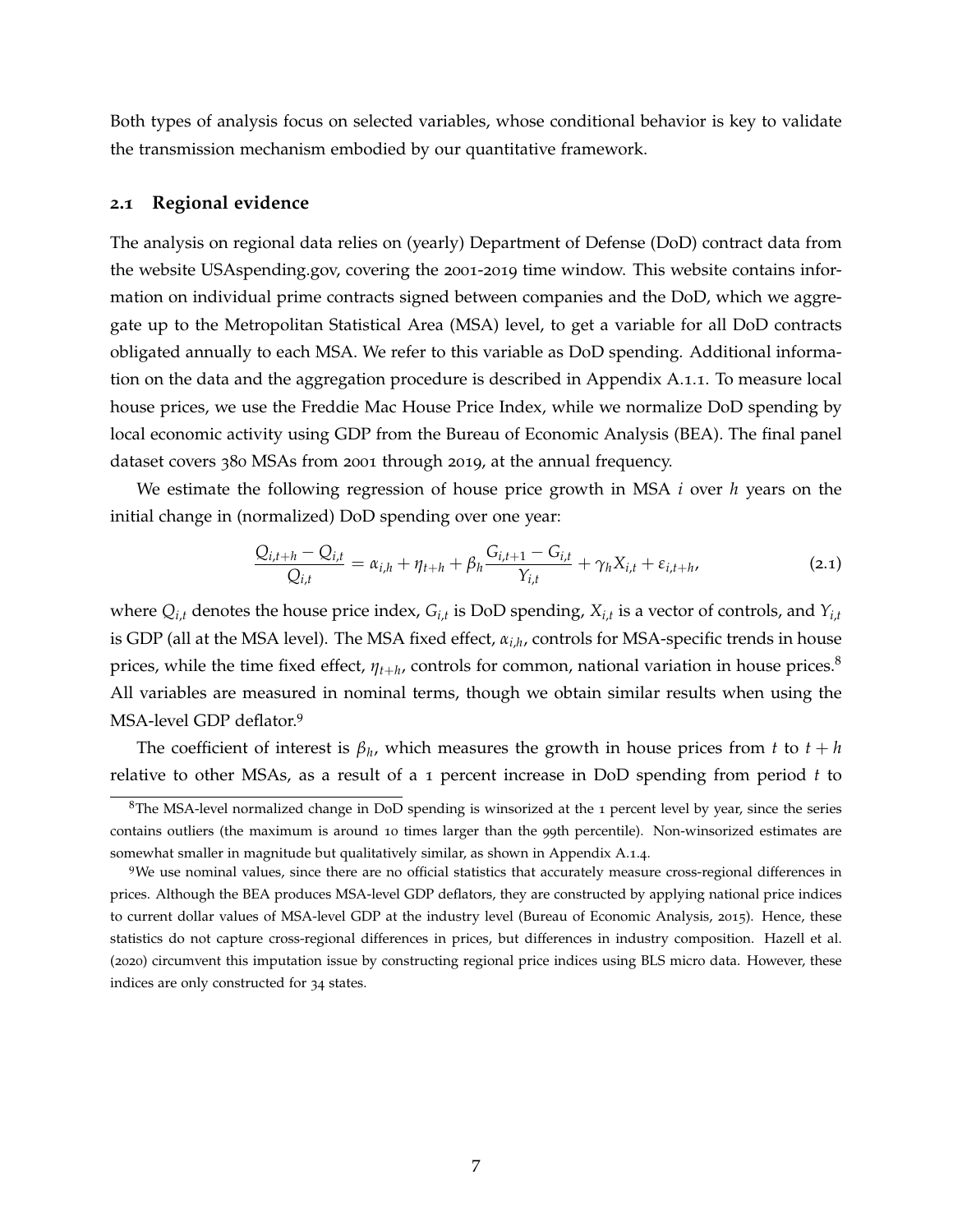*t* + 1, and relative to period *t* GDP.<sup>[10](#page-7-0)</sup> However, the OLS estimate of  $\beta_h$  is likely to be biased, since military contracts tend to flow disproportionately more to areas that experience relatively bad economic outcomes, due to political factors influencing the allocation of contracts [\(Nakamura](#page-37-6) [and Steinsson,](#page-37-6) [2014](#page-37-6)).

We deal with the potential bias by resorting to a [Bartik](#page-34-9) ([1991](#page-34-9)) instrument: The change in national DoD spending interacted with the MSA's average share of DoD spending to local GDP over the sample period. This instrument identifies the effect of spending on house prices by relating changes in the MSAs' DoD spending to their persistent and differential exposure to changes in national military spending. That is, when the federal government expands military spending, some MSAs tend to receive more DoD contracts than others, because they are systematically more exposed to changes in military spending. This systematic component of changes in local DoD spending is isolated by the instrument. In this respect, Figure [A.](#page-41-0)2 in Appendix [A.](#page-39-1)1.2 plots the period-by-period first-stage Kleibergen-Papp *F*-statistics. The *F*-statistics are in the range 26- 63, which is above the cluster-robust threshold for weak instruments of 23.1 provided by [Montiel](#page-37-8) [Olea and Pflueger](#page-37-8) ([2013](#page-37-8)).

The identifying assumption behind this approach is that, conditional on controls, there are no confounding factors affecting local house price growth—not just contemporaneously, but also at different leads and lags—that are correlated with the MSAs' exposure to changes in military spending over the cross section, as well as with changes in national military spending in the time-series dimension:<sup>[11](#page-7-1)</sup>

<span id="page-7-2"></span>
$$
E\left[\varepsilon_{i,t+h+j} \times \left(\bar{G}_i \frac{G_{t+1}^{nat} - G_t^{nat}}{Y_{i,t}}\right) | X_{i,t}\right] = 0 \text{ for } j \in \{ \dots, -2, -1, 0, 1, 2, \dots \},\tag{2.2}
$$

where  $\bar{G}_i = \frac{1}{T}\sum_t \frac{G_{i,t}}{Y_{i,t}}$ *Yi*,*<sup>t</sup>* is MSA *i*'s average share of DoD spending to local GDP over the sample period, and  $\frac{G_{t+1}^{nat}-G_t^{nat}}{Y_{i,t}}$  is the change in national DoD spending from period *t* to *t* + 1, normalized by local GDP in period *t*.

The average DoD spending share in a given MSA is likely to be an equilibrium object determined by factors such as industry composition, or by having a military base nearby. For this reason, it is worth stressing that the exogeneity condition is formulated in terms of *changes* in the outcome, rather than *levels*. Even if the level of local house prices was codetermined with

<span id="page-7-0"></span><sup>10</sup>The effect of government spending over *<sup>h</sup>* periods is captured by *<sup>β</sup><sup>h</sup>* , and results from both the effect of changes in spending from period *t* to *t* + 1, as well as from the subsequent flows in spending induced by the initial shock. When estimating spending multipliers, it is common to use the cumulative change in spending over the response horizon, instead of the initial change in spending—as we do in our model—since this allows for direct estimation of cumulative multipliers. The reason for using changes in the initial level of spending is that this makes our estimates comparable to the impulse responses from the BVAR that will serve as a basis for the calibration of the model.

<span id="page-7-1"></span> $11$ The lead-lag exogeneity condition is stronger than conventional IV contemporaneous exogeneity conditions, since the dependent variable depends on past and future shocks that must be orthogonal to the contemporaneous instrument [\(Stock and Watson,](#page-38-1) [2018](#page-38-1)).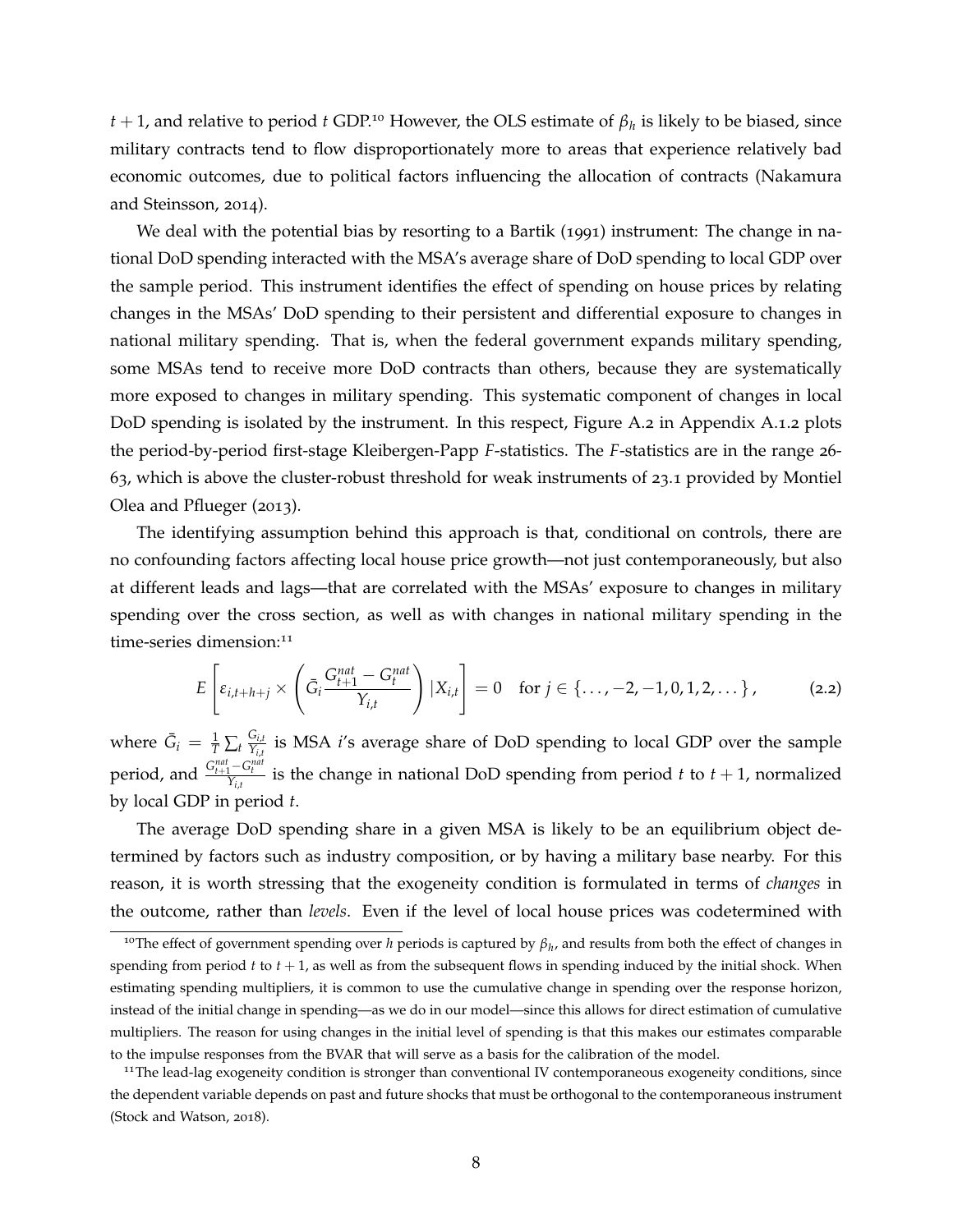the local DoD spending share, equation ([2](#page-7-2).2) would still hold. However, a potential concern is that the MSAs' exposure to military spending is related to their exposure to the national business cycle—for instance through different industry or housing market composition—which drives the differential house price response across MSAs through correlation between national DoD spending and the business cycle. More formally, this would imply that the exogeneity condition ([2](#page-7-2).2) does not hold, because the error term  $\varepsilon_{i,t+h+j}$  carries a  $\gamma_i \xi_{t+h+j}$  structure, where  $\gamma_i$  is correlated with  $\bar{G}_i$  over the cross section, and  $\xi_{t+h+j}$  is correlated with  $\frac{G_{t+1}^{nat}-G_t^{nat}}{Y_{i,t}}$  in the time-series dimension. We address some of these concerns in Appendix [A.](#page-40-0)1.4, through a number of robustness checks, as summarized in the next subsection.

An additional identifying assumption is necessary because of the dynamic effects of government spending: Lagged and leading shocks to local government spending should also be unrelated to the contemporaneous instrument [\(Stock and Watson,](#page-38-1) [2018](#page-38-1)). This assumption does not hold, since the instrument itself is autocorrelated. In that case, the estimate of *β<sup>h</sup>* will not only pick up the contemporaneous effect from the shock, but also the effects from past shocks, so that *β<sup>h</sup>* cannot be interpreted as the effect of an unanticipated shock to DoD spending. For this reason, we follow [Ramey and Zubairy](#page-38-2) ([2018](#page-38-2)) by including two lags of the instrument,  $\bar{G}_i$  $\frac{G_{t+1}^{nat} - G_t^{nat}}{Y_{i,t}}$ as well as two lags of the one-year normalized change in local spending, *<sup>G</sup>i*,*t*+1−*Gi*,*<sup>t</sup> Yi*,*<sup>t</sup>* . Table [A.](#page-44-0)3 illustrates that conditioning on autoregressive dynamics in the instrument and local spending leads to a smaller estimate of the house price response, thus capturing past changes in shocks to local spending. Finally, we add two lags of the one-year growth in the dependent variable to pick up momentum in house prices. As we show in Appendix [A.](#page-40-1)1.3, house prices are slightly— yet, significantly—lower in the two years prior to a spending change, which could reflect anticipation effects.<sup>[12](#page-8-0)</sup> However, controlling for this pre-trend—as we do in our baseline regression—makes little difference to our results besides reducing standard errors.

#### **2.1.1 The response of house prices to a fiscal spending shock**

We estimate *h* separate ([2](#page-6-2).1) regressions, for  $h = 1, 2, \ldots, 13$  horizons, and report the estimates in Figure [1](#page-9-0). The OLS and IV estimates are shown in panels (a) and (b), respectively. Standard errors are heteroskedasticity-robust and clustered at the MSA level, so as to account for within-MSA correlation of the error term. 95 percent confidence bands based on the point estimate standard errors are indicated by the grey areas.

According to the IV estimates, the response of house prices to an expansion in government spending follows a hump-shaped pattern, peaking after six years, thus reverting back to trend. In terms of magnitude, we appreciate a relative increase in house prices of 2.6 percent over six years,

<span id="page-8-0"></span> $12$ As [Auerbach et al.](#page-34-0) ([2019](#page-34-0)) argue, the instrument does not filter out all anticipation effects since anticipated changes in national military spending are not removed by the instrument.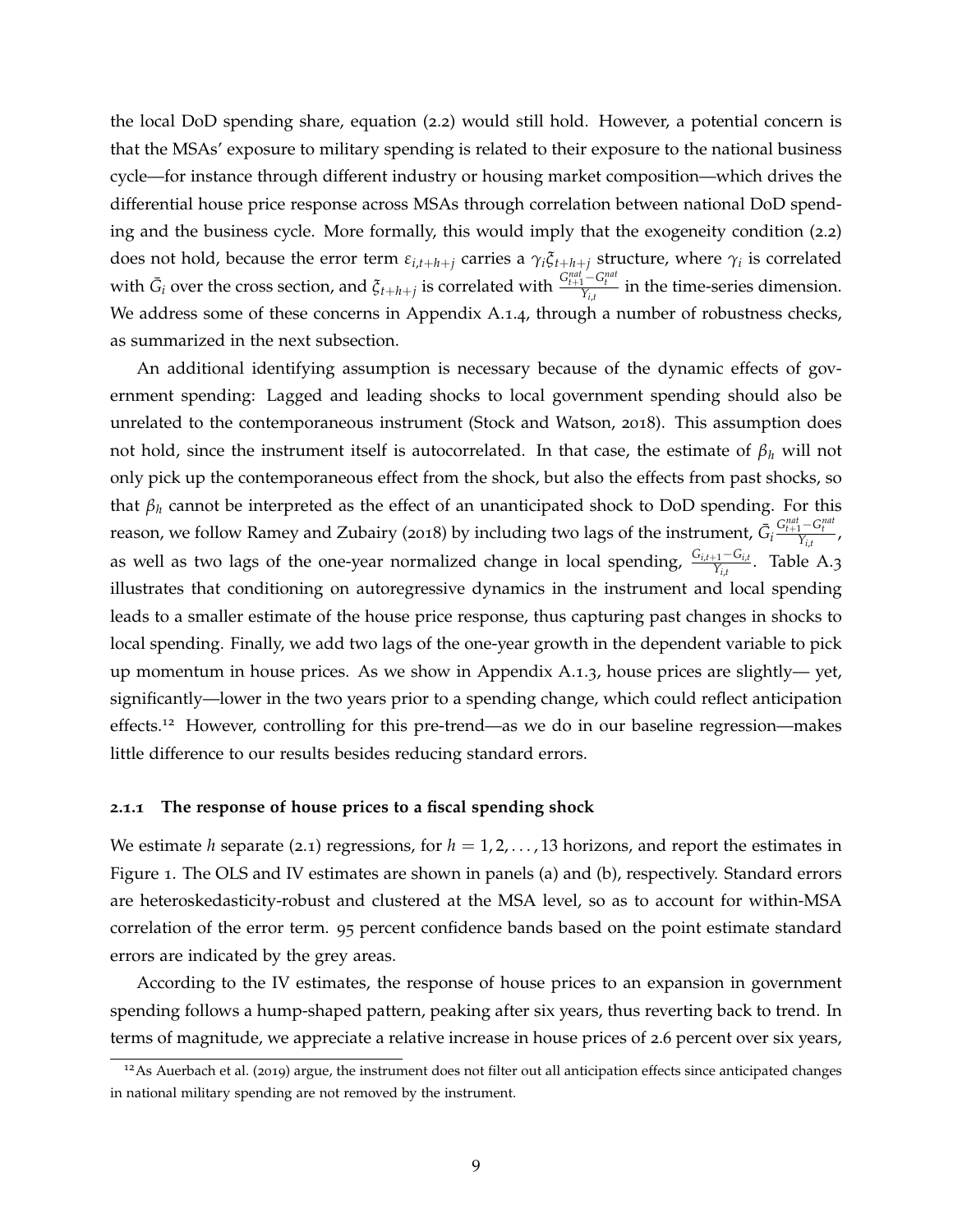<span id="page-9-0"></span>

### Figure 1: Regional house price responses to military spending

*Notes*: The figure shows the estimates of  $β_h$  from regression ([2](#page-6-2).1) based on an annual panel of 380 MSAs covering the period 2001-2019. The OLS and IV estimates for the house price response are plotted in panels (a) and (b), respectively. The regressions include as controls two lags of the one-year growth in house prices, two lags of the instrument, and two lags of the one-year change in local spending normalized by GDP. Grey areas indicate the 95 percent confidence bands constructed using heteroskedasticity-robust standard errors clustered by MSA.

as a result of an increase in spending of 1 percent of GDP in the first year. The OLS estimates also follow a hump-shaped pattern, but are biased toward zero.

These estimates are robust to a number of alternative specifications of ([2](#page-6-2).1), as reported in Appendix [A.](#page-40-0)1.4. Specifically, we present results from regressions with real variables, alternative normalizations of DoD spending changes, a proxy for DoD outlays instead of obligations, and controls for differential house price movements associated with potential confounding factors, such as local industry composition and exposure to regional business cycles. In addition, we examine the robustness of our results to outliers and different sets of controls in the baseline regression. There are some key takeaways from the robustness exercises, which support a causal interpretation of the IV estimates. We show that our results are robust to controlling for three well-known measures of house price cycle exposure interacted with year dummies.<sup>[13](#page-9-1)</sup> This addresses the concern that our results could reflect a differential exposure to the 2000s boom-bust cycle in U.S. house prices. Moreover, differences in industry composition do not drive our results since controlling for two-digit industry employment shares multiplied by year dummies does not alter the estimates.

<span id="page-9-1"></span><sup>&</sup>lt;sup>13</sup>The three measures of house price cycle exposure are the Wharton Regulation Index, the [Saiz](#page-38-3) ([2010](#page-38-3)) instrument, and the Bartik-like instrument for sensitivity to regional house price movements by [Guren et al.](#page-36-6) ([2021](#page-36-6)).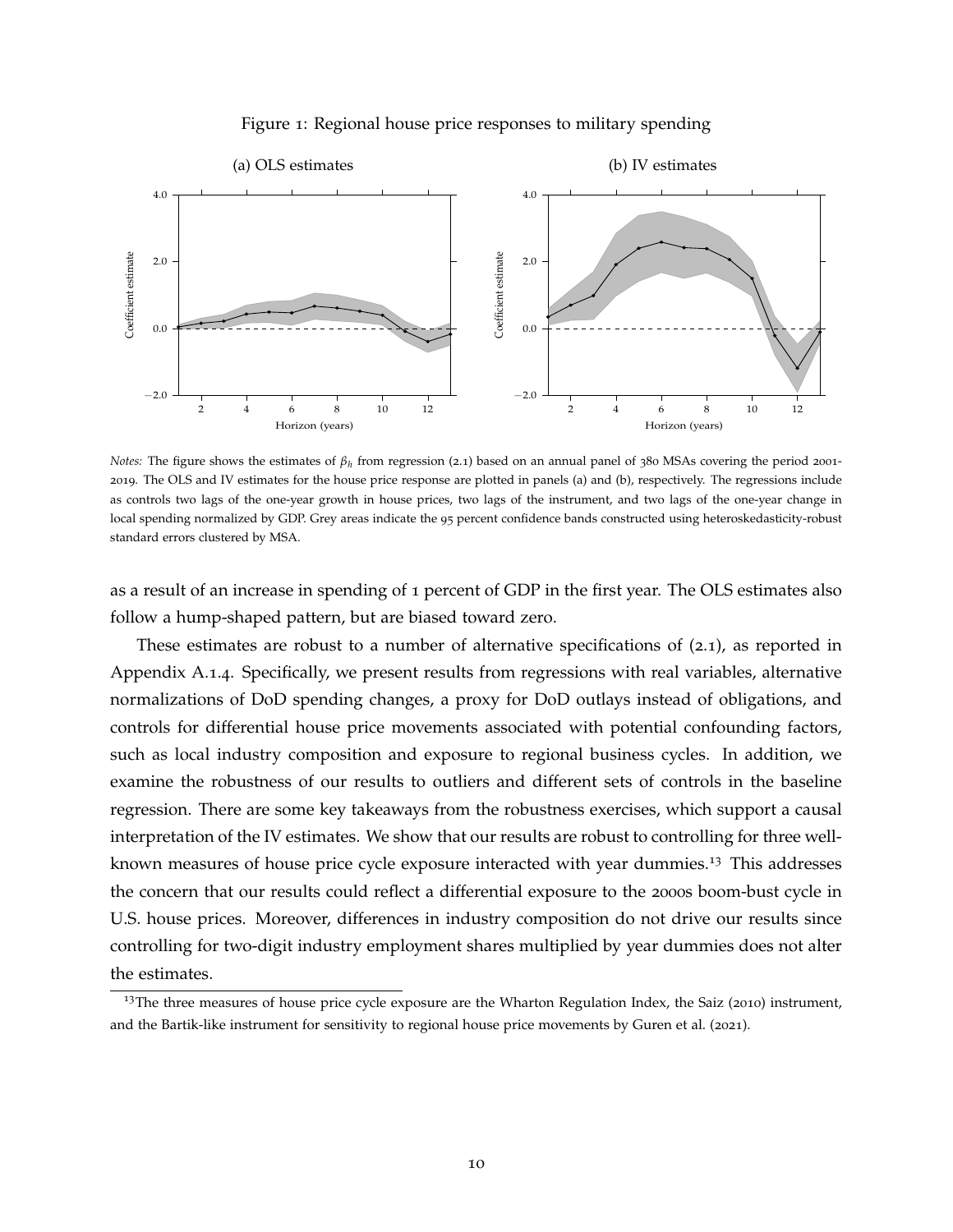

<span id="page-10-0"></span>Figure 2: The regional response of establishments and labor productivity to military spending

*Notes*: The figure shows the estimates of  $β_h$  from regression ([2](#page-6-2).1) based on an annual panel of 380 CBSAs covering the period 2001-2019. The OLS and IV estimates for the establishments response are plotted in panels (a) and (b), while the OLS and IV estimates for the response of labor productivity are shown in panels (c) and (d). As controls, the regression includes two lags of the one-year growth in establishments in panels (a) and (b) and labor productivity in panels (c) and (d), two lags of the instrument, and two lags of the one-year change in local spending normalized by GDP. Grey areas indicate 95 percent confidence bands constructed using heteroskedasticity-robust standard errors clustered by CBSA.

#### **2.1.2 Validating the mechanism**

The procyclical entry of firms, in conjunction with the increase in total and factor-specific productivities, represents the essence of the mechanism we will put forward in Section [3](#page-15-0) to frame the expansionary effect of fiscal spending on house prices. Through the combination of endogenous entry and love for variety, the model will exhibit increasing returns to scale in aggregate production. As a result, shocks to fiscal spending stimulate firm entry and TFP. This paves the way to overcome the negative wealth effect on consumption associated with higher government spending, and thus to obtain the decline in patient households' marginal utility of consumption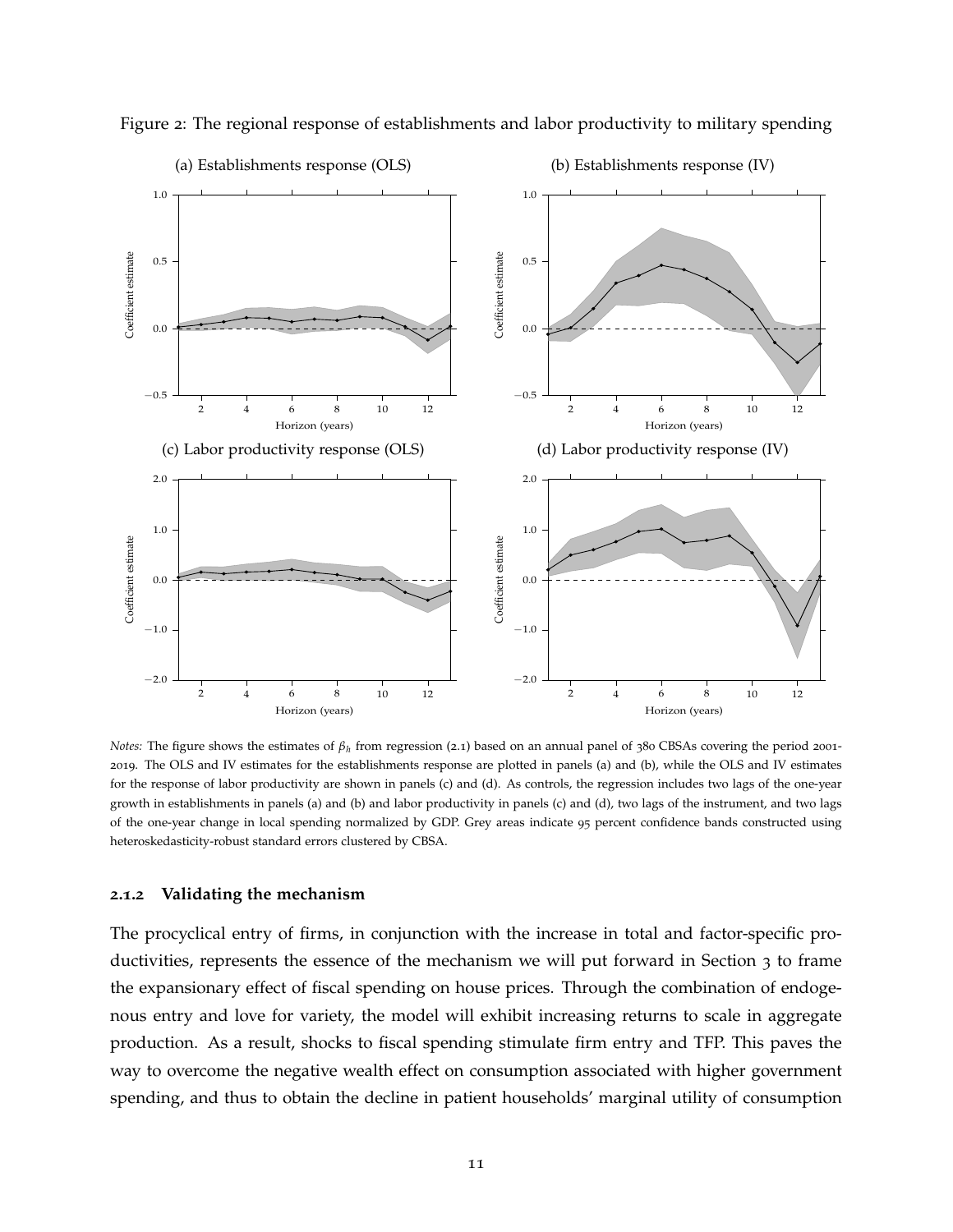

<span id="page-11-0"></span>Figure 3: The joint distributions of house prices, establishments, and labor productivity responses

# (a) House prices and establishments

(b) House prices and labor productivity

*Notes:* This figure shows the estimated joint distribution of the six-year horizon responses of house prices and establishments (left figure), and house prices and labor productivity (right figure). The joint distribution is obtained from bootstrap estimation of regression (2.[1](#page-6-2)) using 1,000 iterations from a cluster bootstrap drawing sets of MSAs with replacement. Each point represents 0.1 percent probability.

that is required for house prices to increase.

In order to validate this transmission mechanism empirically, we employ the framework used in Section [2](#page-6-3).1 to assess the responsiveness of house prices to a change in local DoD spending, now using (the growth rates of) either local net firm entry or local labor productivity as the dependent variable. Along with being available at the MSA level and for the entire sample we consider, these variables are central to validating our narrative.

Net firm entry is measured as the growth in the number of establishments within the MSA. Data on establishments are from the County Business Patterns from the U.S. Census Bureau, which contains information on the stock of establishments at the county level. We aggregate these data to get an MSA-level series on establishment counts. Labor productivity is measured as local GDP divided by local employment using data from the BEA.

Figure [2](#page-10-0) presents the estimates for the response of establishments and labor productivity to a change in DoD spending. The OLS and IV estimates for the establishments response are shown in panels (a) and (b), respectively, while the corresponding estimates for the response of labor productivity are shown in panels (c) and (d). Finally, 95 percent confidence bands based on standard errors clustered by MSA are indicated by the grey areas. The IV estimates for the responses of labor productivity and establishments to military spending are in line with our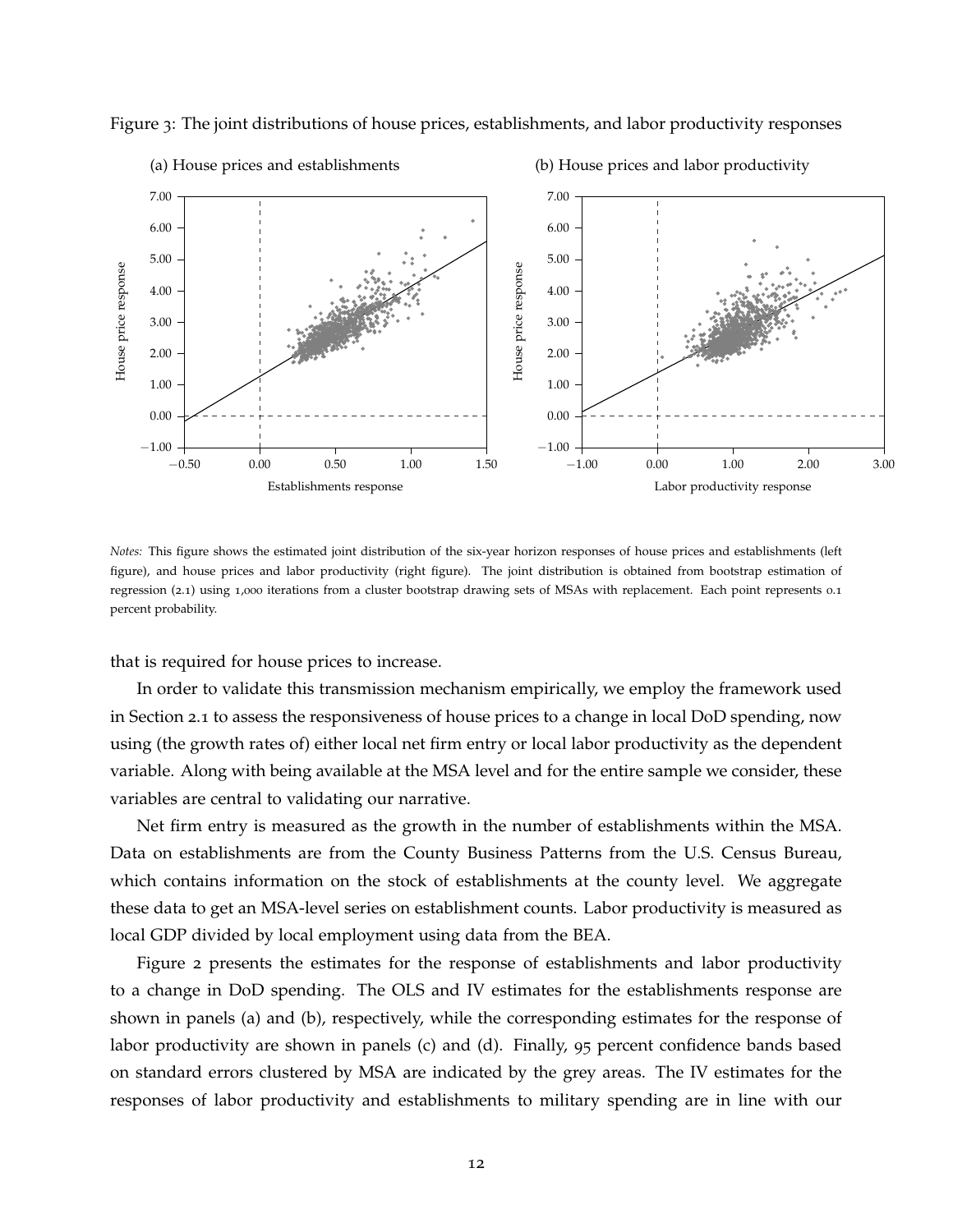model's predictions. Both increase following a change in government spending and eventually revert back to their local trends, thus validating the central feature of our model. The positive responses of labor productivity and business formation to an increase in local DoD spending are in line with the evidence reported by [Auerbach et al.](#page-34-0) ([2019](#page-34-0)).

Figure [3](#page-11-0) conveys further insights into the empirical connection between business formation, labor productivity, and house prices. We report the scatter plots of the impulse-response estimates (at a six-year horizon), based on 1,000 iterations from a cluster bootstrap drawing sets of MSAs from our sample. Panel (a) plots the joint distribution of the responses of house prices and establishments, while the joint distribution of the responses of house prices and labor productivity is shown in panel (b). There is a clear positive relationship across MSAs between the magnitudes of the responses of house prices, establishments, and labor productivity to a change in DoD spending. That is, for the sets of MSAs where the estimated house price response is larger, so are the responses of labor productivity and establishments. This link between response estimates is relatively tight, with pairwise correlation coefficients ranging between 0.7 and 0.8.

### <span id="page-12-1"></span>**2.2 Aggregate evidence**

We finally seek to confirm our main findings using aggregate time-series data. To this end, we set up a BVAR model for the U.S. economy, which will also serve as a benchmark for the quantitative validation of the structural model we offer in the next section. In order to identify truly unexpected government spending shocks that do not suffer from potential anticipation effects, we rely on the survey-based forecast errors of the growth rate of government spending (denoted by *FEt*) computed by [Auerbach and Gorodnichenko](#page-34-10) ([2012](#page-34-10)). We order this variable first in the BVAR model, thus identifying an unanticipated government spending shock as an innovation to the forecast error of the growth rate of government spending. The BVAR further includes the following variables: Real government consumption and investment (*Gt*), real GDP  $(Y_t)$ , real private consumption  $(C_t)$ , real net tax revenues  $(T_t)$ , real mortgage debt  $(B_t)$ , the real house price (*Qt*), the real wage (*Wt*), and total factor productivity (*TFPt*). We use the Median Sales Price of Houses Sold, which is constructed by the U.S. Census Bureau, and deflate it using the GDP deflator.<sup>[14](#page-12-0)</sup> The data sample is 1966:Q4-2010:Q3, as dictated by the availability of  $FE_t$ from [Auerbach and Gorodnichenko](#page-34-10) ([2012](#page-34-10)). The BVAR includes 4 lags and a constant. We use a standard Minnesota prior, with the tightness of the prior determined by the data using the method of [Giannone et al.](#page-36-7) ([2015](#page-36-7)). Additional details regarding the BVAR and the data are provided in

<span id="page-12-0"></span><sup>14</sup>Other popular house price indices, such as the Case-Shiller National Home Price Index or the All-Transactions House Price Index, are only available for shorter samples. Since government spending shocks have been found to be much smaller and less persistent since around 1980 (e.g. [Bilbiie et al.,](#page-35-7) [2008](#page-35-7)), we opt for retaining a long data sample.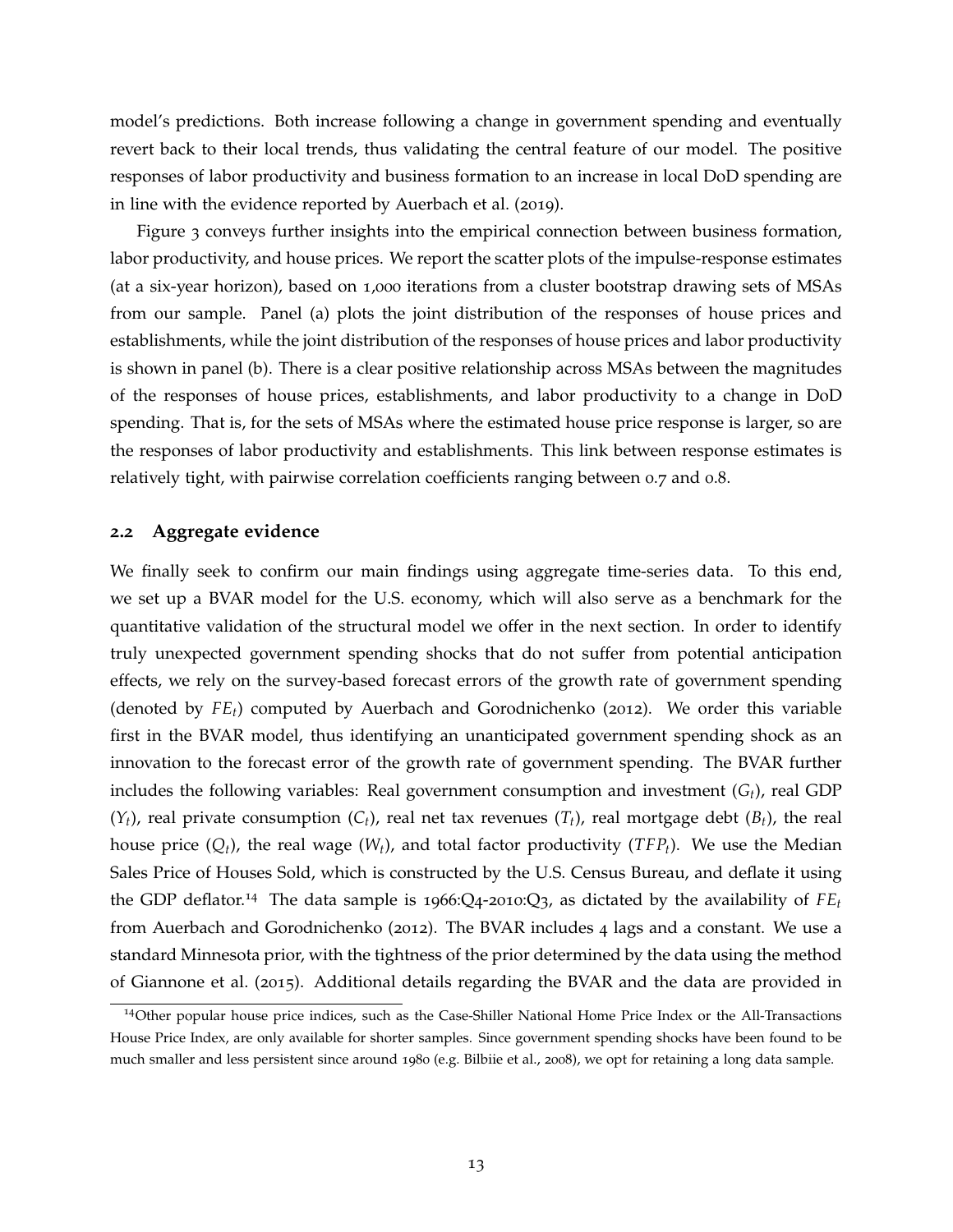Appendix A.[15](#page-13-0)

In Figure [4](#page-14-0) we present the impulse responses from the BVAR to a positive government spending shock normalized to 1 percent, along with 68 percent confidence bands. Following such a shock, we observe a persistent and hump-shaped increase in the house price. This finding is consistent with the evidence reported by [Khan and Reza](#page-37-0) ([2017](#page-37-0)) and [Alpanda et al.](#page-34-4) ([2021](#page-34-4)). The magnitude of the increase is in the ballpark of the regional estimates obtained via OLS and IV. Furthermore, the positive responses observed for output, consumption, and the wage rate are in line with most of the existing literature, e.g. [Galí et al.](#page-36-8) ([2007](#page-36-8)), while the increase in TFP is consistent with recent studies by [d'Alessandro et al.](#page-35-8) ([2019](#page-35-8)) and [Jørgensen and Ravn](#page-37-9) ([2022](#page-37-9)), among others. The increase in mortgage debt corroborates recent evidence reported by [Auerbach et al.](#page-34-11) ([2020](#page-34-11)a) and [Bayer et al.](#page-34-12) ([2020](#page-34-12)), who both find that government spending has a stimulative effect on credit markets.

<span id="page-13-0"></span><sup>&</sup>lt;sup>15</sup>We have chosen not to include a measure of business formation in the BVAR model. The data series for firm entry used by [Lewis and Winkler](#page-37-1) ([2017](#page-37-1)) ends in 1995 and, as discussed by these authors, more recent data series are not fully comparable. We prioritize a longer sample period, and therefore exclude this variable.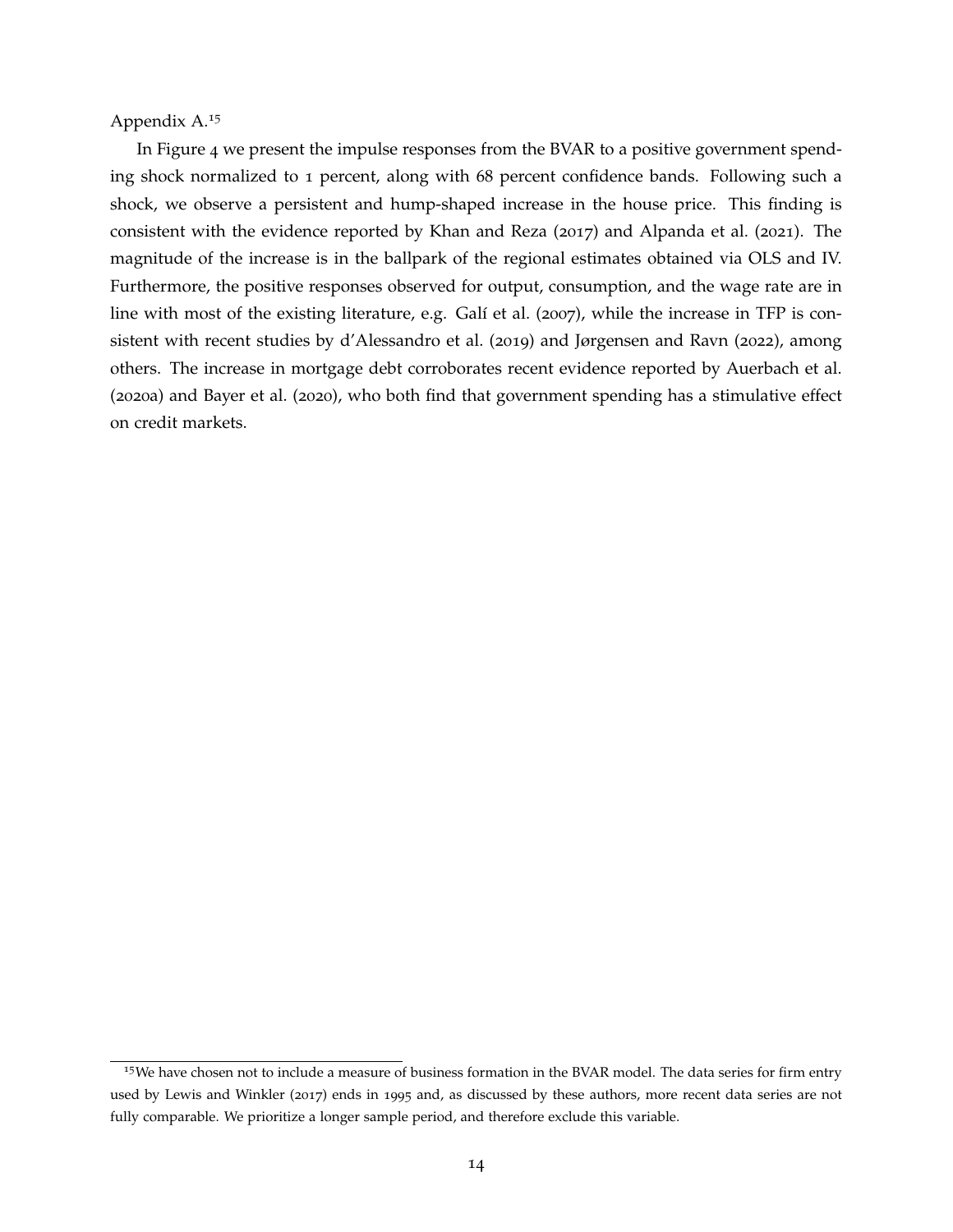<span id="page-14-0"></span>

Figure 4: Estimated effects of a government spending shock from BVAR model

*Notes:* The figure shows the effects of a shock to government spending estimated in the BVAR model (solid black line), with the grey areas representing the 68 percent credible sets.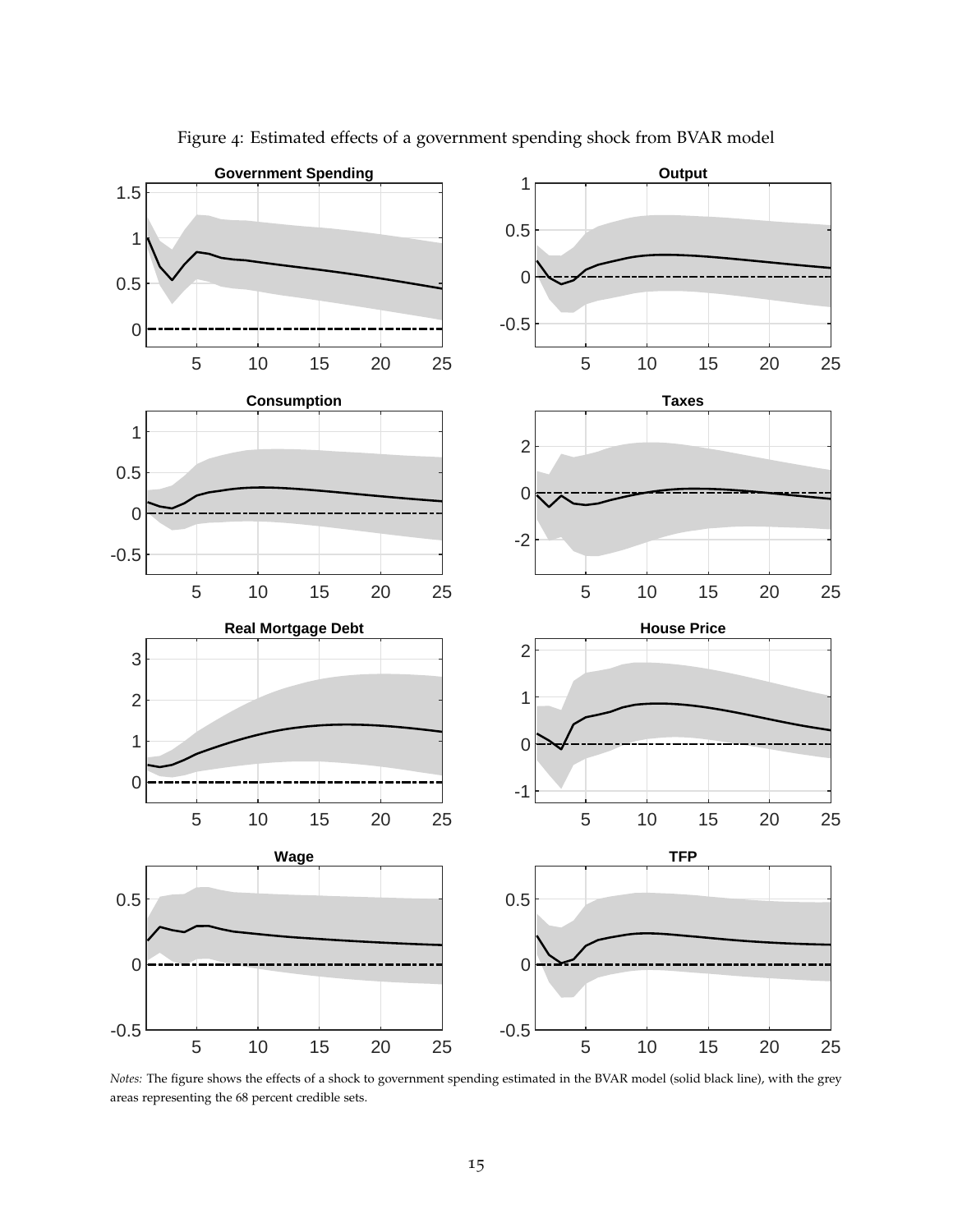# <span id="page-15-0"></span>**3 The model**

We devise a real business cycle economy populated by two types of households, differentiated by their discount factors: Impatient households have a lower discount factor than patient households, and can borrow up to a share of the present value of their housing stock. This implies that patient households act as lenders. Both household types work, consume nondurables and accumulate housing. Patient households also accumulate capital that is rented to firms producing intermediate goods. The inclusion of impatient households is based on our desire to explain movements in mortgage debt alongside those in house prices, as these two variables are closely related in the data.

Production of nondurables and investment goods occurs in a two-layer production sector, in the vein of [Rotemberg and Woodford](#page-38-4) ([1992](#page-38-4)), [Jaimovich](#page-37-10) ([2007](#page-37-10)), and [Jaimovich and Floetotto](#page-37-11) ([2008](#page-37-11)), among others. The first production layer consists of a continuum of sectors of measure one. Each sector contains a finite number of firms producing differentiated sector-specific goods using capital and labor as inputs, while firms enter and exit the sectors until a zero-profit condition is satisfied. The differentiated goods are bundled to produce an aggregate sectoral good to be used as an input in the second production layer. That layer consists of a representative firm combining the continuum of aggregate sectoral goods to produce a final good to be sold to households and the government.

#### **3.1 Households**

The economy is populated by two groups of households, each consisting of a continuum of unit mass. Both household types derive utility from nondurable consumption,  $C_t^j$  $t_t^j$ , housing,  $H_t^j$  $t$ <sup>,</sup> and the fraction of time devoted to labor,  $N_f^t$ , where  $j \in \{b, l\}$  indexes impatient and patient householdspecific variables, respectively. Each type of household maximizes the following life-time utility function:

$$
E_0\left\{\sum_{t=0}^{\infty}\left(\beta^j\right)^t\left[\frac{\left(C_t^j-h^jC_{t-1}^j\right)^{1-\sigma_c}}{1-\sigma_c}+Y^j\frac{\left(H_t^j\right)^{1-\sigma_h}}{1-\sigma_h}-\Psi^j\frac{\left(N_t^j\right)^{1+\psi}}{1+\psi}\right]\right\},\tag{3.1}
$$

where  $\beta^l > \beta^b$  are the discount factors. This difference in impatience implies that patient households will act as lenders to impatient households. In addition,  $\sigma_c \geq 0$  and  $\sigma_h \geq 0$  are the coefficients of relative risk aversion for consumption and housing, respectively,  $\psi$  is the inverse Frisch elasticity, and  $h^j \in [0;1[$  measures the degree of internal habit formation in consumption, while  $Y^j > 0$  and  $\Psi^j > 0$  are the utility weights on housing and labor, respectively.

Impatient households choose consumption, housing, labor, and borrowing subject to their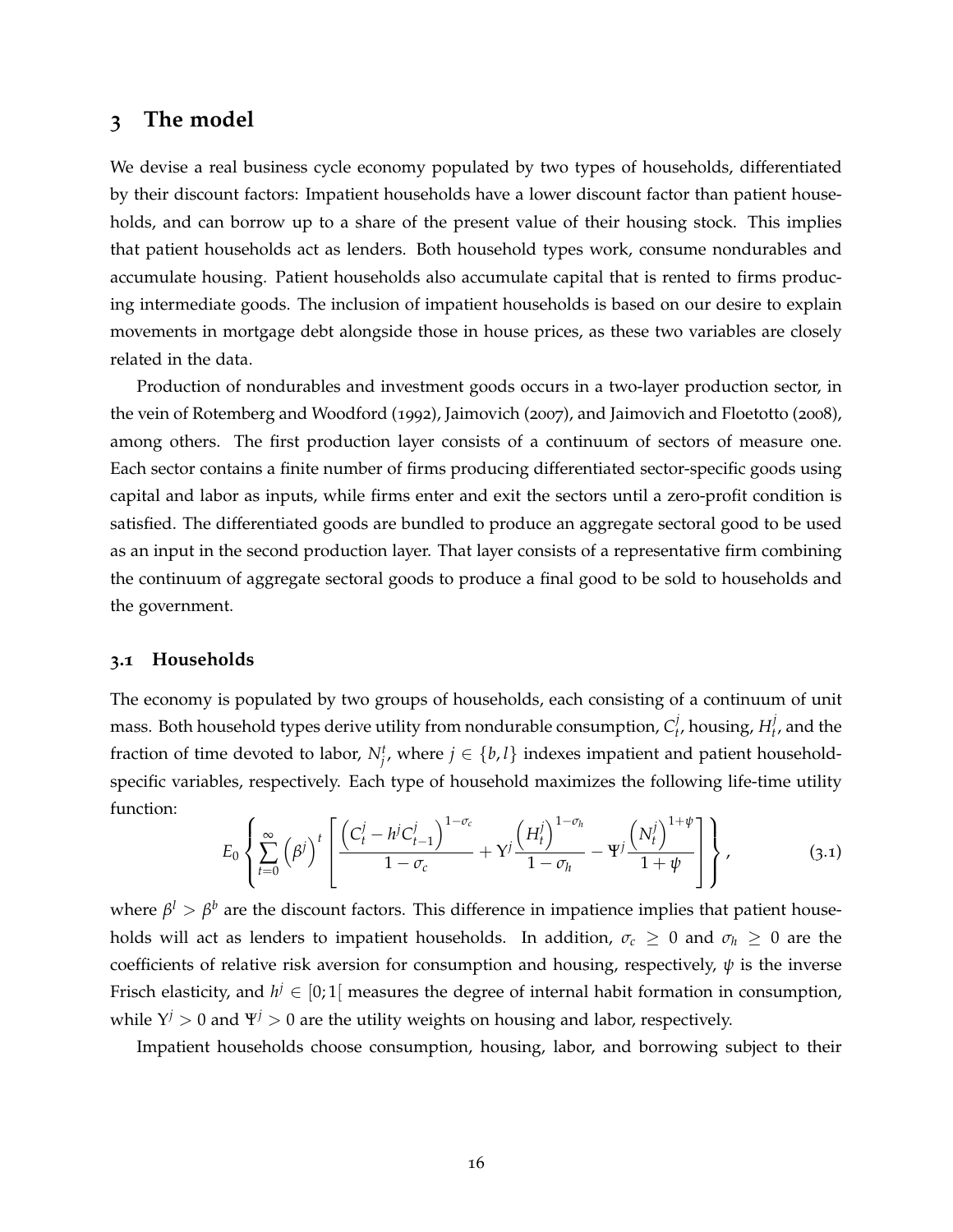budget constraint and a loan-to-value constraint:

$$
C_t^b + q_t H_t^b + R_{t-1} B_{t-1}^b = w_t^b N_t^b + B_t^b + q_t H_{t-1}^b - \tau_t^b, \tag{3.2}
$$

<span id="page-16-2"></span><span id="page-16-0"></span>
$$
B_t^b \le \gamma B_{t-1}^b + (1 - \gamma)m \frac{E_t \left\{ q_{t+1} H_t^b \right\}}{R_t},
$$
\n(3.3)

where  $q_t$  is the price of housing in units of consumption,  $B_t^b$  is the stock of real debt held at the end of period *t*,  $R_t$  is the gross real interest rate on debt between period *t* and  $t + 1$ ,  $w_t^b$  is the real wage of impatient households, and  $\tau_t^b$  is a lump-sum tax.

The borrowing constraint in equation ([3](#page-16-0).3) states that impatient households can borrow up to a fraction  $m \in [0, 1]$  of the present value of their housing stock at the beginning of the next period, as in [Kiyotaki and Moore](#page-37-12) ([1997](#page-37-12)). Following [Guerrieri and Iacoviello](#page-36-9) ([2017](#page-36-9)), we allow for inertia in the dynamics of mortgage debt, as measured by  $\gamma \in [0;1]$ , to account for the slow moving nature of the stock of debt in the data. We assume that shocks to the economy are sufficiently small that the borrowing constraint invariantly holds with equality in the neighborhood of the steady state.

Patient households choose consumption, housing, labor, capital, investment, and bond holdings subject to their budget constraint:

<span id="page-16-3"></span>
$$
C_t^l + q_t H_t^l + I_t + B_t^l + B_t^g = w_t^l N_t^l + q_t H_{t-1}^l + R_{t-1} B_{t-1}^l + R_{t-1} B_{t-1}^g + r_t^k K_{t-1} - \tau_t^l, \qquad (3.4)
$$

where  $I_t$  is investment in capital,  $B_t^l$  are one-period bonds at the end of period *t*,  $B_t^g$  denotes oneperiod government bonds (which, for simplicity, are assumed to earn the same risk-free interest rate as private bonds),  $w_t^l$  is the real wage of patient households,  $r_t^k$  is the real rental rate of capital, and  $\tau_t^l$  is a lump-sum tax. We assume that capital rented to the firms evolves according to the following law of motion:

<span id="page-16-1"></span>
$$
K_{t} = K_{t-1} (1 - \delta) + I_{t} (1 - \Phi_{t}), \qquad (3.5)
$$

where  $\delta \in [0;1]$  denotes the depreciation rate, and  $\Phi_t = \frac{\phi}{2}$  $rac{\phi}{2}$   $\left(\frac{I_t}{K_{t-1}}\right)$  $\frac{I_t}{K_{t-1}} - \delta \Big)^2 \, \frac{K_{t-1}}{I_t}$  $\frac{t-1}{I_t}$  is convex costs of capital adjustment, with  $\phi > 0$ . Appendix [B](#page-49-0) reports the first-order conditions for the borrower and other agents in the model economy.

### **3.2 Production**

Production occurs in two stages. A first layer of intermediate goods firms produces distinct intermediate goods using capital rented from the patient households and labor supplied by both household types. There exists a continuum of sectors indexed by  $j \in [0,1]$ , with each of these sectors consisting of  $F_t(j)$  intermediate goods firms. These firms sell their goods to a representative final good firm in a monopolistically competitive market subject to free entry. Second, the final good firm transforms the intermediate goods into aggregate sectoral goods,  $\{Q_t(j)\}_{j=1}^1$  $\int_{j=0}^{1}$ , which in turn are aggregated into a final good, *Y<sup>t</sup>* , that is sold to households and the government in a perfectly competitive market.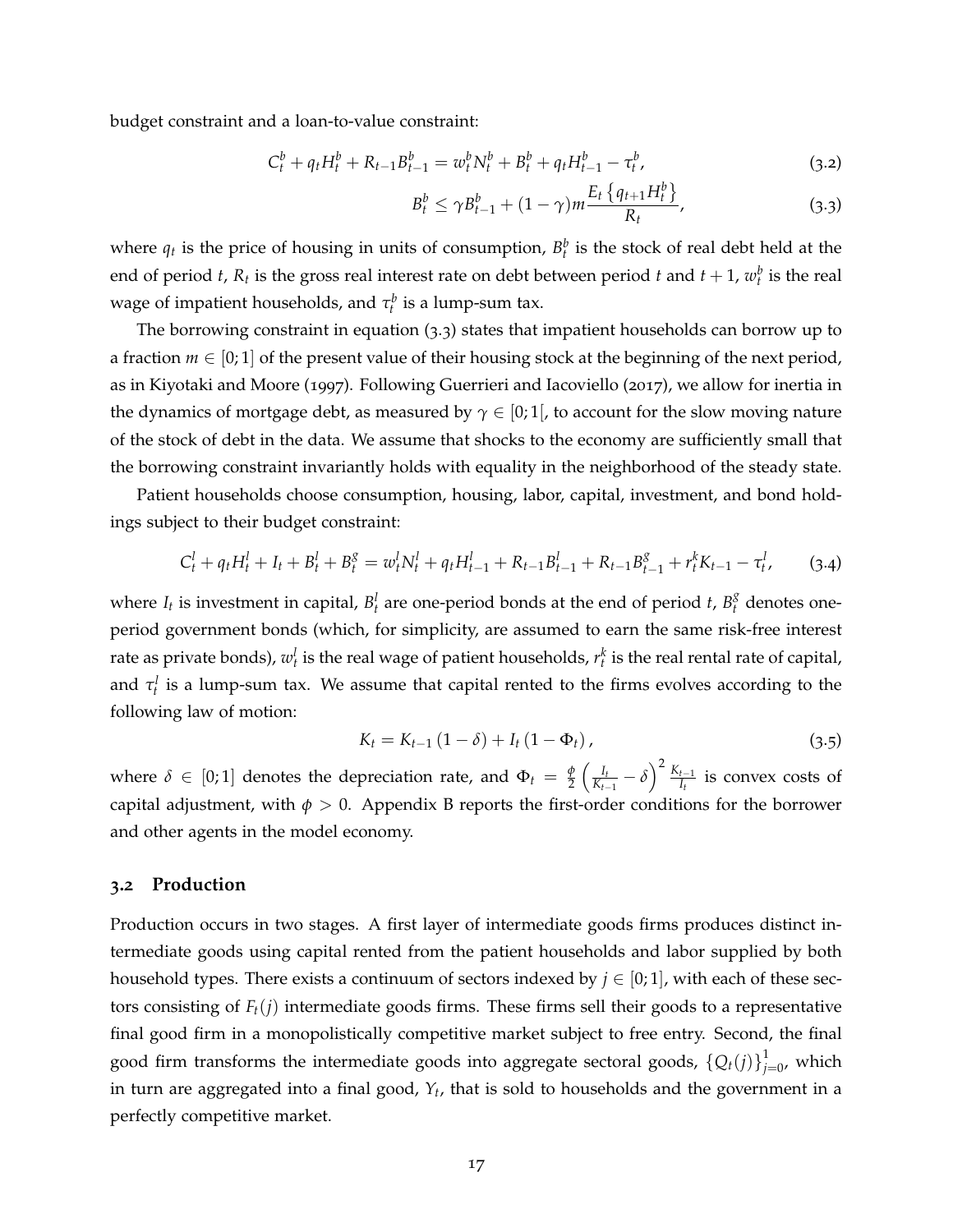### **3.2.1 Final good production**

The final good, *Y<sup>t</sup>* , is produced by a representative firm using a CES production function that aggregates a continuum of measure one of aggregate sectoral goods:

$$
Y_t = \left[ \int_0^1 Q_t(j)^\omega dj \right]^{\frac{1}{\omega}}, \qquad \omega \in ]0;1[.
$$
 (3.6)

Each intermediate good sector consists of  $F_t(i) > 1$  firms producing differentiated goods that are aggregated into a sectoral good using the following aggregation function proposed by [Benassy](#page-34-2)  $(1996):$  $(1996):$  $(1996):$ 

<span id="page-17-0"></span>
$$
Q_t(j) = F_t(j)^{\tau + \frac{\rho - 1}{\rho}} \left[ \sum_{i=1}^{F_t(j)} m_t(j, i)^{\rho} \right]^{\frac{1}{\rho}} \qquad \rho \in ]0; 1[, \qquad (3.7)
$$

where  $m_t(j, i)$  is the output of firm *i* in sector *j*. The production function in equation ([3](#page-17-0).7) is a generalization of the [Dixit and Stiglitz](#page-36-10) ([1977](#page-36-10)) CES aggregation function that disentangles the variety effect from the elasticity of substitution across inputs,  $1/(1-\rho)$ .<sup>[16](#page-17-1)</sup> The variety effect is measured by  $\tau \geq 0$ , and implies that, as the number of intermediate firms within a sector increases, the sectoral aggregate good increases for a given input of intermediate goods. If  $\tau =$  $-(\rho-1)/\rho$ , the function reduces to the Dixit-Stiglitz function, in which the variety effect is tied to the elasticity of substitution, while  $\tau = 0$  implies that the variety effect is nil.<sup>[17](#page-17-2)</sup>

The final good firm's demand for each sectoral aggregate good,  $Q_t(i)$ , is given by the following standard demand function:

$$
Q_t(j) = \left(\frac{p_t(j)}{P_t}\right)^{\frac{1}{\omega - 1}} Y_t, \tag{3.8}
$$

where  $p_t(j)$  is the price index for the sector *j* aggregate good, and  $P_t = \left[\int_0^1 p_t(j) \frac{\omega}{\omega - 1} dj \right]_0^{\omega}$  is the aggregate price index.

In turn, the demand for good  $m_t(j, i)$  follows from solving the final good firm's cost minimization problem and is given by

<span id="page-17-3"></span>
$$
m_t(j, i) = \left(\frac{p_t(j, i)}{p_t(j)}\right)^{\frac{1}{\rho - 1}} \left(\frac{p_t(j)}{P_t}\right)^{\frac{1}{\omega - 1}} \frac{Y_t}{\left(F_t(j)^{\tau + \frac{\rho - 1}{\rho}}\right)^{\frac{\rho}{\rho - 1}}},
$$
\n(3.9)

<span id="page-17-1"></span><sup>&</sup>lt;sup>16</sup>A similar function was already studied in a working-paper version of [Dixit and Stiglitz](#page-36-11) ([1977](#page-36-10)); see Dixit and Stiglitz ([1975](#page-36-11)).

<span id="page-17-2"></span><sup>&</sup>lt;sup>17</sup>Alternatively, the variety effect can be modeled by assuming that consumers derive utility directly from an increase in the number of intermediate goods, as in [Lewis and Poilly](#page-37-5) ([2012](#page-37-5)), [Bilbiie et al.](#page-35-1) ([2012](#page-35-1)), or [Bilbiie et al.](#page-35-5) ([2019](#page-35-5)). In this alternative interpretation, however, one would need to adjust for the variety effect when taking the model to the data, as the welfare-consistent price index in such a model includes the variety effect, while the CPI constructed by the BLS does not.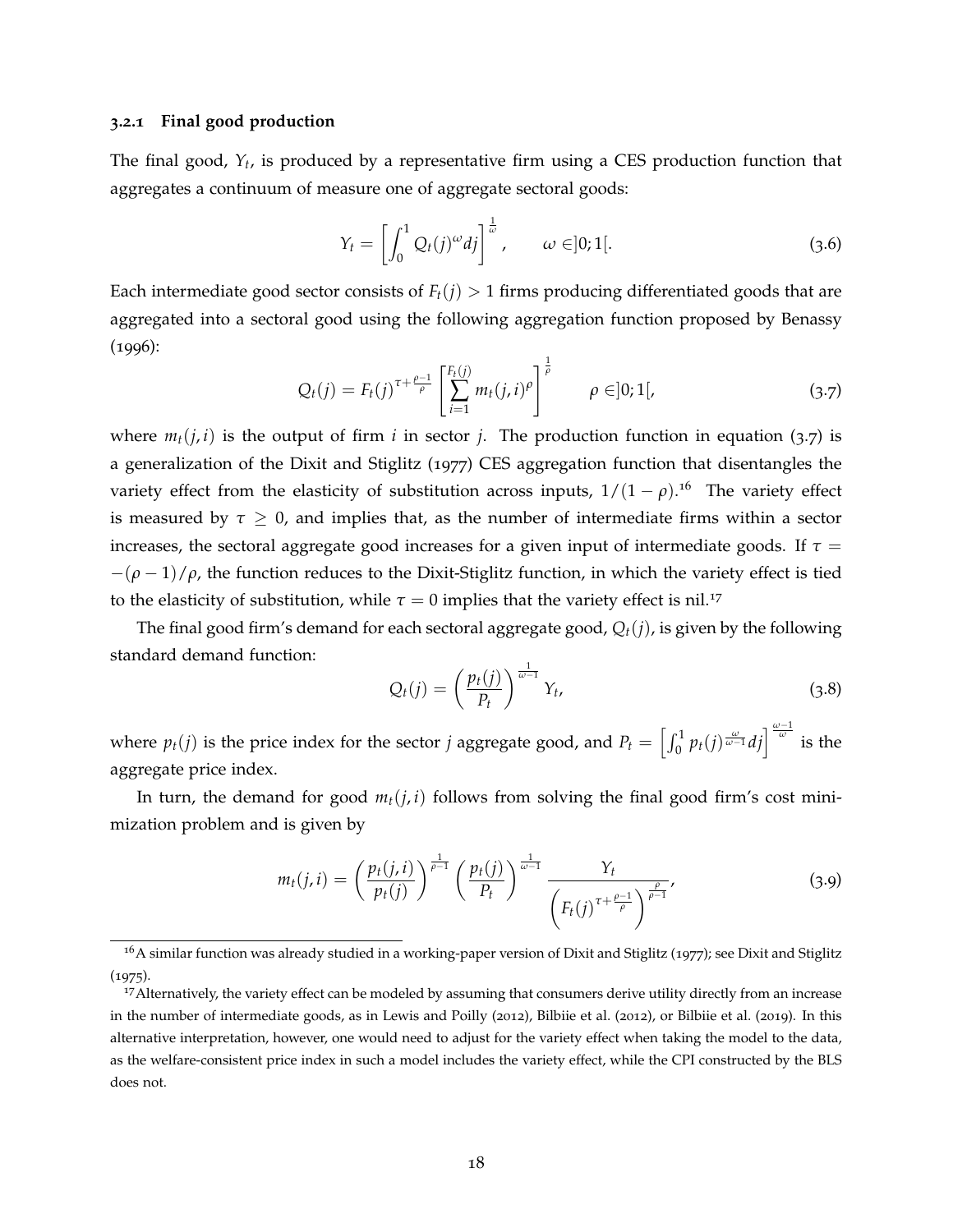where  $p_t(j, i)$  is the price of  $m_t(j, i)$ , and the sectoral price index is equal to

<span id="page-18-0"></span>
$$
p_t(j) = \frac{1}{F_t(j)^{\tau + \frac{\rho - 1}{\rho}}} \left[ \sum_{i=1}^{F_t(j)} p_t(j, i)^{\frac{\rho}{\rho - 1}} \right]^{\frac{\rho - 1}{\rho}}.
$$
\n(3.10)

Finally, firms sell the final good to households and the government in a competitive fashion.

### **3.2.2 Intermediate goods production**

Each intermediate good,  $m_t(j, i)$ , is produced using capital and labor purchased in competitive markets, according to the following constant-returns-to-scale production technology:

<span id="page-18-5"></span>
$$
m_t(j,i) = k_{t-1}(j,i)^{\mu} \left[ \left( n_t^b(j,i) \right)^{\alpha} \left( n_t^l(j,i) \right)^{1-\alpha} \right]^{1-\mu} - \varphi, \qquad \alpha, \mu \in ]0;1[, \tag{3.11}
$$

where  $\varphi > 0$  is a fixed cost of production,  $k_{t-1}(j, i)$  denotes the firm-level capital input, while  $n_t^b(j, i)$  and  $n_t^l(j, i)$  denote the firm-level labor inputs supplied by impatient and patient households, respectively.

Firms sell their intermediate goods to the final good firms in a monopolistically competitive market within each sector. In doing so, they account for the effect they exert on the sectoral price index,  $p_t(j)$ , but not on the final good price,  $P_t$ , as in [Jaimovich](#page-37-10) ([2007](#page-37-10)). Thus, the elasticity of demand for the intermediate goods firm, according to the demand curve ([3](#page-17-3).9) and the price index  $(3.10)$  $(3.10)$  $(3.10)$ , is

<span id="page-18-2"></span>
$$
\varepsilon_{m_t(j,i)} = \frac{1}{\rho - 1} + \left(\frac{1}{\omega - 1} - \frac{1}{\rho - 1}\right) \left(\frac{p_t(j,i)}{p_t(j)F_t(j)^{\tau}}\right)^{\frac{\rho}{\rho - 1}} \frac{1}{F_t(j)}.
$$
 (3.12)

We assume that the elasticity of substitution within sectors is higher than the elasticity of substitution across sectors,  $\frac{1}{1-\omega} < \frac{1}{1-\rho}$ .<sup>[18](#page-18-1)</sup> This implies that if an individual firm increases its price,  $p_t(j,i)$ , relative to the sectoral price index adjusted for the variety effect,  $p_t(j) F_t(j)^\tau$ , the elasticity of demand increases, since the demand for the aggregate sectoral good falls through the firm's effect on the sectoral price index.

The elasticity of demand in equation (3.[12](#page-18-2)) results in firms setting prices at the following markup over the marginal cost:

<span id="page-18-4"></span>
$$
x_t(j,i) = \frac{\varepsilon_{m_t(j,i)}}{1 + \varepsilon_{m_t(j,i)}},
$$
\n(3.13)

which is a decreasing function of the number of firms. This highlights the competition effect associated with endogenous entry. Note that the markup converges to the standard constant markup  $\frac{1}{\rho}$  as  $F_t(j) \to \infty$ , and to  $\frac{1}{\omega}$  as  $F_t(j) \to 1$ . Hence, the markup is bounded between  $\frac{1}{\rho}$  and  $\frac{1}{\omega}$ .

Firms' cost minimization results in the following cost function:

<span id="page-18-3"></span>
$$
C_t(j,i) = A\left(r_t^k\right)^{\mu} \left(w_t^b\right)^{\alpha(1-\mu)} \left(w_t^l\right)^{(1-\alpha)(1-\mu)} \left(m_t(j,i) + \varphi\right), \tag{3.14}
$$

<span id="page-18-1"></span> $18$ This assumption is consistent with the evidence by [Broda and Weinstein](#page-35-9) ([2006](#page-35-9)), who show that as product categories are disaggregated, varieties become increasingly substitutable.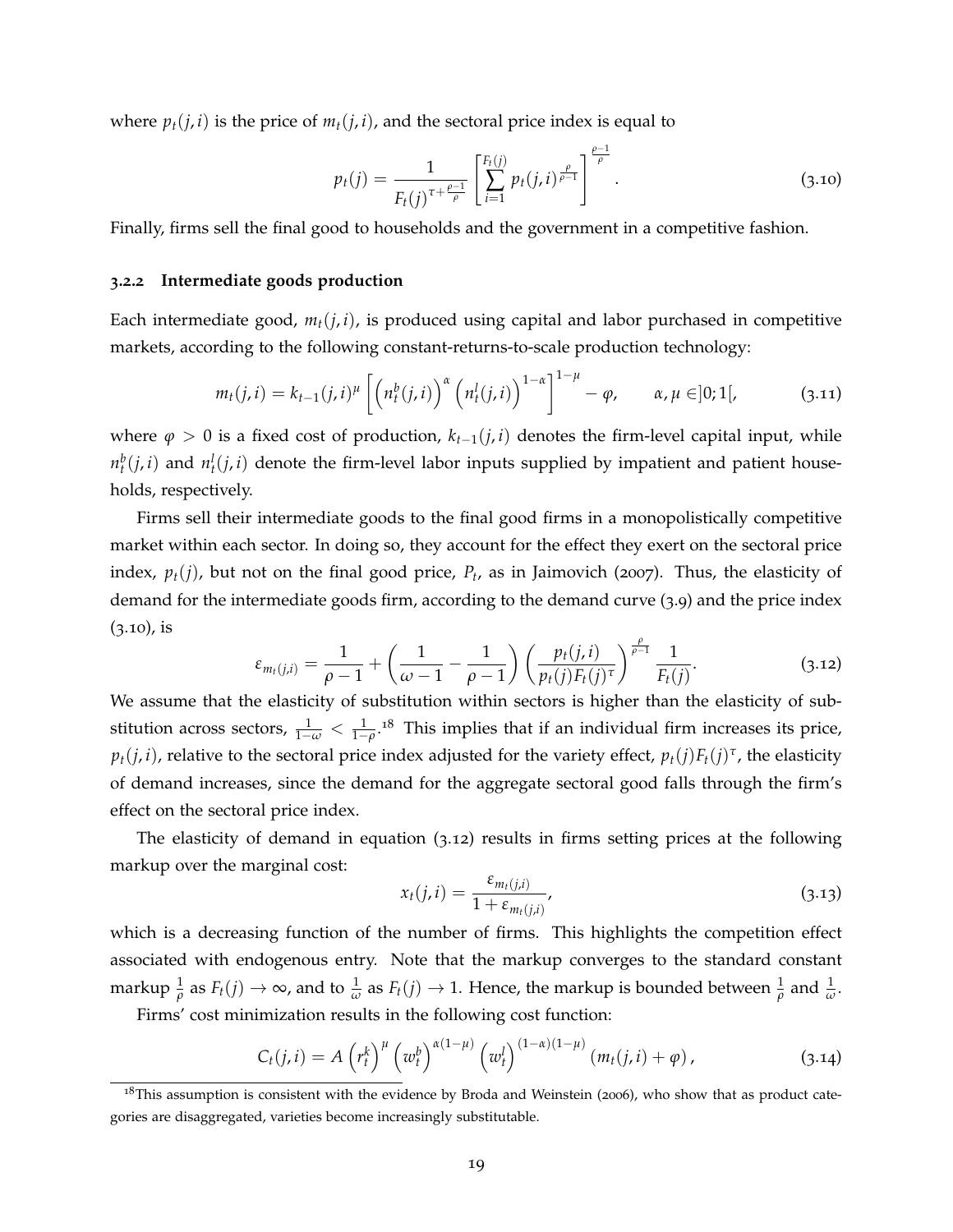where  $A \equiv \frac{1}{(1-\mu)^{1-\mu}(1-\alpha)^{(1-\alpha)(1-\mu)}\mu^{\mu}\alpha^{\alpha(1-\mu)}}$ .

We assume that firms can enter and exit sectors freely. They do so until profits are driven to zero, which results in the following free entry condition:

$$
\frac{p_t(j,i)}{P_t}m_t(j,i) = C_t(j,i).
$$
\n(3.15)

Finally, combining the free entry condition with the cost function in equation (3.[14](#page-18-3)) and the pricing schedule  $\frac{p_t(j,i)}{P_t} = x_t(j,i) \cdot \frac{\partial C_t(j,i)}{\partial m_t(j,i)}$ *∂* $\frac{\partial C_t(j,i)}{\partial m_t(j,i)}$  pins down each firm's production as a function of fixed costs and the markup:

<span id="page-19-2"></span>
$$
m_t(j, i) (x_t(j, i) - 1) = \varphi.
$$
 (3.16)

#### <span id="page-19-3"></span>**3.2.3 Symmetric firm equilibrium**

Intermediate firms face identical technology, entry costs and demand curves for their goods. Thus, we focus on a symmetric equilibrium in which the number of firms is equalized across sectors, all firms set identical prices and produce the same quantity of output using the same amount of production factors. Formally,  $\forall (j,i) \in [0;1] \times [1, F_t(j)] : F_t(j) = F_t$ ,  $p_t(j,i) = p_t$ ,  $x_t(j, i) = x_t$ ,  $m_t(j, i) = m_t$ ,  $k_{t-1}(j, i) = k_{t-1}$ ,  $n_t^b(j, i) = n_t^b$ ,  $n_t^l(j, i) = n_t^l$ . In addition, market clearing in the capital and labor markets implies that  $k_{t-1} = \frac{K_{t-1}}{F_t}$  $\frac{N_t^{t}}{F_t}$ ,  $n_t^b = \frac{N_t^b}{F_t}$ , and  $n_t^l = \frac{N_t^l}{F_t}$ .

Combining the aggregate price index with the sectoral price index, allows us to express the price of an intermediate good relative to that of the final good,  $\frac{p_t}{P_t}$ , as a function of the number of firms:

<span id="page-19-0"></span>
$$
\frac{p_t}{P_t} = F_t^{\tau}.\tag{3.17}
$$

Moreover, setting  $m_t(j, i) = m_t$  in ([3](#page-17-0).7) results in

<span id="page-19-1"></span>
$$
Y_t = F_t^{1+\tau} m_t. \tag{3.18}
$$

Equations (3.[17](#page-19-0)) and (3.[18](#page-19-1)) yield two key insights about the *variety effect* and its interplay with the *competition effect*. First,  $p_t/P_t$  increases in the number of firms, for  $\tau > 0$ . Increasing the taste for variety lowers the marginal cost of the final good firm, thereby lowering the price of the final good relative to that of the intermediate goods. Second, a larger number of intermediate firms increases final output more than one-for-one, for given intermediate firm-level production. Thus, there are increasing returns to the number of firms, while the production technology at the intermediate-firm level features constant returns to scale.

Analogous considerations about the role of the two effects at play in the model can be made with respect to their impact on TFP. To this end, combining identical price setting with (3.[13](#page-18-4)) returns the markup as a decreasing function of the number of firms:

<span id="page-19-4"></span>
$$
x_t = \frac{(1 - \omega) F_t - (\rho - \omega)}{\rho (1 - \omega) F_t - (\rho - \omega)}.
$$
\n(3.19)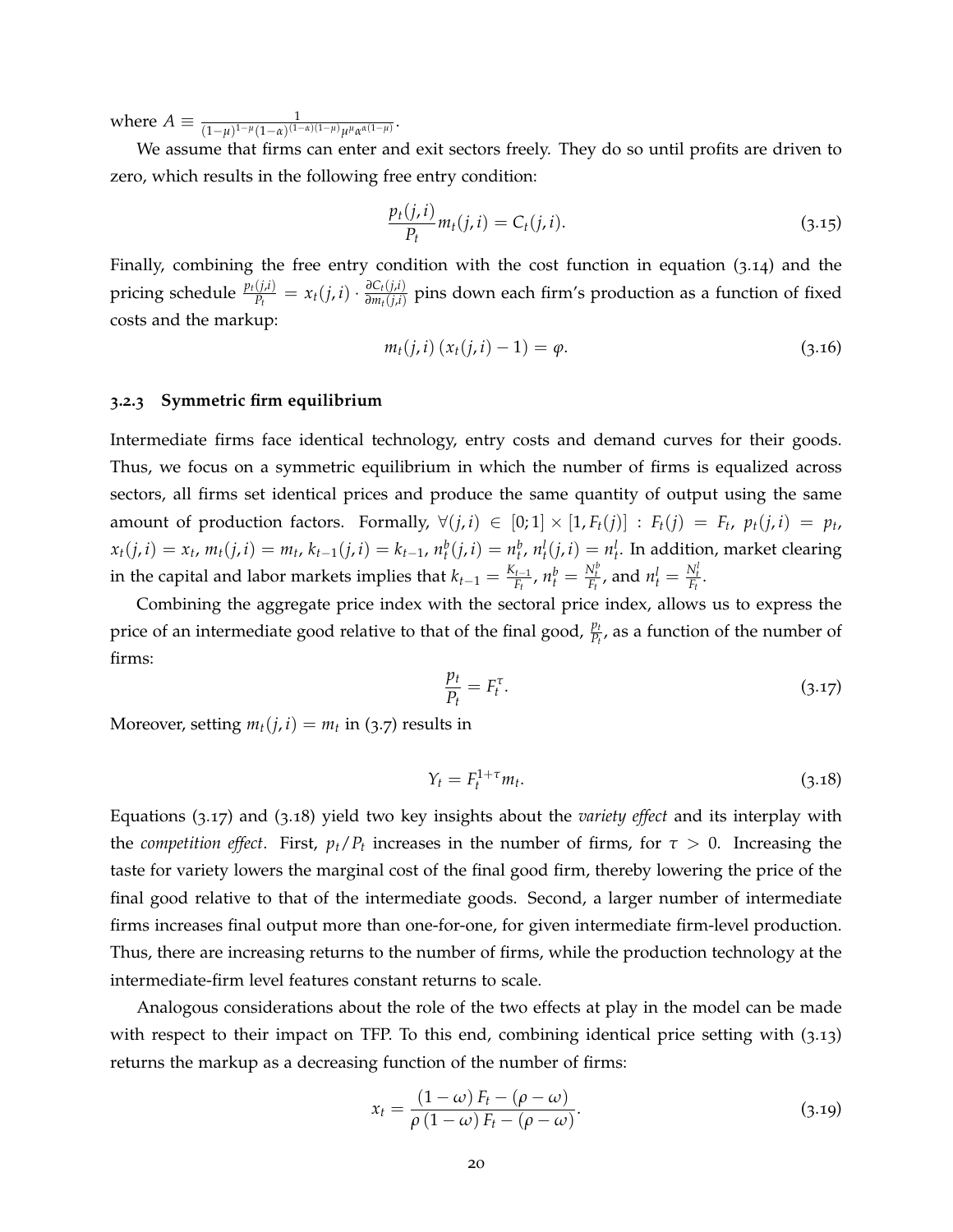Thus, we can use (3.[11](#page-18-5)), (3.[16](#page-19-2)), and (3.[18](#page-19-1)), together with market clearing in the factor market, to write aggregate output as

<span id="page-20-0"></span>
$$
Y_t = TFP_t K_{t-1}^{\mu} \left[ \left( N_t^b \right)^{\alpha} \left( N_t^l \right)^{1-\alpha} \right]^{1-\mu}, \tag{3.20}
$$

where  $TFP_t \equiv F_t^T / x_t$  implies that the entry and exit of firms result in endogenous procyclical TFP variations through the competition and the variety effects. As emphasized by [Jaimovich and](#page-37-11) [Floetotto](#page-37-11) ([2008](#page-37-11)), the competition effect stimulates TFP through the impact that changes in the number of firms exert on the markup. To see this, consider an increase in the number of firms fostered by a fiscal expansion, which lowers the markup through more intense competition. In turn, this induces firms to increase production to cover their fixed costs, thus driving TFP up. Furthermore, TFP is affected by the variety effect, as long as  $\tau > 0$ : A higher number of firms has a direct expansionary impact on TFP, as it raises aggregate output for given primary production factors. A higher  $\tau$  amplifies this channel. Section [4](#page-21-0) will discuss how these effects formally combine to produce a conditional increase in house prices.

### **3.3 Fiscal policy**

Government spending follows an autoregressive process:

<span id="page-20-3"></span>
$$
G_t = (1 - \gamma_g)\bar{G} + \gamma_g G_{t-1} + \epsilon_{g,t}, \qquad \epsilon_{g,t} \sim N\left(0, \sigma_g^2\right). \tag{3.21}
$$

Each type of household is assumed to pay a fixed share of the lump-sum tax revenue,  $\tau_t^{TOT}$ , corresponding to their labor income share:

<span id="page-20-2"></span>
$$
\tau_t^b = \alpha \tau_t^{TOT},\tag{3.22}
$$

<span id="page-20-1"></span>
$$
\tau_t^l = (1 - \alpha) \tau_t^{TOT}.
$$
\n(3.23)

The government is allowed to run a non-balanced budget and finance a part of its spending by issuing debt. The government budget constraint is given by:

$$
R_{t-1}B_{t-1}^g + G_t = \tau_t^{TOT} + B_t^g. \tag{3.24}
$$

Following [Leeper et al.](#page-37-13) ([2017](#page-37-13)), we assume that the tax level adjusts to deviations of the debt-to-GDP ratio from steady state with inertia:

$$
\tau_t^{TOT} = \left(\tau_{t-1}^{TOT}\right)^{\rho_{\tau}} \left(\frac{B_{t-1}^g}{Y_{t-1}}\right)^{(1-\rho_{\tau})\gamma_{\tau}},\tag{3.25}
$$

where  $\rho_{\tau} \in [0;1]$  measures the degree of inertia in the tax level, and  $\gamma_{\tau} > 0$  is the responsiveness of the tax level to past deviations in the debt level.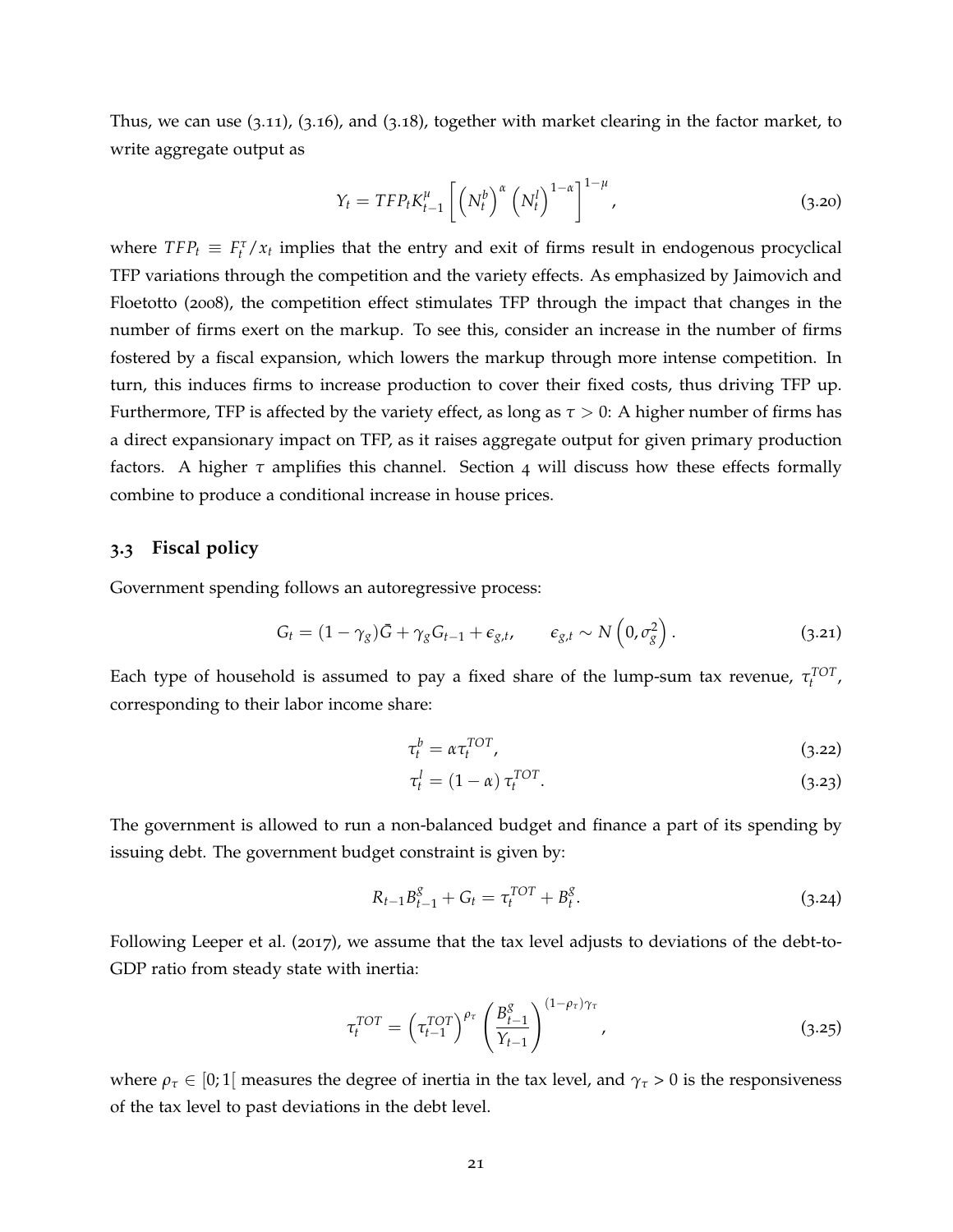### **3.4 Market clearing**

The market clearing conditions are:

$$
Y_t = C_t + G_t + I_t, \tag{3.26}
$$

<span id="page-21-3"></span><span id="page-21-2"></span>
$$
C_t = C_t^b + C_t^l, \tag{3.27}
$$

$$
H = H_t^l + H_t^b,\tag{3.28}
$$

where *H* is a fixed stock of housing in the economy.

Lastly, the mortgage market clears when patient-household lending equals impatient-household borrowing:

<span id="page-21-4"></span>
$$
B_t^l = B_t^b. \tag{3.29}
$$

# <span id="page-21-0"></span>**4 Inspecting the key mechanisms**

In standard models with no endogenous firm entry and no taste for variety, an expansionary shock to fiscal spending produces an increase in labor supply that leads to a drop in the real wage and a simultaneous fall in consumption; the usual crowding-out effect of fiscal spending induced by an increase in the present value of lump-sum taxes (see [Baxter and King,](#page-34-5) [1993](#page-34-5)). Along with implying counterfactual conditional movements in nondurable consumption and the real wage, this also represents a problem for the conditional response of the price of housing, in virtually any model where Ricardian agents benefit from housing services. To see why, consider patient households' Euler equation for housing (i.e., equation [B.](#page-49-1)6 in Appendix [B\)](#page-49-0), which may be solved forward to yield an expression for their shadow value of housing:

<span id="page-21-1"></span>
$$
q_t \lambda_t^l = \mathbf{Y}^l \mathbf{E}_t \left\{ \sum_{t=i}^{\infty} \left( \beta^l \right)^i \left( H_{t+i}^l \right)^{-\sigma_h} \right\} \equiv \Lambda_t. \tag{4.1}
$$

Since housing does not depreciate,  $H_t^l$  is effectively an "idealized durable" according to [Barsky](#page-34-1) [et al.](#page-34-1) ([2007](#page-34-1)): This means that the intertemporal elasticity of substitution in housing demand is close to infinite. As a result, short-term movements in  $H_t^l$ —as those generated by a temporary shock to fiscal spending—will affect the right-hand side of  $(4.1)$  $(4.1)$  $(4.1)$  relatively little, given that  $\beta^l$  is close to one. So, it is possible to approximate

$$
q_t \lambda_t^l = \Lambda_t \approx \Lambda. \tag{4.2}
$$

According to this, movements in the price of housing are forced to mirror movements in patient households' shadow value of income, as our quantitative analysis in Section [6](#page-27-0) will confirm. In light of this, any model where a Ricardian household participates in the housing market—even as the only type of household in the economy—may be able to generate a conditional expansion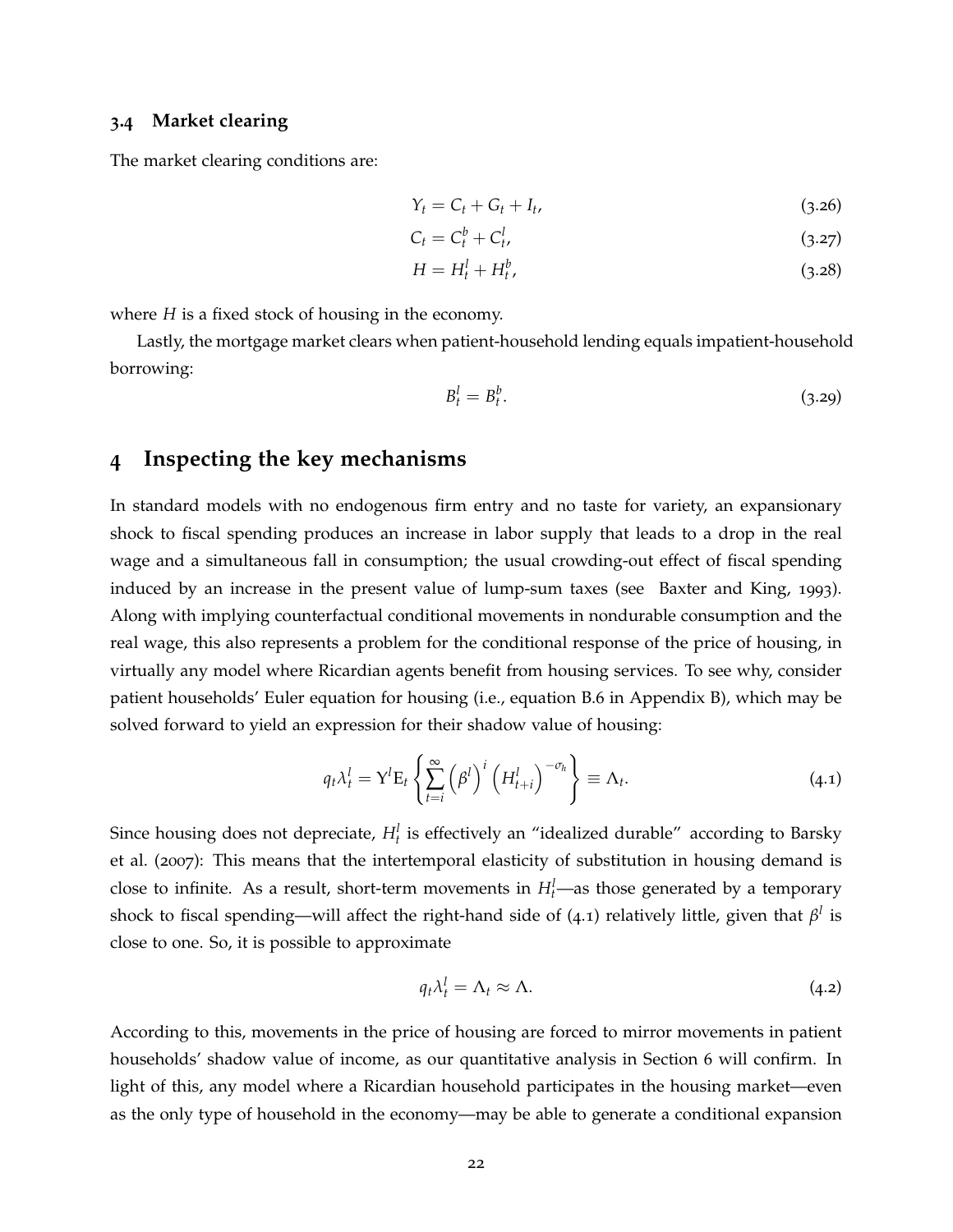in house prices only to the extent that it is capable of generating a decline in  $\lambda_t^{l}$ .<sup>[19](#page-22-0)</sup> In the absence of channels that break the approximate constancy of the shadow value of housing, overcoming the negative wealth effect of an increase in public spending—by inducing a positive response of nondurable consumption and a concurrent drop in  $\lambda_t^l$ —represents the only viable option.<sup>[20](#page-22-1)</sup>

Our solution consists of combining two mechanisms that generate a sizeable increase in the real wage, following a positive shock to fiscal spending, so that patient households' nondurable consumption and, therefore, the price of housing, both increase. First, we allow for endogenous entry in the (monopolistically competitive) intermediate goods market, which implies aggregate TFP to be endogenously determined by the markup, *x<sup>t</sup>* : What is crucial, in this sense, is that expansionary shocks to public spending stimulate the entry of new producers due to enhanced profit opportunities, thus exerting a positive impulse on TFP. While increasing returns via free entry have already been introduced in a model with monopolistic competition by [Devereux et al.](#page-35-0) ([1996](#page-35-0)), they find that generating a crowding-in of private consumption is only possible through counterfactually high levels of the markup. Thus, to enhance the capacity of the competition effect to overcome the negative wealth effect of an expansion in fiscal spending, we allow for a certain degree of taste for variety, in the vein of [Benassy](#page-34-2) ([1996](#page-34-2)). This feature induces the aggregate production technology to exhibit increasing returns to scale in the primary factors of production, so that we may complement the competition effect, while allowing for plausible values of the markup. Both channels induce labor demand to shift outward in the face of the fiscal stimulus, overcoming the expansion in labor supply, and ultimately increasing the real wage.

To illustrate how these mechanisms formally combine, we solve analytically a simplified version of the model in Section [3](#page-15-0). We assume the economy to be solely populated by financially unconstrained households that exhibit logarithmic nondurable consumption utility, and intermediate goods firms featuring a production technology that is linear in labor, the only production input. The resulting list of equilibrium conditions is reported in Appendix [C.](#page-57-0) These can be combined to show that the response of log-linear aggregate production is such that $2<sup>1</sup>$ 

<span id="page-22-3"></span>
$$
\hat{y}_t = \frac{\theta x (1+\tau) [(\rho x - 1) - (\rho - 1) (1+\tau)]}{x [(\tau - \psi) (1-\theta) - (1+\tau)] [(\rho - 1) (1+\tau) - (\rho x - 1)] - (\rho x - 1) (1-\theta) (1+\psi) (x-1-\tau)} \hat{S}_{t}.
$$
\n(4.3)

where  $\theta$  is the steady-state share of fiscal spending-to-GDP, so that  $\hat{c}_t = \frac{1}{1-\theta}\hat{y}_t - \frac{\theta}{1-\theta}\hat{g}_t$ .

<span id="page-22-0"></span>The first step consists of evaluating the role of endogenous entry in isolation, thus setting

<sup>&</sup>lt;sup>19</sup>In other words, in any model in which a Ricardian household participates in the housing market, this agent effectively determines how the house price moves.

<span id="page-22-1"></span> $^{20}$ In this respect, the alternative frameworks considered by [Khan and Reza](#page-37-0) ([2017](#page-37-0)) are not able to reproduce a conditional drop in the shadow value of income, even when attaining a crowding-in of patient households' consumption by appealing. For instance, this is the case when imposing complementarity between private and public spending, as in [Bouakez and Rebei](#page-35-10) ([2007](#page-35-10)).

<span id="page-22-2"></span><sup>21</sup>Log-linear variables are hatted.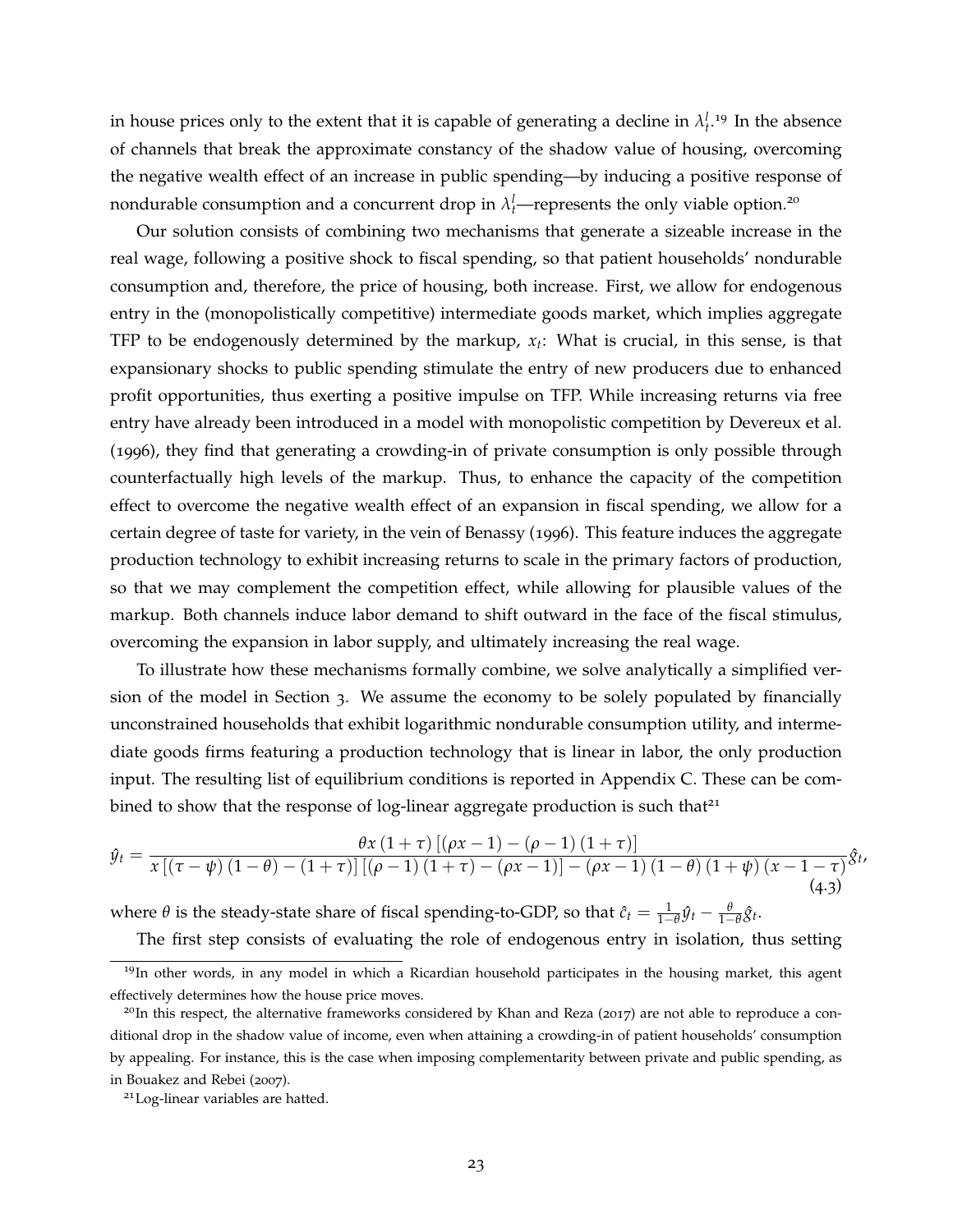$\tau = 0$ , so that ([4](#page-22-3).3) reduces to:

$$
\hat{y}_t = \frac{\theta \rho x}{x \rho \left[1 + \psi \left(1 - \theta\right)\right] - \left(\rho x - 1\right) \left(1 - \theta\right) \left(1 + \psi\right)} \hat{S}_t. \tag{4.4}
$$

In light of this, we can show that a necessary condition to observe a crowding-in of nondurable consumption—i.e.,  $\hat{y}_t > \theta \hat{g}_t$  which, given the assumption of log-utility, is sufficient to obtain a positive response of the price of housing—is

<span id="page-23-1"></span>
$$
\rho x > 1 + \psi. \tag{4.5}
$$

As *x* is bounded below by  $\frac{1}{\rho}$ , so that  $\rho x > 1$ , the condition is satisfied—conditional on conventional values of *ρ* and *x*—only in the presence of a relatively elastic labor supply (recall that *ψ* is the inverse of the Frisch elasticity). This is because, under a relatively low  $\psi$ , households are more prone to substitute out of leisure and into consumption in response to the increase in TFP induced by entry in the intermediate goods market. With this in mind, it is easy to see how ([4](#page-23-1).5) embodies the problems encountered in the existing literature when trying to generate consumption crowding-in through endogenous firm entry: Conditional on a realistic value of *ρ*, the condition can only be satisfied for unconventionally high values of the markup, *x*, consistent with the numerical results of [Devereux et al.](#page-35-0) ([1996](#page-35-0)); or for values of the Frisch elasticity,  $\frac{1}{\psi}$ , that are inconsistent with microeconometric studies, as discussed by Bilbiie (2011). A similar point was made by Lewis and Winkler (2017).

In the general case with taste for variety, instead, it is possible to show that the following condition suffices to ensure a positive response of consumption and the house price:

<span id="page-23-2"></span>
$$
\tau > \frac{(\rho x - 1 - \psi) (1 - x)}{x (1 - \rho)}.
$$
\n(4.6)

Notice how this condition embeds  $(4.5)$  $(4.5)$  $(4.5)$ : As long as this is satisfied,  $(4.6)$  $(4.6)$  $(4.6)$  always holds, as the overall expression on its right side is negative. Should this not be the case, crowding-in of nondurable consumption would still be attainable through a taste for variety that is large enough. This is typically the case for realistically calibrated values of the elasticity of labor supply and the markup, as we will see in the next section.

# <span id="page-23-0"></span>**5 Estimation and calibration**

We split the parameters of the model in Section [3](#page-15-0) into two groups. The first group of parameters is calibrated, while the second group is estimated via impulse-response matching.

### **5.1 Calibration**

The vector  $\omega_1 = \{\alpha, \beta^b, \beta^l, \delta, \theta, \mu, m, \Xi, \omega, \rho\}$  contains the parameters that we choose to calibrate. We set the income share of borrowers' labor to  $\alpha = 0.21$ , in line with the estimate of [Iacoviello](#page-37-2)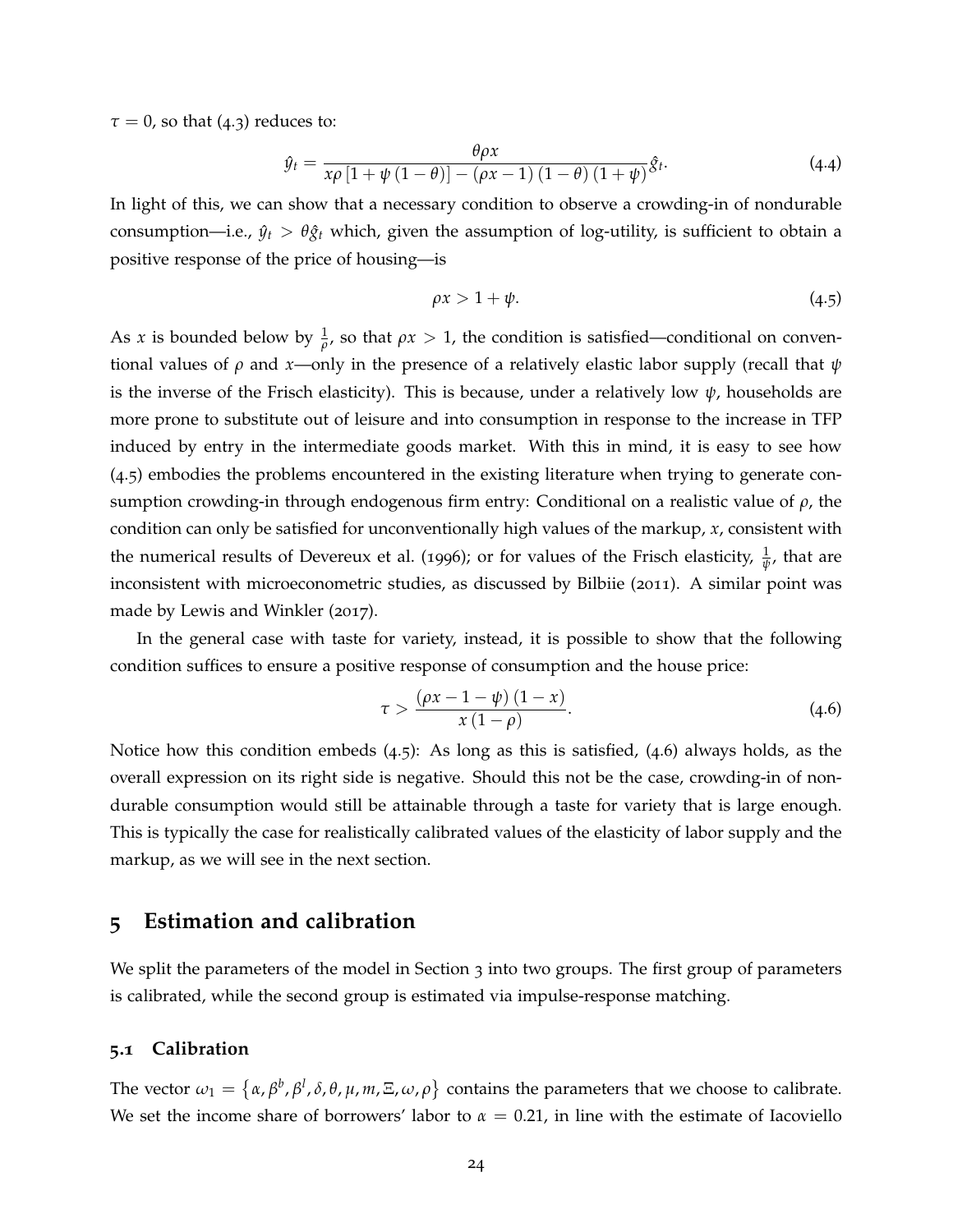[and Neri](#page-37-2) ([2010](#page-37-2)). The discount factors of borrowers and lenders are set to  $\beta^b=0.97$  and  $\beta^l=0.99$ , respectively, as in [Jensen et al.](#page-37-14) ([2018](#page-37-14)). The depreciation rate of capital is set at  $\delta = 0.025$ , while the income share of capital is set to  $\mu = 0.25$ . These values imply ratios of investment to output and of capital to output of 0.18 and 1.8, respectively, both of which are broadly in line with the corresponding average values for the U.S. economy. We set the loan-to-value ratio *m* to 0.85, as in [Iacoviello and Neri](#page-37-2) ([2010](#page-37-2)). The share of government spending to output, denoted by *θ*, is set to 0.24, while the ratio of public debt to output, denoted by  $E$ , is set to 0.7. Both of these numbers are closely in line with the average values for the U.S. over the past decades. We then turn to the parameters governing the elasticity of substitution within and across sectors, *ρ* and *ω*. We set  $\rho = 0.9$  and  $\omega = 0.75$ , in order to obtain elasticities of substitution of 10 (within sectors) and 4 (across sectors), respectively. The latter value is closely in line with [Bilbiie et al.](#page-35-5) ([2019](#page-35-5)), who use an elasticity of substitution of 3.8, while the former is chosen to reflect that varieties are increasingly substitutable as product categories are disaggregated, as found by [Broda and Weinstein](#page-35-9) ([2006](#page-35-9)), who estimate elasticities of substitution ranging from 1.2 to 17. Note that the values of *ρ* and *ω* encompass the common practice in the New Keynesian literature of setting the elasticity of substitution in one-sector models to 6; see, e.g., [Rotemberg and Woodford](#page-38-4) ([1992](#page-38-4)). We collect the calibrated parameters in Panel A of Table 1.<sup>[22](#page-24-0)</sup>

### **5.2 Estimation strategy**

The remaining parameters are estimated by impulse-response matching, as in [Christiano et al.](#page-35-11) ([2005](#page-35-11)) and [Iacoviello](#page-36-12) ([2005](#page-36-12)), among others. This is done by matching the model-implied impulse responses to a government spending shock to the empirical responses from our BVAR in Section [2](#page-12-1).2. We collect in  $\omega_2 = \{\gamma, h^b, h^l, \sigma_c, \sigma_h, \tau, \phi, \psi, x, \rho_\tau, \gamma_\tau, \gamma_G, \sigma_g\}$  the parameters to be estimated. Let  $\Gamma(\omega_2)$  denote the model-implied impulse responses, which are functions of the parameters, while  $\Gamma$  denotes the corresponding empirical estimates from our BVAR model. We obtain the vector of parameter estimates  $\hat{\omega}_2$  by solving:

$$
\widehat{\omega}_2 = \arg\min_{\omega_2} \left( \Gamma\left(\omega_2\right) - \widehat{\Gamma} \right)' W \left( \Gamma\left(\omega_2\right) - \widehat{\Gamma} \right). \tag{5.1}
$$

The weighting matrix *W* is diagonal, with the inverse of the sample variances of the BVAR-based impulse responses as entries. Effectively, this means that we are attaching higher weights to those impulse responses that are estimated most precisely. We match impulse responses for all variables except net tax revenues, using the responses during the first  $25$  quarters after the shock.<sup>[23](#page-24-1)</sup>

<span id="page-24-0"></span><sup>&</sup>lt;sup>22</sup>We also need to set values for the parameters measuring the (dis)utility weights of labor and housing. We set Y to ensure a ratio of housing wealth to output of 1.45 at the annual frequency, as in [Jensen et al.](#page-37-14) ([2018](#page-37-14)). The weight on labor disutility only affects the scale of the economy, and is simply set to 1.

<span id="page-24-1"></span><sup>&</sup>lt;sup>23</sup>We implement a penalty function to drive the procedure away from areas of the parameter space for which the model has no unique and determinate solution.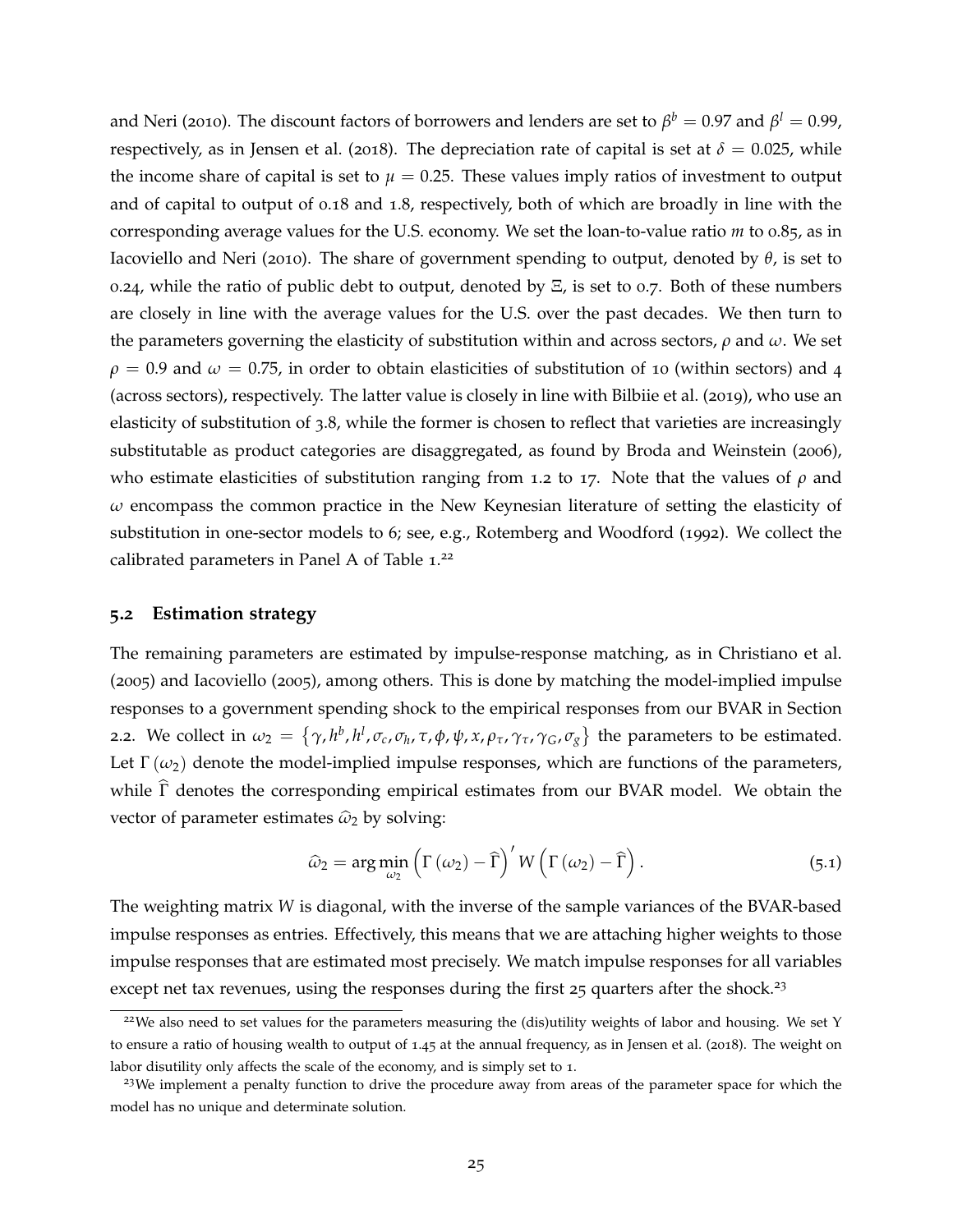| Table 1: Parameter values     |                                          |                             |  |  |  |  |
|-------------------------------|------------------------------------------|-----------------------------|--|--|--|--|
|                               | Panel A: Calibrated parameters           |                             |  |  |  |  |
| Parameter                     | Description                              | Value                       |  |  |  |  |
| $\beta^l$                     | Discount factor, lenders                 | 0.99                        |  |  |  |  |
| $\beta^b$                     | Discount factor, borrowers               | 0.97                        |  |  |  |  |
| μ                             | Capital share of production              | 0.25                        |  |  |  |  |
| δ                             | Capital depreciation rate                | 0.025                       |  |  |  |  |
| α                             | Income share of impatient households     | 0.21                        |  |  |  |  |
| θ                             | Ratio of government spending to output   | 0.24                        |  |  |  |  |
| Ξ                             | Ratio of government debt to output       | 0.7                         |  |  |  |  |
| т                             | Loan-to-value ratio of borrowers         | 0.85                        |  |  |  |  |
| $\rho$                        | Substitution parameter within sectors    | 0.9                         |  |  |  |  |
| $\omega$                      | Substitution parameter across sectors    | 0.75                        |  |  |  |  |
| Panel B: Estimated parameters |                                          |                             |  |  |  |  |
| Parameter                     | Description                              | Value                       |  |  |  |  |
| $\sigma_c$                    | Curvature in utility of consumption      | 1.527<br>$[0.704 - 2.686]$  |  |  |  |  |
| $\sigma_h$                    | Curvature in utility of housing          | 0.107<br>$[0.100 - 1.945]$  |  |  |  |  |
| $h^l$                         | Habit formation, lenders                 | 0.634<br>$[0.352 - 0.777]$  |  |  |  |  |
| $h^b$                         | Habit formation, borrowers               | 0.037<br>$[0.000 - 0.851]$  |  |  |  |  |
| ψ                             | Inverse Frisch elasticity                | 0.264<br>$[0.250 - 9.001]$  |  |  |  |  |
| Φ                             | Capital adjustment cost parameter        | 4.798<br>$[5.383 - 24.986]$ |  |  |  |  |
| $\gamma$                      | Inertia of mortgage debt                 | 0.366<br>$ 0.434 - 0.950 $  |  |  |  |  |
| τ                             | Love for variety parameter               | 4.925<br>$[1.870 - 5.000]$  |  |  |  |  |
| $\boldsymbol{\chi}$           | Steady-state value of markup             | 1.123<br>$[1.120 - 1.184]$  |  |  |  |  |
| $\gamma_\tau$                 | Tax response to government debt          | 0.238<br>$[0.250 - 0.823]$  |  |  |  |  |
| $\rho_{\tau}$                 | Inertia of tax level                     | 0.377<br>$[0.142 - 0.900]$  |  |  |  |  |
| $\gamma_G$                    | Persistence of government spending shock | 0.971<br>$[0.940 - 0.989]$  |  |  |  |  |
| $\sigma_g$                    | Std. dev. of government spending shock   | 0.090<br>$[0.087 - 0.117]$  |  |  |  |  |

*Notes:* 68 percent confidence bands for the estimated parameters are reported in brackets.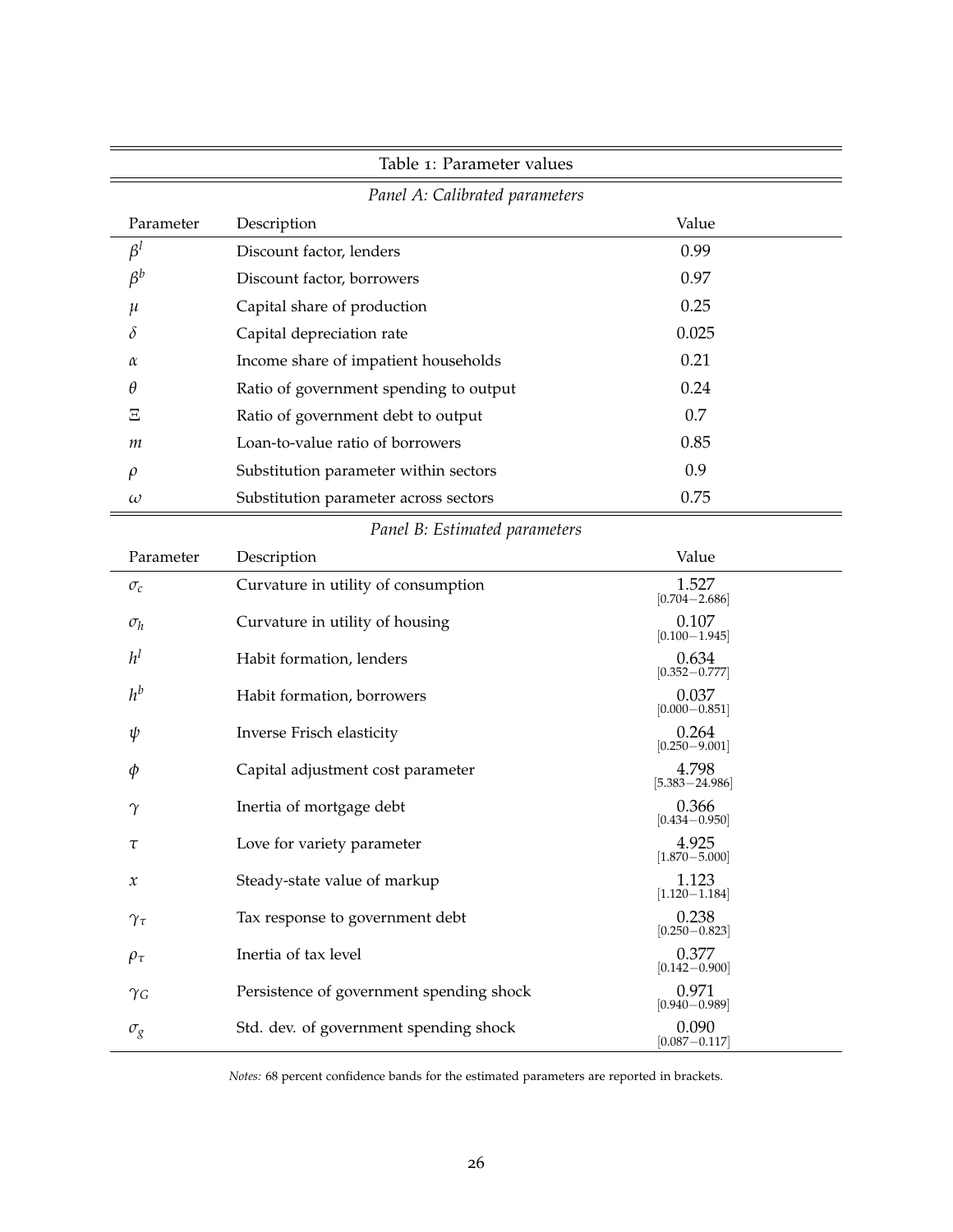#### <span id="page-26-4"></span>**5.2.1 Estimation results**

Panel B of Table 1 reports the estimated parameter values, as well as the associated confidence bands, which are obtained using bootstrap methods based on 1,000 replications of our BVAR model.<sup>[24](#page-26-0)</sup> We first note that most parameters take on values that are generally in line with the existing literature. The degree of inertia in mortgage debt is substantially lower than the estimate of [Guerrieri and Iacoviello](#page-36-9) ([2017](#page-36-9)) of 0.7. The estimate of  $\psi$  implies a Frisch elasticity of around  $3.75$ , which is not uncommon in business cycle models with flexible prices.<sup>[25](#page-26-1),[26](#page-26-2)</sup>

A distinctive trait of our estimates is that the data seem to emphasize the role of the variety effect more than that of the competition effect. In fact, the steady-state markup,  $x$ , is estimated very closely to the lower bound given by  $\frac{1}{\rho} = 1.11$ . Under these circumstances—given the estimate of *ψ*—the condition to obtain consumption crowding-in in the stylized model of Section [4](#page-21-0) calls for a sufficiently high value of *τ*. In fact, under a low steady-state markup, fixed costs are relatively small, and there are relatively many firms with little market power within each sector. As a result, the markup is relatively insensitive to fiscal shocks. Thus, to produce sizable upward changes in TFP—which are key to bringing about an equilibrium increase in patient households' nondurable consumption and, thus, house prices—a relatively high *τ* is necessary, so as to amplify the effect of *F*<sup>*t*</sup> on TFP.<sup>[27](#page-26-3)</sup> These arguments explain why we obtain an estimate of  $\tau = 4.925$ , which is somewhat higher than what most of the literature has typically contemplated; in fact, [Bilbiie et al.](#page-35-5) ([2019](#page-35-5)) consider values between 0 and 1, while [Corsetti et al.](#page-35-4) ([2007](#page-35-4)) consider a value of 2. However, very little empirical evidence exists about this parameter [\(Chugh and Ghironi,](#page-35-2) [2011](#page-35-2); [Bilbiie et al.,](#page-35-5)

<span id="page-26-1"></span> $25$ Note that the upper bound of 4 which we impose on the Frisch elasticity in the estimation is well above microeconometric estimates, but allows traditional RBC models to match business-cycle data (see the discussion by [Chetty](#page-35-12) [et al.,](#page-35-12) [2011](#page-35-12)).

<span id="page-26-0"></span><sup>24</sup>We obtain 68 percent confidence bands by reporting the 16th and 84th percentiles of the distribution of parameter estimates. The bands are not symmetric, in part because some of the parameter bounds we have imposed in the estimation procedure are reached. This is the case for  $\sigma_h$ , which is bounded below at 0.1;  $h^b$ , which is bounded below at 0; *ψ*, which is bounded below at 0.25; *γ*, which is bounded above at 0.95; *τ*, which is bounded above at 5; *x*, which is bounded below at 1.12; and  $\rho_\tau$ , which is bounded above at 0.9. Note also that some parameter estimates fall outside their confidence bands. This is possible because the estimates implied by the median impulse response are not necessarily similar to the median of the parameter estimates implied by the distribution of impulse responses.

<span id="page-26-2"></span><sup>&</sup>lt;sup>26</sup>The estimated degree of habit formation is quite different between the two types of households. In the presence of the variety effect, the habit parameters are driven to their lowest possible values that are consistent with equilibrium uniqueness and determinacy, thus allowing for a relatively high degree of love of variety. The relationship between the estimated values of habit formation and love of variety has also been studied by [Lewis and Poilly](#page-37-5) ([2012](#page-37-5)), who discuss how these parameters may be jointly weakly identified.

<span id="page-26-3"></span> $27$ Figure [D](#page-58-0).3 in Appendix D sheds additional light on the interplay between the taste for variety and the degree of market power by reporting the combinations of these two parameters for which an increase in the house price is obtained. The figure confirms that a lower steady-state markup reduces the minimum value of *τ* required to obtain an increase in the house price.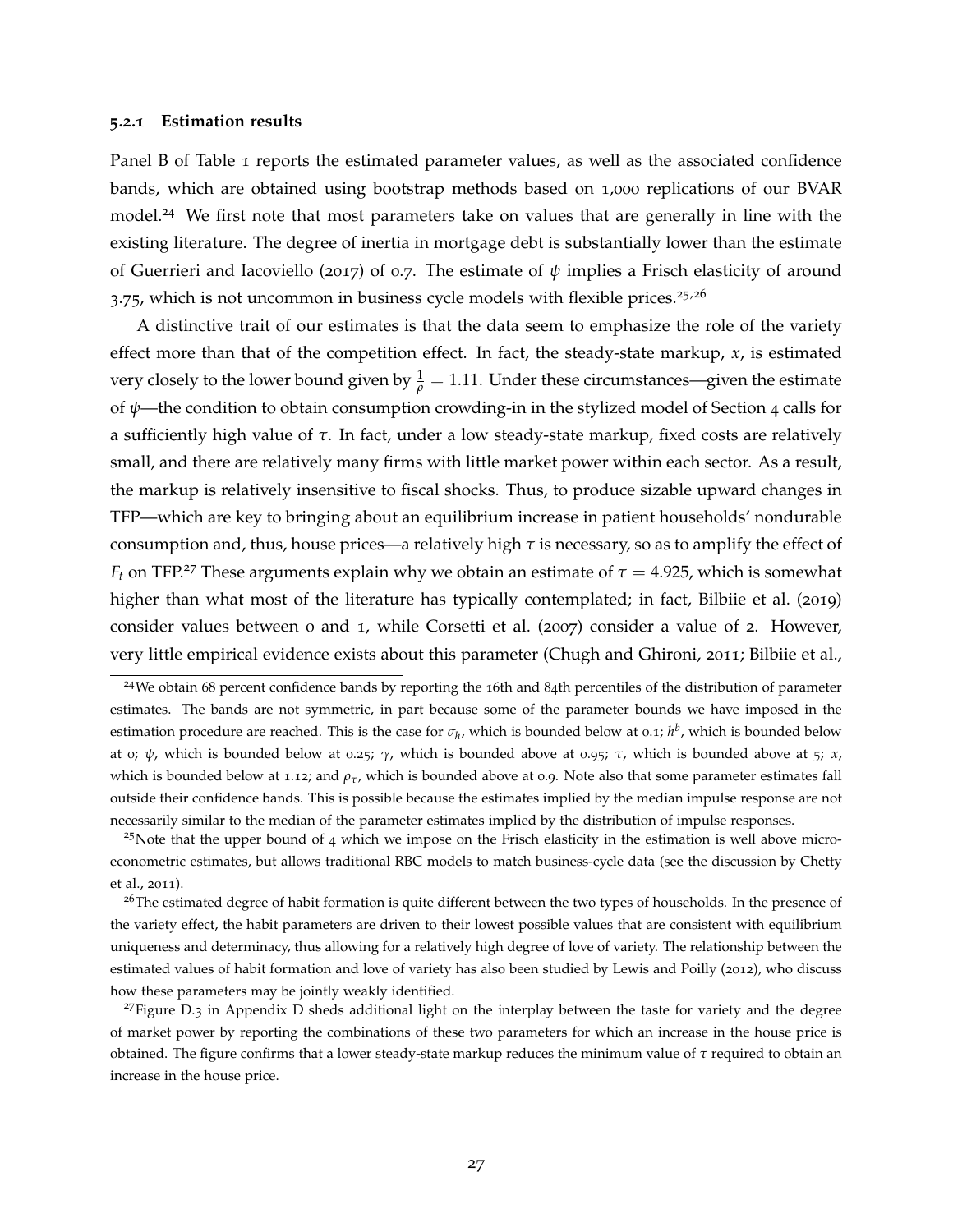[2019](#page-35-5)).<sup>[28](#page-27-1)</sup> For this reason, in the next subsection we analyze the sensitivity of our findings to different degrees of love of variety, and explain its interplay with the competition effect.

# <span id="page-27-0"></span>**6 Model dynamics**

We report the estimated impulse response functions from the model (dashed blue lines) in Figure [5](#page-28-0), alongside their empirical counterparts from the BVAR model. We are able to match the sign and shape of the responses of all variables, with the model-implied responses mostly remaining within the confidence bands from the BVAR model. The increase in the house price in the model is somewhat smaller than in the BVAR, while the reverse is true for the responses of output, TFP and, to a smaller extent, the real wage. Finally, the responses of private consumption and mortgage debt closely match the persistence and the volatility in the data.

We also estimate a version of the model in which we switch off the taste-for-variety channel, by imposing  $\tau = 0$ . The estimated impulse responses from this model also appear in Figure [5](#page-28-0) (dotted red lines). As the figure makes clear, this model version fails to generate the increase in TFP and the wage rate that are required to obtain a positive response of consumption and the house price. Instead, the responses of these four variables are virtually flat, with the house price even displaying a marked negative reaction for the first two years after the shock. This also implies a counterfactual negative comovement between house prices and mortgage debt over the same time window. Overall, the results from this model echo those of [Devereux et al.](#page-35-0) ([1996](#page-35-0)) and [Lewis and Winkler](#page-37-1) ([2017](#page-37-1)), who show that, for realistic parameter values, firm entry is *per se* not sufficient to crowd-in aggregate consumption.<sup>[29](#page-27-2)</sup>

To gauge the quantitative performance of the model in producing a conditional increase in house prices, Table 2 reports the present-value cumulative fiscal multipliers for the house price that we obtain from the BVAR, the baseline model, and the alternative model (with  $\tau = 0$ ), at three different horizons (on impact, after two years, and at the end of the 25-quarter horizon considered in Figure [5](#page-28-0)). As seen from the table, the baseline model accounts for between half and two thirds of the increase in house prices observed in the data. In contrast, the present-value multipliers of the alternative model without love of variety always remain negative.

To inspect the mechanism behind the increase in house prices, Figure [6](#page-30-0) reports the response of some selected variables in both the baseline model economy and some alternative economies featuring lower or no taste for variety (keeping all other coefficients at the calibrated/estimated values reported in Table 1). As discussed in Section [3](#page-19-3).2.3, the positive response of TFP is mag-

<span id="page-27-2"></span><span id="page-27-1"></span><sup>&</sup>lt;sup>28</sup>Moreover, *τ* is rather imprecisely estimated, as also found by [Lewis and Poilly](#page-37-5) ([2012](#page-37-5)).

 $^{29}$ In fact, as seen from Table D.1 in Appendix [D,](#page-58-0) the estimate of the steady-state markup,  $x$ , is almost driven to its upper bound of  $\frac{1}{ω}$  = 1.33, while the estimated inverse Frisch elasticity,  $ψ$ , again almost reaches its lower bound. This reflects the insights obtained from condition ([4](#page-23-1).5) in Section [4](#page-21-0).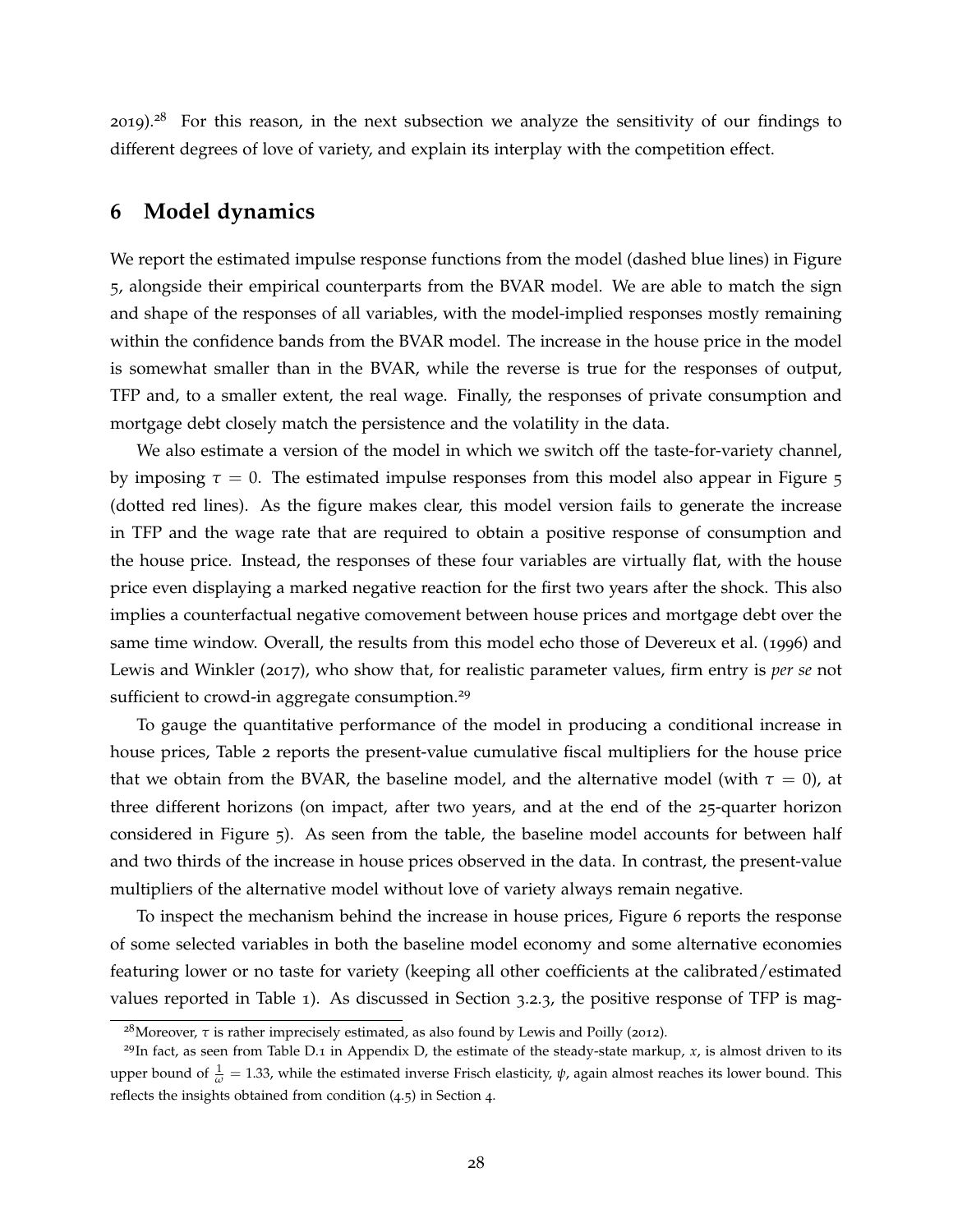<span id="page-28-0"></span>

### Figure 5: Estimated effects of a government spending shock

*Notes:* The figure shows the effects of a shock to government spending. Solid black line: BVAR model. Grey areas: 68 percent credible sets from BVAR model. Dashed blue line: Estimated DSGE model. Dotted red line: Estimated DSGE model without taste for variety  $(\tau = 0)$ .

nified by a positive degree of taste for variety, which amplifies the effect on TFP of the increase in the number of firms, as compared with what happens under  $\tau = 0$  (despite the response of the number of firms itself being more modest when  $τ$  is high). For a sufficiently high  $τ$ , this reflects into an outward shift in the demand for labor that counteracts the drop in labor supply, ultimately leading to a rise in the real wage.<sup>[30](#page-28-1)</sup> Otherwise, under  $\tau = 0$  the contraction in labor supply dominates and the real wage drops. The top row of the figure thus confirms the message from the stylized model in Section [4](#page-21-0) summarized in condition ([4](#page-23-2).6): When the taste for variety is sufficiently strong, the model produces a positive response of Ricardian agents' consumption, a decline in their shadow value of income, and thus an increase in the house price.

To dig deeper into the endogenous drivers of the model, we find it useful to consider Figure [7](#page-31-0), which reports the impulse responses for different values of the steady-state markup, *x*, in a setting where the variety effect is shut off by imposing  $\tau = 0$ . Recall that, for the model to match the data, a large increase in TFP is required—both because TFP itself is found to rise in the BVAR,

<span id="page-28-1"></span><sup>&</sup>lt;sup>30</sup>The TFP amplification also reflects into a marked increase in the rental rate of capital, which adds to the upward movement in the real wage, ultimately increasing patient households' income.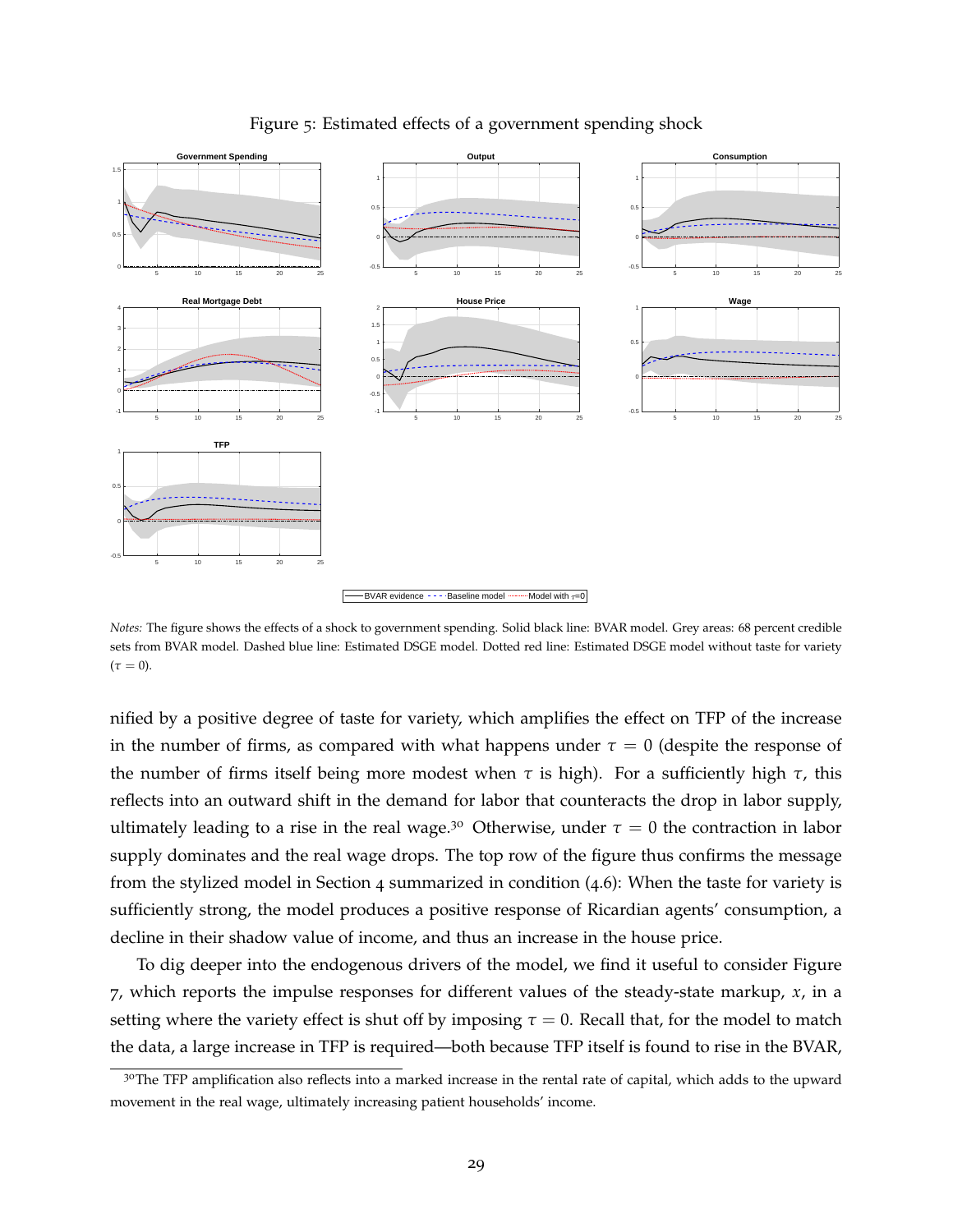| Table 2: Present-value house price fiscal multipliers |         |            |             |  |  |
|-------------------------------------------------------|---------|------------|-------------|--|--|
|                                                       | Impact  | 8 quarters | 25 quarters |  |  |
| Data (BVAR)                                           | 0.22    | 0.49       | 0.78        |  |  |
| Baseline model                                        | 0.15    | 0.31       | 0.44        |  |  |
| Alternative model ( $\tau = 0$ )                      | $-0.26$ | $-0.21$    | $-0.03$     |  |  |

*Notes:* The table reports the present-value cumulative fiscal multipliers for the house price obtained from the BVAR, the baseline model, and the alternative model ( $\tau = 0$ ). The multiplier at horizon *j* is computed as  $M_j = \frac{\sum_{i=1}^{j} (1+r)^{-j} \hat{q}_i}{\sum_{i=1}^{j} (1+r)^{-j} \hat{q}_i}$  $\sum_{i=1}^{i} \frac{(1+i)^{i} + j}{j}$  where  $\hat{q}_i$  and  $\hat{g}_i$  denote the responses of government spending and the house price at *i*, respectively. We use the sample average of the 3-month Treasury Bill rate over the period 1966:Q4-2010:Q<sub>3</sub>, for which the BVAR is estimated. This yields  $r = 5.55$ .

and because this is crucial in overturning the negative wealth effect, thus producing a positive response of the house price. In the absence of a variety effect, the model solely relies on the competition effect to generate an increase in TFP. To this end, a large drop in the markup is required, as implied by  $TFP_t = 1/x_t$ . This can be achieved not only through a large increase in the number of firms, but also—*ceteris paribus*—through a high value of the steady-state markup *x*, which measures the strength of the competition effect, and has a key impact on the relationship between the number of firms and the markup. $3<sup>1</sup>$  This can be explained as follows: When the steady-state markup is relatively high, the economy is characterized by poor competition and few firms—each with substantial market power—while fixed costs are high. Consequently, a marginal entrant has a rather large effect on the degree of competition, and thus on the response of the markup to a fiscal shock. By contrast, as the steady-state markup is lowered, the economy approaches perfect competition, and the marginal effect of an additional entrant is heavily reduced. To obtain a large response of the markup, and thus a large increase in TFP as seen in the data, the estimation therefore prefers an economy characterized by poor competition, thus returning a high value of *x*. Even so, as the figure confirms, this is not sufficient to generate an increase in the house price for the range of realistic values of *x* considered here.

These arguments are turned around once we account for the variety effect. An increase in the number of firms now has a direct positive impact on the TFP response, as discussed in Section [3](#page-19-3).2.3, alongside the indirect effect through the markup discussed above. The variety effect relies on a large increase in the number of firms to produce the maximal impact on TFP. This explains why the estimation of our baseline model returns a low value of the steady-state markup: The estimation procedure prefers an environment with strong competition and low entry costs, so that a fiscal shock leads to a large increase in the number of operating firms. This is true despite the fact that a low steady-state markup entails a rather weak competition effect, implying that TFP is only affected by a small decline in the markup. These arguments are

<span id="page-29-0"></span> $3<sup>1</sup>$ As seen from Figure [7](#page-31-0), the estimation prefers a value of *x* for which the response of the number of firms is relatively weak.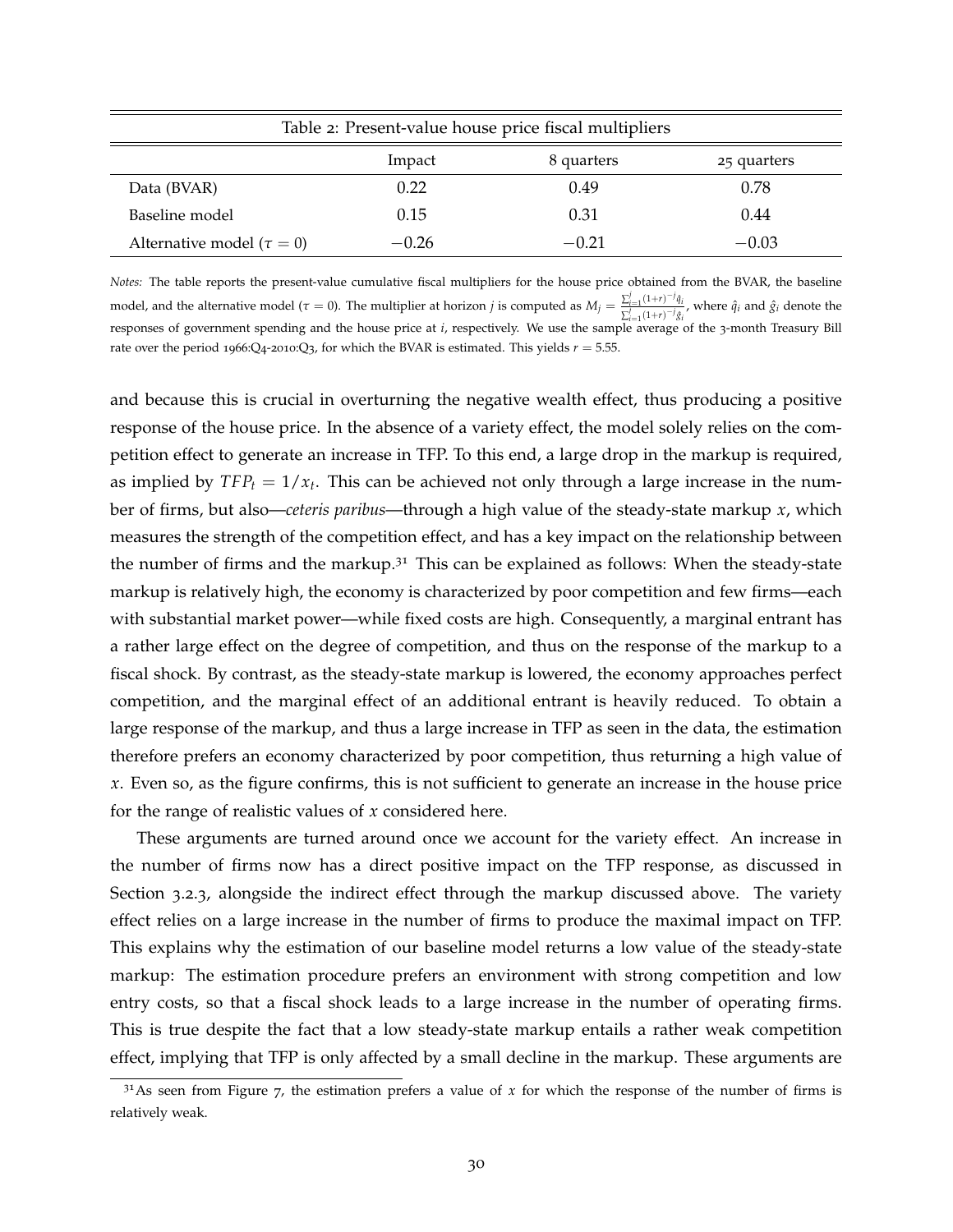<span id="page-30-0"></span>

Figure 6: Effects of a government spending shock for different values of *τ*

*Notes:* The figure shows the effects of a shock to government spending for various values of the love-of-variety parameter *τ*. Dashed blue line: *τ* = 0. Dotted red line: *τ* = 0.5. Dashed-dotted green line: *τ* = 1. Crossed cyan line: *τ* = 2.5. Solid black line: *τ* = 4.925 (estimated value). All other parameters are kept at their baseline values.

confirmed by Figure [D.](#page-60-0)5 in Appendix [D,](#page-58-0) which shows that TFP, the number of firms, and the house price increase in tandem when the variety effect operates, and more so the lower *x* is.

### **6.1 The consumption response of borrowers**

Until now we have closely examined the consumption response of patient households, so as to diagnose the reaction of house prices to a government spending shock. We now turn our attention to the consumption response of impatient households. While this response is of limited importance for movements in the house price in the present environment, it contains important insights regarding the transmission of fiscal policy onto aggregate demand. Moreover, it offers an additional way to validate our model empirically.

In this respect, the existing empirical literature has produced widespread direct and indirect evidence. [Alpanda et al.](#page-34-4) ([2021](#page-34-4)) use data from the U.S. Consumer Expenditure Survey to construct disaggregated time-series data for the consumption of mortgage borrowers, outright homeowners, and renters. In response to an increase in government spending, they find that mortgage borrowers—which are proxied by impatient households in our model—display a significant in-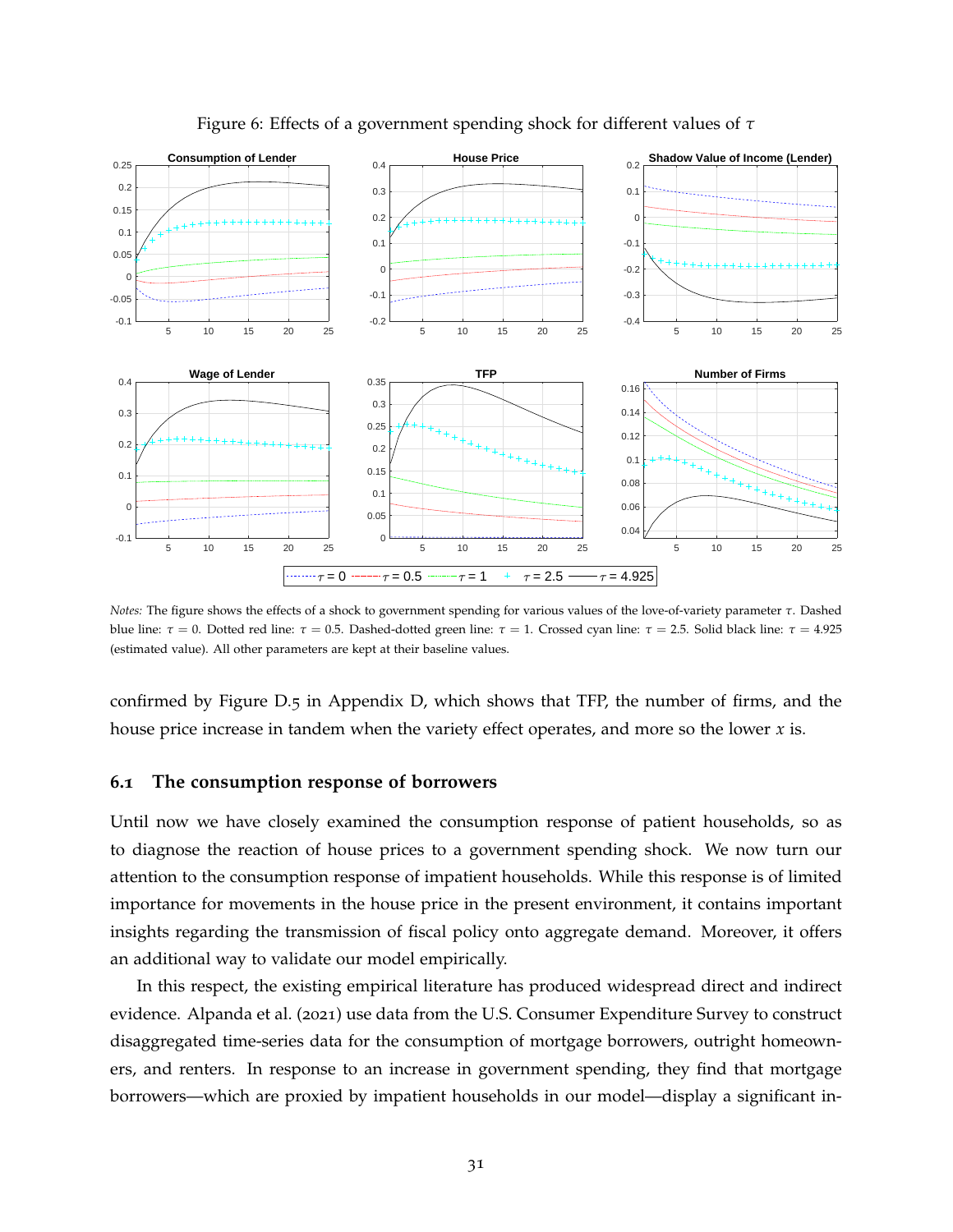

<span id="page-31-0"></span>Figure 7: Government spending shock for different values of *x* without variety effect ( $\tau = 0$ )

*Notes:* The figure shows the effects of a shock to government spending for various values of the steady-state markup *x*. Dashed blue line:  $x = 1.123$ . Dotted red line:  $x = 1.2$ . Dashed-dotted green line:  $x = 1.25$ . Solid black line:  $x = 1.33$ . The love-of-variety parameter *τ* has been set to zero. All other parameters are kept at their baseline values.

crease in consumption. [Demyanyk et al.](#page-35-13) ([2019](#page-35-13)) combine regional data on DoD spending with panel data on households' credit card balances. Exploiting this information, they find that consumers entering the Great Recession with higher levels of leverage raised their consumption by a larger amount than other consumers, in response to a local increase in DoD spending. They also find that this effect is stronger for subprime borrowers, who are likely to be the most creditconstrained households. [Klein](#page-37-15) ([2017](#page-37-15)) and [Bernardini and Peersman](#page-34-13) ([2018](#page-34-13)) both report that private consumption responds more strongly to fiscal policy during times of high private debt, suggesting that the potential for fiscal policy to crowd in private spending relies to a large extent on the consumption of credit-constrained households. [Brinca et al.](#page-35-14) ([2016](#page-35-14)) report cross-country evidence that fiscal multipliers are positively correlated with wealth inequality, and suggest that the share of consumers facing binding credit constraints may explain this finding.<sup>[32](#page-31-1)</sup> In sum, the empirical evidence indicates that i) credit-constrained households raise their consumption in response to a government spending shock; and that ii) this response is stronger when household debt is high. We now proceed to evaluate our model's ability to speak to these findings.

<span id="page-31-1"></span><sup>&</sup>lt;sup>32</sup>Relatedly, albeit looking at a different set of shocks, [Iacoviello](#page-36-12) ([2005](#page-36-12)) emphasizes the importance of accounting for the tight connection between house prices and constrained agents' consumption.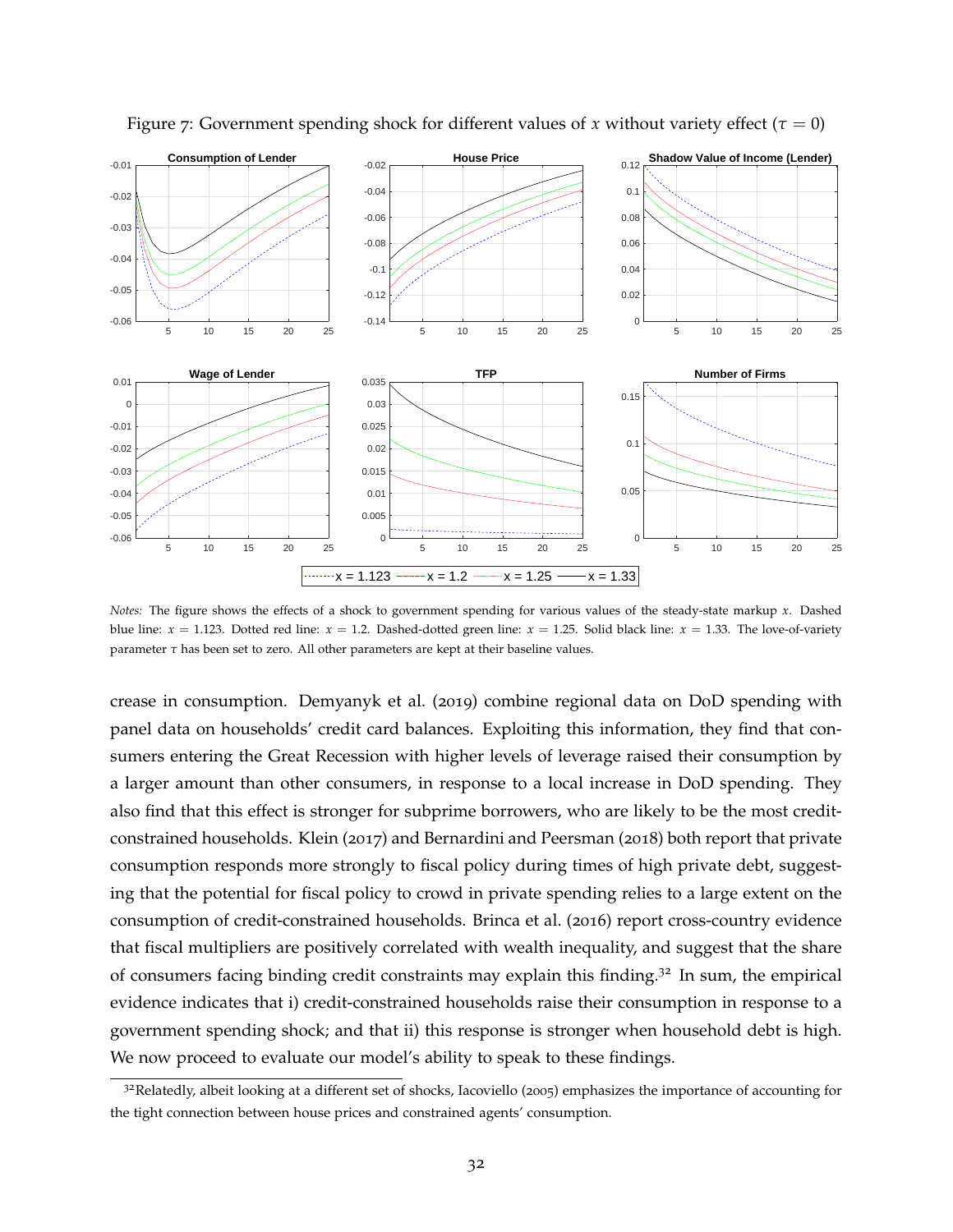

<span id="page-32-1"></span>Figure 8: Response of Impatient Households' Consumption

*Notes:* The figure shows the response of impatient households' consumption to a shock to government spending in various versions of the model. Dashed blue line: Baseline model. Dotted red line: Baseline model with high leverage (*m* = 0.95). Dashed-dotted green line: Alternative model without taste for variety ( $\tau = 0$ ). Solid black line: Alternative model without taste for variety ( $\tau = 0$ ) with high leverage ( $m = 0.95$ ). All other parameters are kept at their baseline values.

In Figure [8](#page-32-1), we report the consumption response of impatient households to a government spending shock. The message is quite clear: In line with the empirical evidence, impatient households raise their consumption in the baseline model, and more so when we increase steady-state leverage from *m* = 0.85 in the baseline calibration to *m* = 0.95. On impact, the response is almost 50 percent higher in the high-leverage case than under the baseline calibration. In contrast, the alternative model without love of variety fails to replicate either of the empirical observations: There is no evidence of an increase in the consumption of credit-constrained households—which instead displays a decline—and the magnitude of this response is essentially unaffected by leverage. When evaluated two years after the shock, the present-value cumulative multiplier of impatient households' consumption is 0.30 in the baseline model, rising to 0.38 in the high-leverage case. The corresponding numbers for the alternative model are  $-0.02$  in both cases. Thus, while the response of impatient households' consumption is not targeted in the estimation of the model, our baseline model appears to outperform the alternative model also along this dimension.

# <span id="page-32-0"></span>**7 Concluding remarks**

We report new evidence for the U.S. economy indicating that house prices increase following an unanticipated expansion in fiscal spending. We add to the existing time-series evidence pointing to this fact, showing that also the number of establishments and labor productivity increase. This is central to explaining the impact of fiscal spending on house prices, according to a dynamic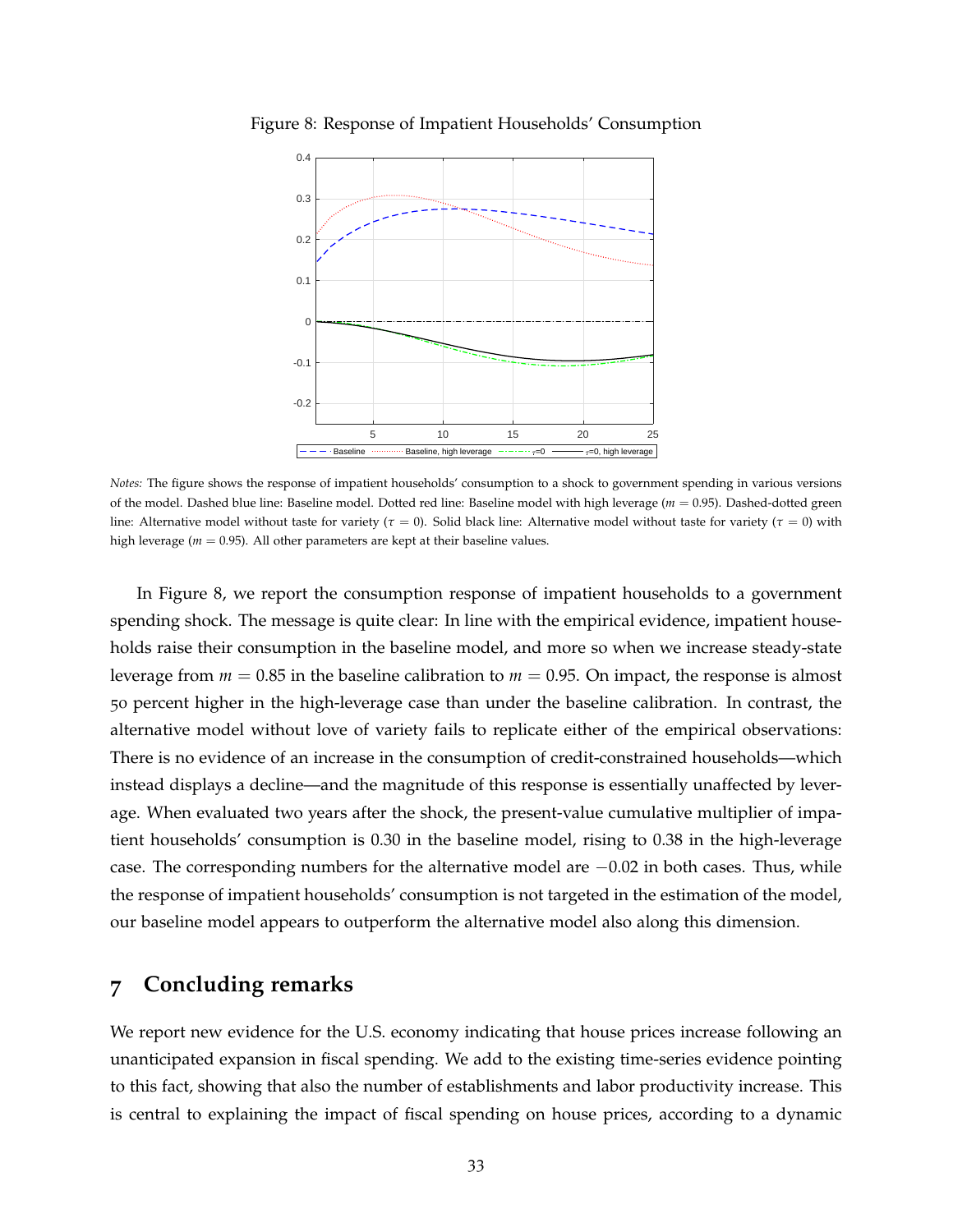general equilibrium economy where we combine endogenous entry with a certain degree of taste for variety.

We overcome a longstanding limitation of dynamic frameworks featuring Ricardian households that participate in the housing market. In these economies, fiscal expansions are ultimately responsible for a drop in Ricardian households' nondurable consumption, whose movements are tightly connected to those in house prices, as it is generally the case for any type of shock that does not exert a direct impact on the shadow value of housing (see [Barsky et al.,](#page-34-1) [2007](#page-34-1)). By generating a crowding-in effect on Ricardian households' nondurable consumption and a concurrent drop in their shadow value of income, we are able to induce an increase in house prices following a fiscal expansion.

While our estimated model resolves the house price puzzle emerging in the face of shocks to fiscal spending, the house price response is somewhat weaker than what is observed in the data. In future work, we aim at improving the quantitative account of house price dynamics, also in response to other types of business-cycle perturbations. To do so, we plan to combine our approach—which rests on the role of Ricardian households' consumption choices in pricing housing—with a more recent practice that admits credit-constrained households to exert a nonnegligible influence on house prices in equilibrium, in line with the approach of [Greenwald and](#page-36-13) [Guren](#page-36-13) ([2021](#page-36-13)). We leave this challenge for future research.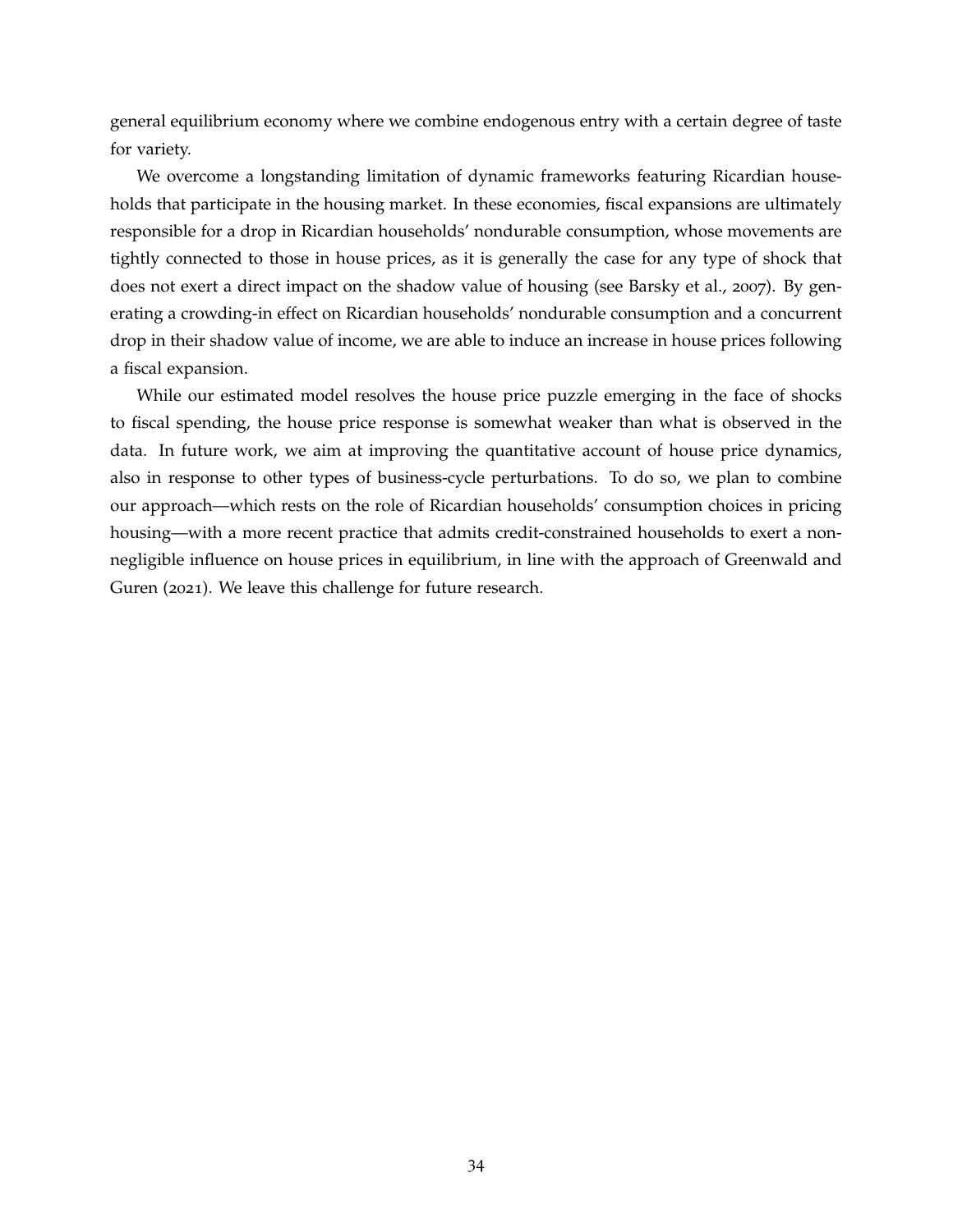# **References**

- <span id="page-34-4"></span>Alpanda, S., Song, H., and Zubairy, S. (2021). Household debt and the effects of fiscal policy. Technical report.
- <span id="page-34-10"></span>Auerbach, A. J. and Gorodnichenko, Y. (2012). Measuring the Output Responses to Fiscal Policy. *American Economic Journal: Economic Policy*, 4(2):1–27.
- <span id="page-34-0"></span>Auerbach, A. J., Gorodnichenko, Y., and Murphy, D. (2019). Macroeconomic frameworks. *NBER Working Papers*, 26365.
- <span id="page-34-11"></span>Auerbach, A. J., Gorodnichenko, Y., and Murphy, D. (2020a). Effects of fiscal policy on credit markets. *AEA Papers and Proceedings*, 110:119–24.
- <span id="page-34-8"></span>Auerbach, A. J., Gorodnichenko, Y., and Murphy, D. (2020b). Local fiscal multipliers and fiscal spillovers in the USA. *IMF Economic Review*, 68(1):195–229.
- <span id="page-34-1"></span>Barsky, R. B., House, C. L., and Kimball, M. S. (2007). Sticky-price models and durable goods. *American Economic Review*, 97(3):984–998.
- <span id="page-34-9"></span>Bartik, T. J. (1991). *Who Benefits from State and Local Economic Development Policies?* W.E. Upjohn Institute.
- <span id="page-34-5"></span>Baxter, M. and King, R. G. (1993). Fiscal policy in general equilibrium. *The American Economic Review*, 83(3):315–334.
- <span id="page-34-12"></span>Bayer, C., Born, B., and Luetticke, R. (2020). The liquidity channel of fiscal policy. CEPR Discussion Paper No. DP<sub>14883</sub>.
- <span id="page-34-2"></span>Benassy, J.-P. (1996). Taste for variety and optimum production patterns in monopolistic competition. *Economics Letters*, 52(1):41–47.
- <span id="page-34-6"></span>Bergin, P. R. and Corsetti, G. (2008). The extensive margin and monetary policy. *Journal of Monetary Economics*, 55(7):1222–1237.
- <span id="page-34-13"></span>Bernardini, M. and Peersman, G. (2018). Private debt overhang and the government spending multiplier: Evidence for the united states. *Journal of Applied Econometrics*, 33(4):485–508.
- <span id="page-34-3"></span>Bilbiie, F. O. (2011). Nonseparable Preferences, Frisch Labor Supply, and the Consumption Multiplier of Government Spending: One Solution to a Fiscal Policy Puzzle. *Journal of Money, Credit and Banking*, 43(1):221–251.
- <span id="page-34-7"></span>Bilbiie, F. O. (2021). Monetary Neutrality with Sticky Prices and Free Entry. *The Review of Economics and Statistics*, 103(3):492–504.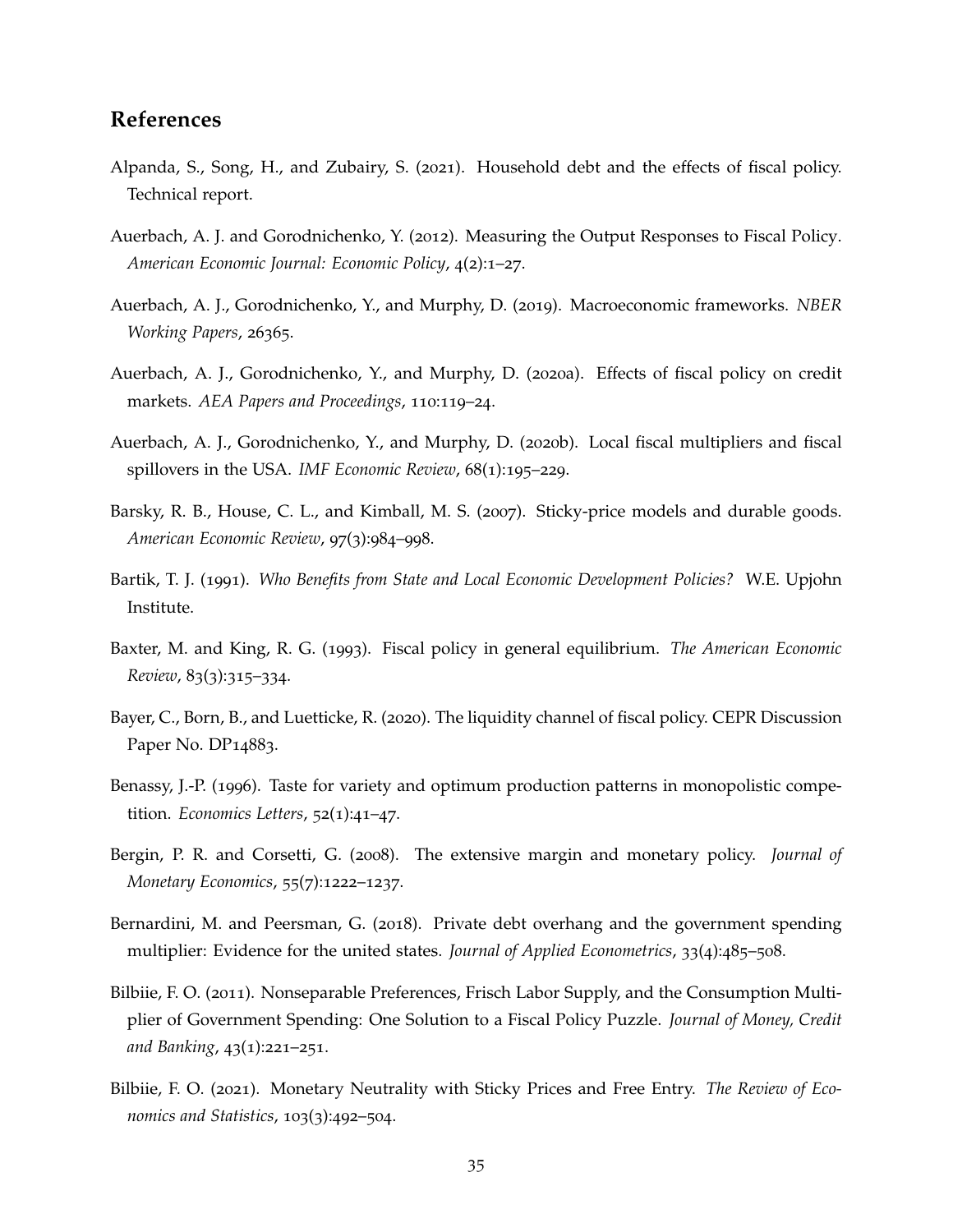- <span id="page-35-3"></span>Bilbiie, F. O., Fujiwara, I., and Ghironi, F. (2014). Optimal monetary policy with endogenous entry and product variety. *Journal of Monetary Economics*, 64:1–20.
- <span id="page-35-1"></span>Bilbiie, F. O., Ghironi, F., and Melitz, M. J. (2012). Endogenous entry, product variety, and business cycles. *Journal of Political Economy*, 120(2):304–345.
- <span id="page-35-5"></span>Bilbiie, F. O., Ghironi, F., and Melitz, M. J. (2019). Monopoly Power and Endogenous Product Variety: Distortions and Remedies. *American Economic Journal: Macroeconomics*, 11(4):140–174.
- <span id="page-35-7"></span>Bilbiie, F. O., Meier, A., and Müller, G. J. (2008). What accounts for the changes in us fiscal policy transmission? *Journal of Money, Credit and Banking*, 40(7):1439–1470.
- <span id="page-35-10"></span>Bouakez, H. and Rebei, N. (2007). Why does private consumption rise after a government spending shock? *Canadian Journal of Economics*, 40(3):954–979.
- <span id="page-35-14"></span>Brinca, P., Holter, H. A., Krusell, P., and Malafry, L. (2016). Fiscal multipliers in the 21st century. *Journal of Monetary Economics*, 77:53–69.
- <span id="page-35-9"></span>Broda, C. and Weinstein, D. E. (2006). Globalization and the Gains From Variety. *Quarterly Journal of Economics*, 121(2):541–585.
- <span id="page-35-6"></span>Bureau of Economic Analysis (2015). GDP by Metropolitan Area Methodology.
- <span id="page-35-12"></span>Chetty, R., Guren, A., Manoli, D., and Weber, A. (2011). Are micro and macro labor supply elasticities consistent? a review of evidence on the intensive and extensive margins. *American Economic Review*, 101(3):471–75.
- <span id="page-35-11"></span>Christiano, L. J., Eichenbaum, M., and Evans, C. L. (2005). Nominal rigidities and the dynamic effects of a shock to monetary policy. *Journal of Political Economy*, 113(1):1–45.
- <span id="page-35-2"></span>Chugh, S. and Ghironi, F. (2011). Optimal Fiscal Policy with Endogenous Product Variety. *NBER Working Papers*, 17319.
- <span id="page-35-4"></span>Corsetti, G., Martin, P., and Pesenti, P. (2007). Productivity, terms of trade and the 'home market effect'. *Journal of International Economics*, 73(1):99–127.
- <span id="page-35-8"></span>d'Alessandro, A., Fella, G., and Melosi, L. (2019). Fiscal stimulus with learning-by-doing. *International Economic Review*, 60(3):1413–1432.
- <span id="page-35-13"></span>Demyanyk, Y., Loutskina, E., and Murphy, D. (2019). Fiscal stimulus and consumer debt. *Review of Economics and Statistics*, 101(4):728–741.
- <span id="page-35-0"></span>Devereux, M. B., Head, A. C., and Lapham, B. J. (1996). Monopolistic competition, increasing returns, and the effects of government spending. *Journal of Money, Credit and Banking*, 28(2):233.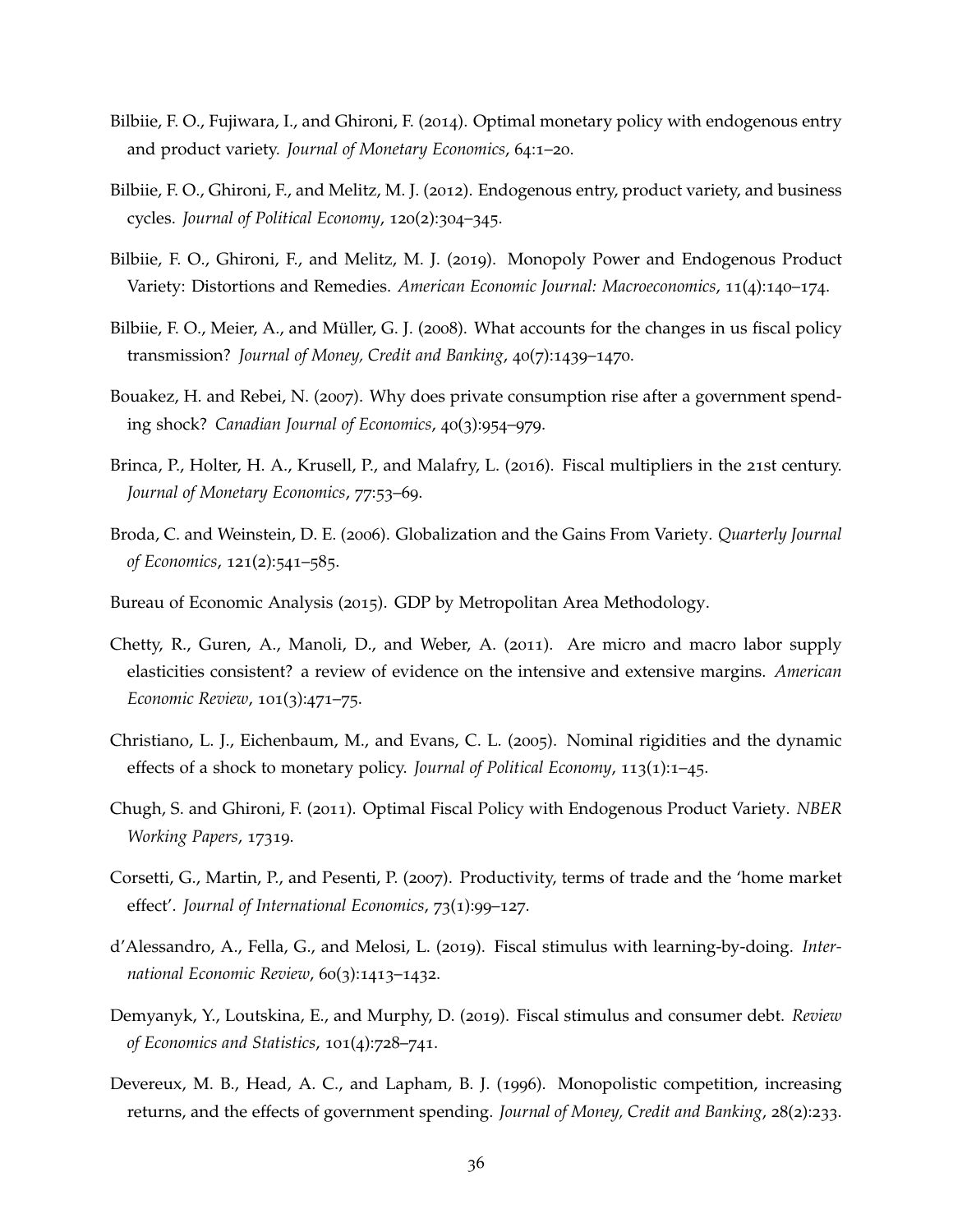- <span id="page-36-11"></span>Dixit, A. K. and Stiglitz, J. E. (1975). Monopolistic Competition and Optimum Product Diversity. *University of Warwick, Economic Research Papers, No. 64*.
- <span id="page-36-10"></span>Dixit, A. K. and Stiglitz, J. E. (1977). Monopolistic Competition and Optimum Product Diversity. *American Economic Review*, 67(3):297–308.
- <span id="page-36-1"></span>Epstein, B., Finkelstein Shapiro, A., and González Gómez, A. (2020). Firm creation, entry costs, and house-price volatility. Working Paper, Tufts University.
- <span id="page-36-14"></span>Fernald, J. (2014). A quarterly, utilization-adjusted series on total factor productivity. Working Paper, Federal Reserve Bank of San Francisco.
- <span id="page-36-2"></span>Ferrero, A. (2015). House Price Booms, Current Account Deficits, and Low Interest Rates. *Journal of Money, Credit and Banking*, 47(S1):261–293.
- <span id="page-36-8"></span>Galí, J., López-Salido, J. D., and Vallés, J. (2007). Understanding the effects of government spending on consumption. *Journal of the European Economic Association*, 5(1):227–270.
- <span id="page-36-4"></span>Garriga, C., Kydland, F. E., and Šustek, R. (2021). Monk: Mortgages in a new-keynesian model. *Journal of Economic Dynamics and Control*, 123:104059.
- <span id="page-36-3"></span>Garriga, C., Manuelli, R., and Peralta-Alva, A. (2019). A macroeconomic model of price swings in the housing market. *American Economic Review*, 109(6):2036–72.
- <span id="page-36-7"></span>Giannone, D., Lenza, M., and Primiceri, G. E. (2015). Prior selection for vector autoregressions. *Review of Economics and Statistics*, 97(2):436–451.
- <span id="page-36-13"></span>Greenwald, D. L. and Guren, A. (2021). Do Credit Conditions Move House Prices? *NBER Working Papers*, 29391.
- <span id="page-36-9"></span>Guerrieri, L. and Iacoviello, M. (2017). Collateral constraints and macroeconomic asymmetries. *Journal of Monetary Economics*, 90:28–49.
- <span id="page-36-6"></span>Guren, A. M., McKay, A., Nakamura, E., and Steinsson, J. (2021). Housing wealth effects: The long view. *The Review of Economic Studies*, 88(2):669–707.
- <span id="page-36-0"></span>Hall, R. E. (2009). By how much does gdp rise if the government buys more output? *Brookings Papers on Economic Activity*, 40(2):183–249.
- <span id="page-36-5"></span>Hazell, J., Herreño, J., Nakamura, E., and Steinsson, J. (2020). The Slope of the Phillips Curve: Evidence from U.S. States. *NBER Working Papers*, 28005.
- <span id="page-36-12"></span>Iacoviello, M. (2005). House Prices, Borrowing Constraints, and Monetary Policy in the Business Cycle. *American Economic Review*, 95(3):739–764.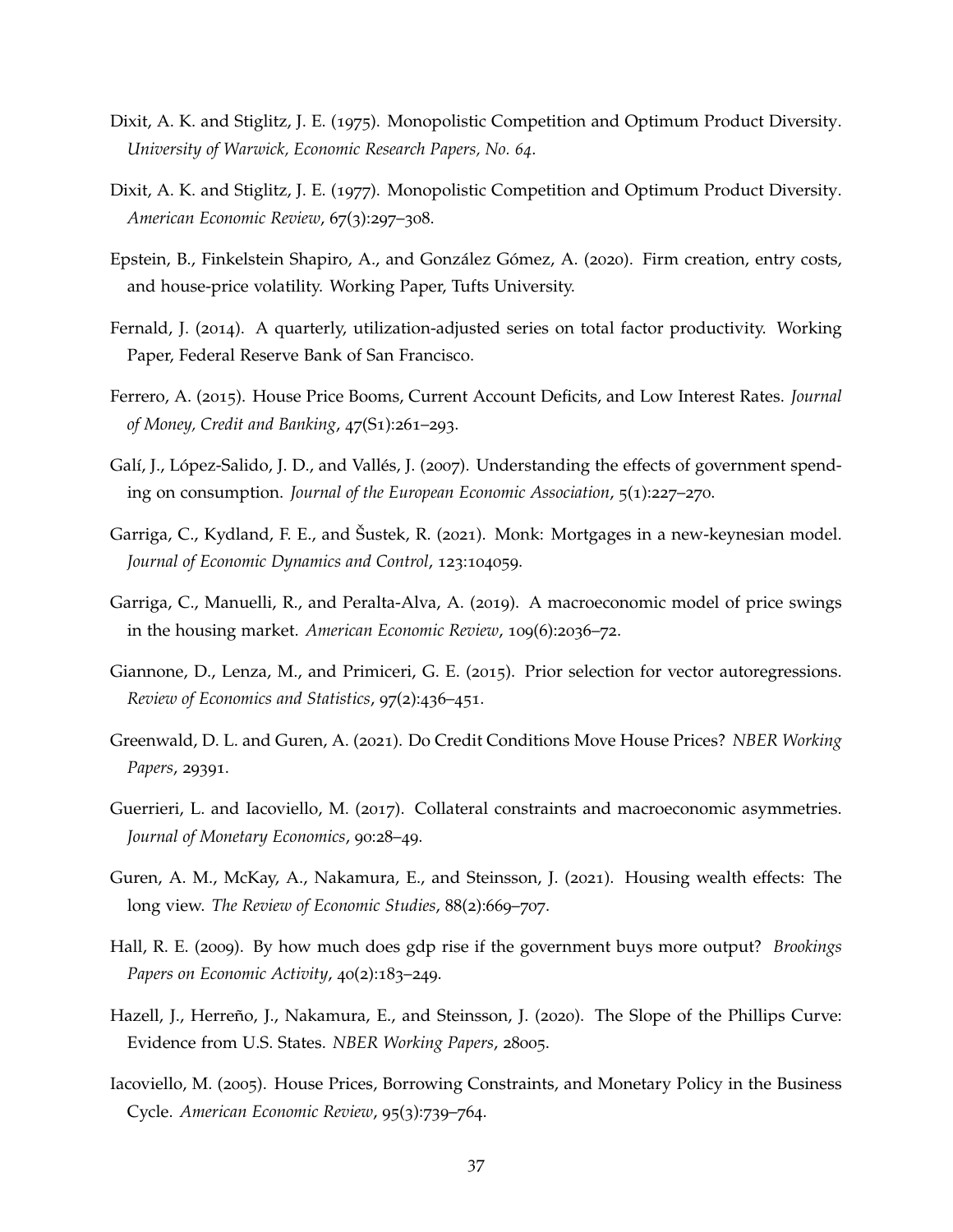- <span id="page-37-2"></span>Iacoviello, M. and Neri, S. (2010). Housing Market Spillovers: Evidence from an Estimated DSGE Model. *American Economic Journal: Macroeconomics*, 2(2):125–164.
- <span id="page-37-10"></span>Jaimovich, N. (2007). Firm dynamics and markup variations: Implications for sunspot equilibria and endogenous economic fluctuations. *Journal of Economic Theory*, 137(1):300–325.
- <span id="page-37-11"></span>Jaimovich, N. and Floetotto, M. (2008). Firm dynamics, markup variations, and the business cycle. *Journal of Monetary Economics*, 55(7):1238–1252.
- <span id="page-37-14"></span>Jensen, H., Ravn, S. H., and Santoro, E. (2018). Changing credit limits, changing business cycles. *European Economic Review*, 102:211–239.
- <span id="page-37-9"></span>Jørgensen, P. L. and Ravn, S. H. (2022). The inflation response to government spending shocks: A fiscal price puzzle? *European Economic Review*, 141:103982.
- <span id="page-37-7"></span>Justiniano, A., Primiceri, G. E., and Tambalotti, A. (2019). Credit supply and the housing boom. *Journal of Political Economy*, 127(3):1317–1350.
- <span id="page-37-0"></span>Khan, H. and Reza, A. (2017). House prices and government spending shocks. *Journal of Money, Credit and Banking*, 49(6):1247–1271.
- <span id="page-37-12"></span>Kiyotaki, N. and Moore, J. (1997). Credit cycles. *Journal of Political Economy*, 105(2):211–248.
- <span id="page-37-15"></span>Klein, M. (2017). Austerity and private debt. *Journal of Money, Credit and Banking*, 49(7):1555–1585.
- <span id="page-37-13"></span>Leeper, E. M., Traum, N., and Walker, T. B. (2017). Clearing Up the Fiscal Multiplier Morass. *American Economic Review*, 107(8):2409–2454.
- <span id="page-37-4"></span>Leeper, E. M., Walker, T. B., and Yang, S.-C. S. (2010). Government investment and fiscal stimulus. *Journal of Monetary Economics*, 57(8):1000–1012.
- <span id="page-37-5"></span>Lewis, V. and Poilly, C. (2012). Firm entry, markups and the monetary transmission mechanism. *Journal of Monetary Economics*, 59(7):670–685.
- <span id="page-37-1"></span>Lewis, V. and Winkler, R. (2017). Government spending, entry, and the consumption crowding-in puzzle. *International Economic Review*, 58(3):943–972.
- <span id="page-37-3"></span>Liu, Z., Wang, P., and Zha, T. (2013). Land-price dynamics and macroeconomic fluctuations. *Econometrica*, 81(3):1147–1184.
- <span id="page-37-8"></span>Montiel Olea, J. L. and Pflueger, C. (2013). A Robust Test for Weak Instruments. *Journal of Business & Economic Statistics*, 31(3):358–369.
- <span id="page-37-6"></span>Nakamura, E. and Steinsson, J. (2014). Fiscal Stimulus in a Monetary Union: Evidence from US Regions. *American Economic Review*, 104(3):753–792.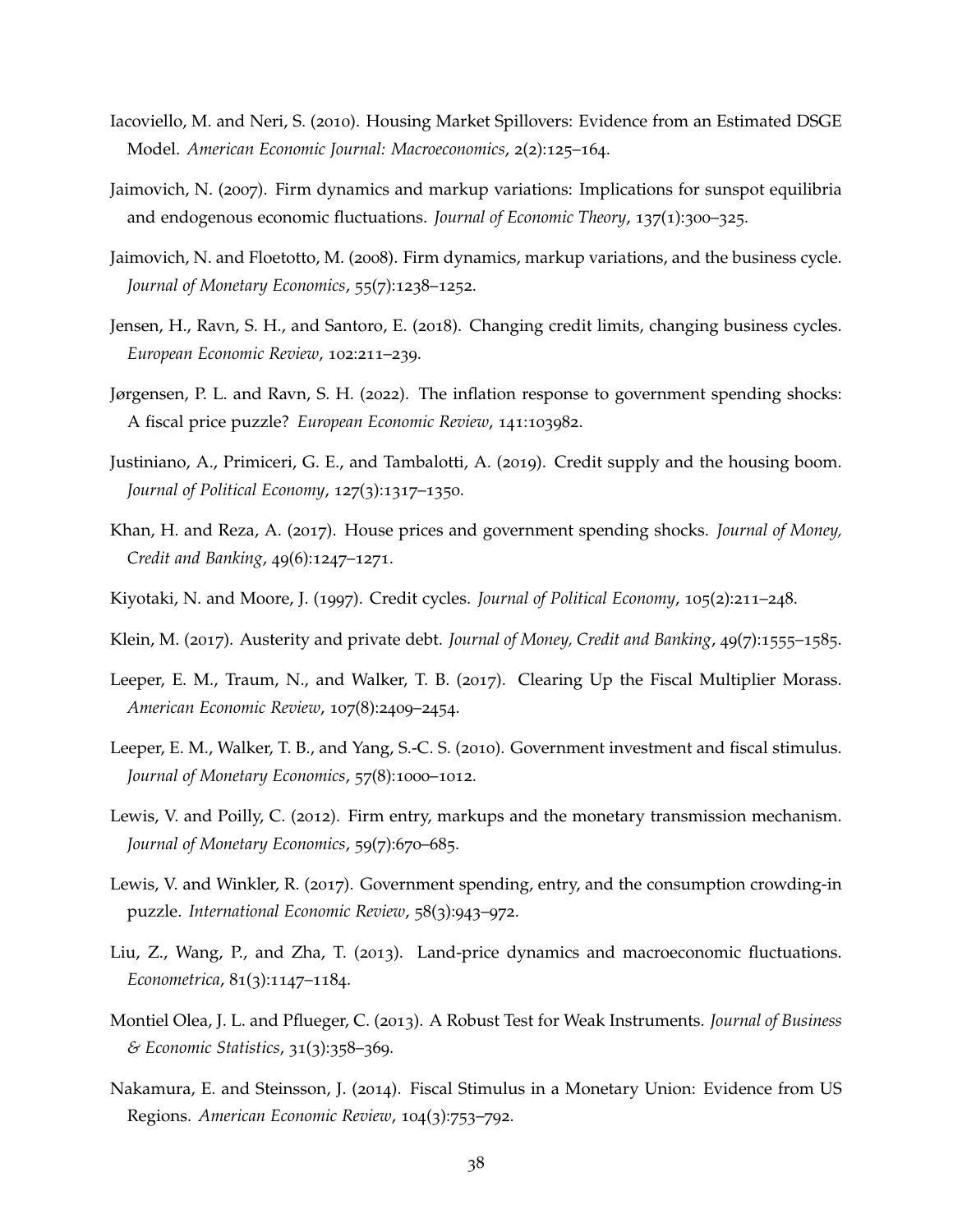- <span id="page-38-0"></span>Ramey, V. A. (2016). Macroeconomic shocks and their propagation. *Handbook of Macroeconomics*, 2:71–162.
- <span id="page-38-2"></span>Ramey, V. A. and Zubairy, S. (2018). Government Spending Multipliers in Good Times and in Bad: Evidence from US Historical Data. *Journal of Political Economy*, 126(2):850–901.
- <span id="page-38-4"></span>Rotemberg, J. J. and Woodford, M. (1992). Oligopolistic pricing and the effects of aggregate demand on economic activity. *Journal of Political Economy*, 100(6):1153–1207.
- <span id="page-38-3"></span>Saiz, A. (2010). The Geographic Determinants of Housing Supply. *Quarterly Journal of Economics*, 125(3):1253–1296.
- <span id="page-38-1"></span>Stock, J. H. and Watson, M. W. (2018). Identification and Estimation of Dynamic Causal Effects in Macroeconomics Using External Instruments. *The Economic Journal*, 128(610):917–948.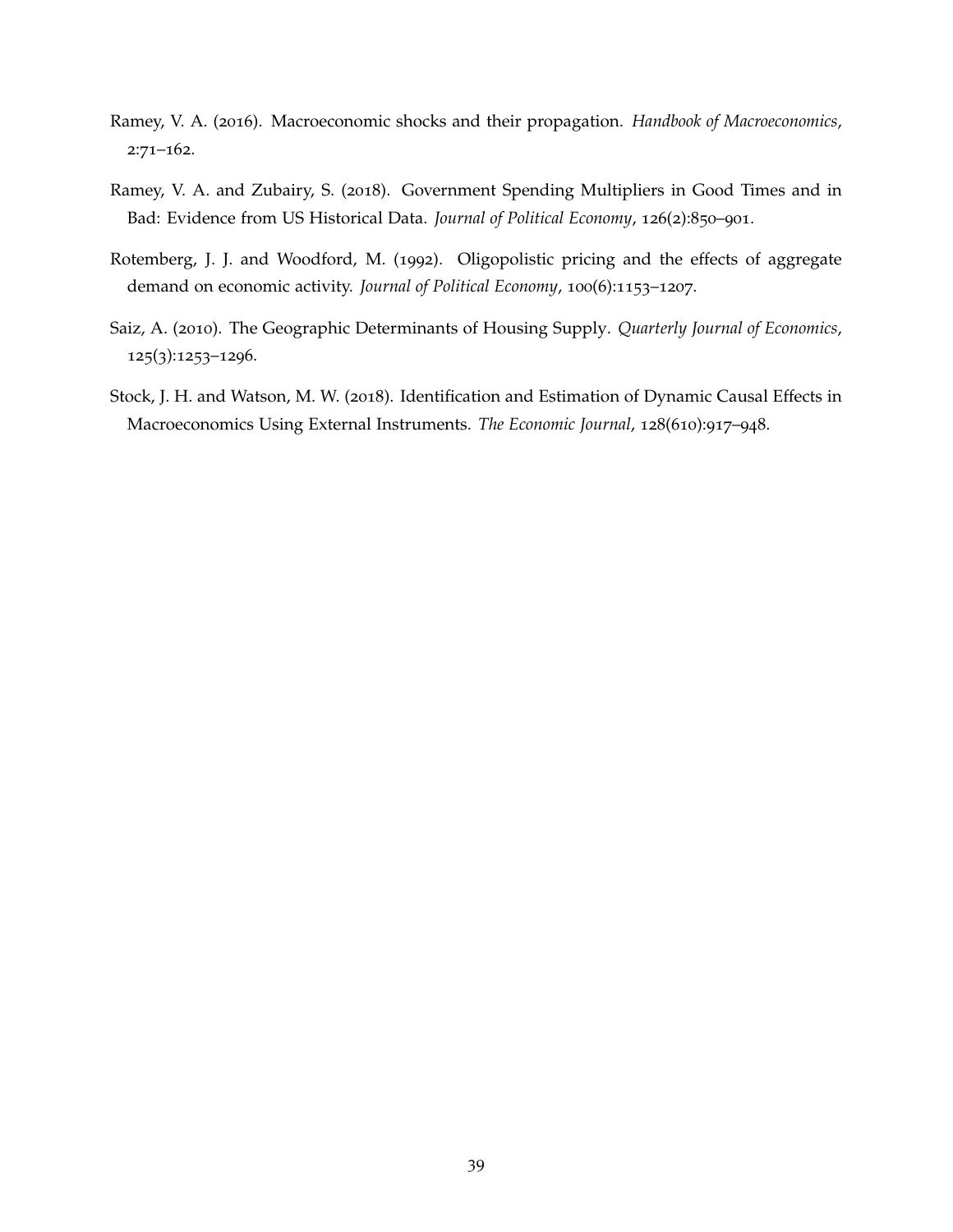# **A Appendix to the empirical analysis**

This appendix contains additional details on the data used in the VAR model and the cross-MSA analyses, as well as some robustness checks.

### **A.1 Appendix to the regional analysis**

#### <span id="page-39-0"></span>**A.1.1 Data used in the regional analysis**

We collected data on contracts signed by firms with the Department of Defense from USAspending.gov to construct the data used in Section [2](#page-5-1). The data cover all DoD prime contracts signed from 2001 through 2019, including terminated contracts. The dataset does not contain information on the timing of actual outlays to contractors but it does contain information on the duration and total dollar amount obligated per contract. Additionally, the dataset contains the name of the contractor and the primary place of work performance at the ZIP code level.

The raw data are cleaned using the same approach as [Auerbach et al.](#page-34-8) ([2020](#page-34-8)b). First, we match a terminated contract with its original contract if a de-obligated dollar amount falls within 0.5 percent of dollars obligated in another contract, and both contracts have the same contractor ID and ZIP code. These matched obligations and de-obligations are removed from the dataset. Second, we remove long-term contracts that terminate after our sample period by removing all contracts that terminate after 2023.

Our baseline estimates use variation in obligations rather than actual outlays. This assigns the entire obligated amount to the first year of the contract. As a robustness check, we construct a proxy for outlays per contract by dividing the dollars obligated in each contract evenly among the months of the contract's duration. We then sum these amounts annually by MSA to get a proxy for total annual outlays to the MSAs.

Our data track official data on national military spending from the BEA well in terms of both magnitude and movements. This is seen in Figure [A.](#page-40-2)1, which plots national obligations and our proxy for outlays according to the data from USAspending.gov, together with intermediate goods and services purchased for national defense from the BEA's NIPA tables.

#### <span id="page-39-1"></span>**A.1.2 First-stage estimates**

Figure [A.](#page-41-0)2 shows the Kleibergen-Papp F-statistics over different estimation horizons from the first-stage regression

<span id="page-39-2"></span>
$$
\frac{G_{i,t+1} - G_{i,t}}{Y_{i,t}} = \tilde{\alpha}_{i,h} + \tilde{\eta}_{t+h} + \tilde{\beta}_h \bar{G}_i \times \frac{G_{t+1}^{nat} - G_t^{nat}}{Y_{i,t}} + \tilde{\gamma}_h X_{i,t} + \epsilon_{i,t+1}.
$$
\n(A.1)

We only show the *F*-statistics from the first stage to the regression with house price growth as dependent variable. This regression only differs from the first stage to the regressions with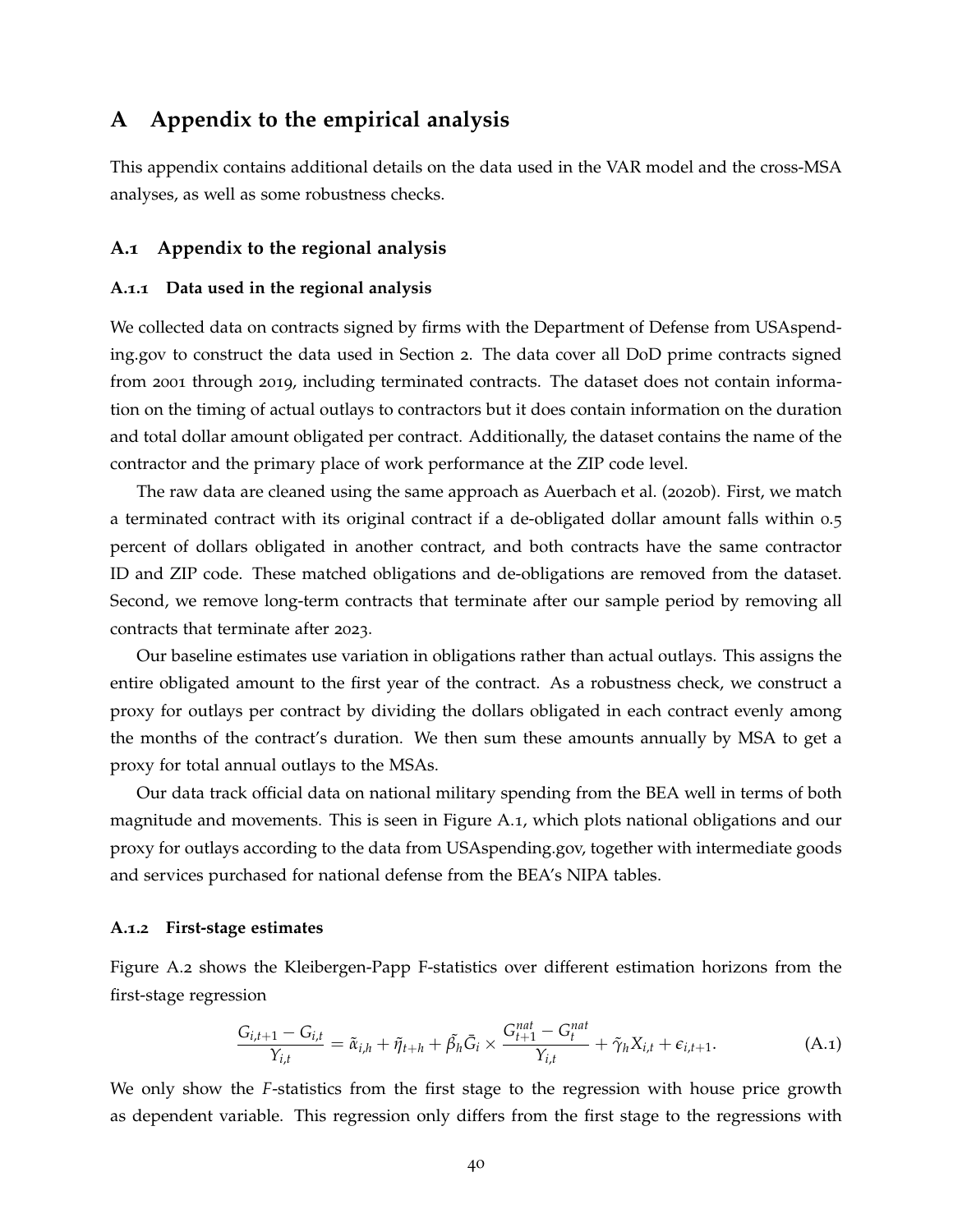

<span id="page-40-2"></span>Figure A.1: Military spending according to USAspending.gov and BEA data

*Notes:* The blue line is "Intermediate goods and services purchased" in the BEA's NIPA Table 3.11.5, "National Defense Consumption Expenditures and Gross Investment by Type". Orange and green lines are annual obligations and outlays constructed using USAspending.gov data.

establishments or labor productivity growth in that it has two lags of house price growth as controls, rather than two lags of establishments or labor productivity growth. Although not shown, the *F*-statistics from these three sets of first-stage regressions are almost identical.

#### <span id="page-40-1"></span>**A.1.3 Pre-trend analysis house price estimates**

This section presents a pre-trend analysis of our regional estimates of the house price response in Section [2](#page-5-1). The blue line in Figure [A.](#page-42-0)3 shows the estimates of the house price response from a modification of our baseline regression in which we do not control for lags of house price growth and extend the estimation horizon to four years prior to the spending change (that is, for horizons  $h = -4, -3, \ldots, 13$ . The red line plots the estimates from our baseline regression.

The blue line indicates that house prices are slightly, albeit significantly, lower in the two years before a change in military spending. Reassuringly, we see that the estimates of the house price response after a spending change are similar for both regressions. Hence, whether or not we control for the relatively small pre-trend in house prices matters little for our results.

### <span id="page-40-0"></span>**A.1.4 Robustness of the regional house price estimates**

This section analyzes the robustness of our regional estimates of the house price response in Section [2](#page-5-1) to alternative specifications and potential outliers. We also show the sensitivity of the estimates to the inclusion of control variables.

Table [A.](#page-43-0)1 shows the IV estimates from alternative specifications of regression ([2](#page-6-2).1). Estimates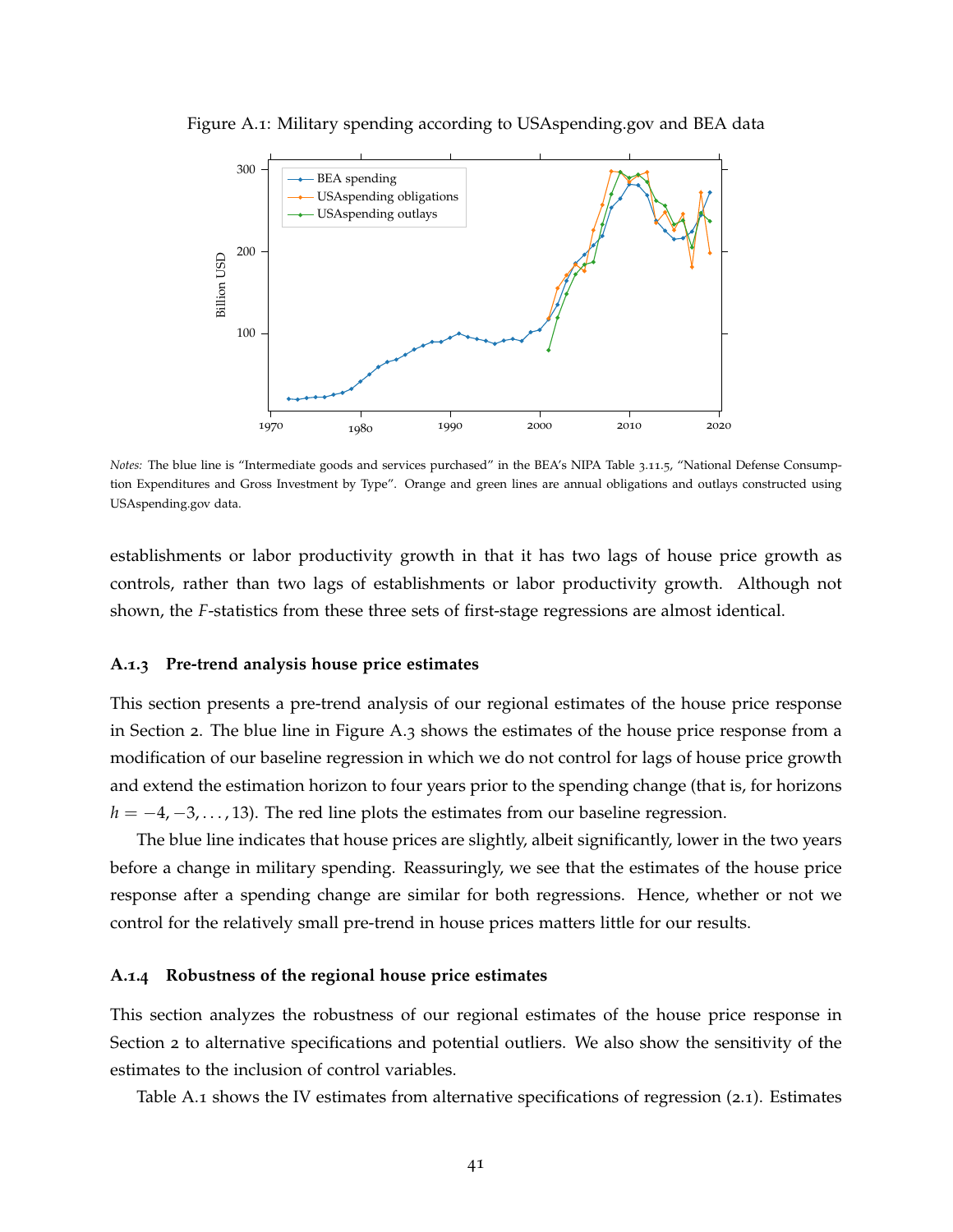

<span id="page-41-0"></span>

*Notes:* The figure shows the Kleibergen-Papp *F*-statistics from the first-stage regression [\(A.](#page-39-2)1) over different estimation horizons. Heteroskedasticity-robust standard errors are clustered by MSA. The dashed line indicates the [Montiel Olea and Pflueger](#page-37-8) ([2013](#page-37-8)) critical value for the *F*-statistic under a null hypothesis of the IV bias exceeding 10% of the OLS bias at the 5% significance level.

from the baseline specification also shown in Figure [1](#page-9-0) are presented in column  $(1)$ . Column  $(2)$ shows the estimates from a regression in which house prices, DoD spending, and GDP have been deflated by the MSA-level GDP deflator. Column (3) reports estimates from a regresion in which we use the proxy for outlays described in Appendix [A.](#page-39-0)1.1 to measure DoD spending. Columns (4) and (5) present estimates with alternative normalizations of DoD spending (by personal income and population in thousand persons, respectively). Column (6) controls for house price movements associated with industry composition, by adding to the regression 2-digit industry employment shares multiplied by year dummies. Column (7) controls for differential exposure to aggregate house price movements by adding to the regression three time-invariant controls multiplied by year dummies: the Wharton Regulation Index, the [Saiz](#page-38-3) ([2010](#page-38-3)) instrument, and the Bartik-like instrument for sensitivity to regional house price movements by [Guren et al.](#page-36-6) ([2021](#page-36-6)). Lastly, column (8) adds state  $\times$  year fixed effects to control for state-specific house price growth fluctuations.

Controlling for local industry composition or differential housing exposure tends to reduce the size of the house price response. Assuringly, the estimates are still statistically significant. We also want to highlight the estimates from the specification using the proxy for outlays and the specification controlling for state  $\times$  year fixed effects. The latter only uses within-state variation and reduces estimates but they are still significant and display a hump-shaped pattern. When using the proxy for outlays instead of obligations, the estimates become substantially larger.

Next, we show in Table [A.](#page-44-1)2 the sensitivity of our estimates to the outliers. The baseline es-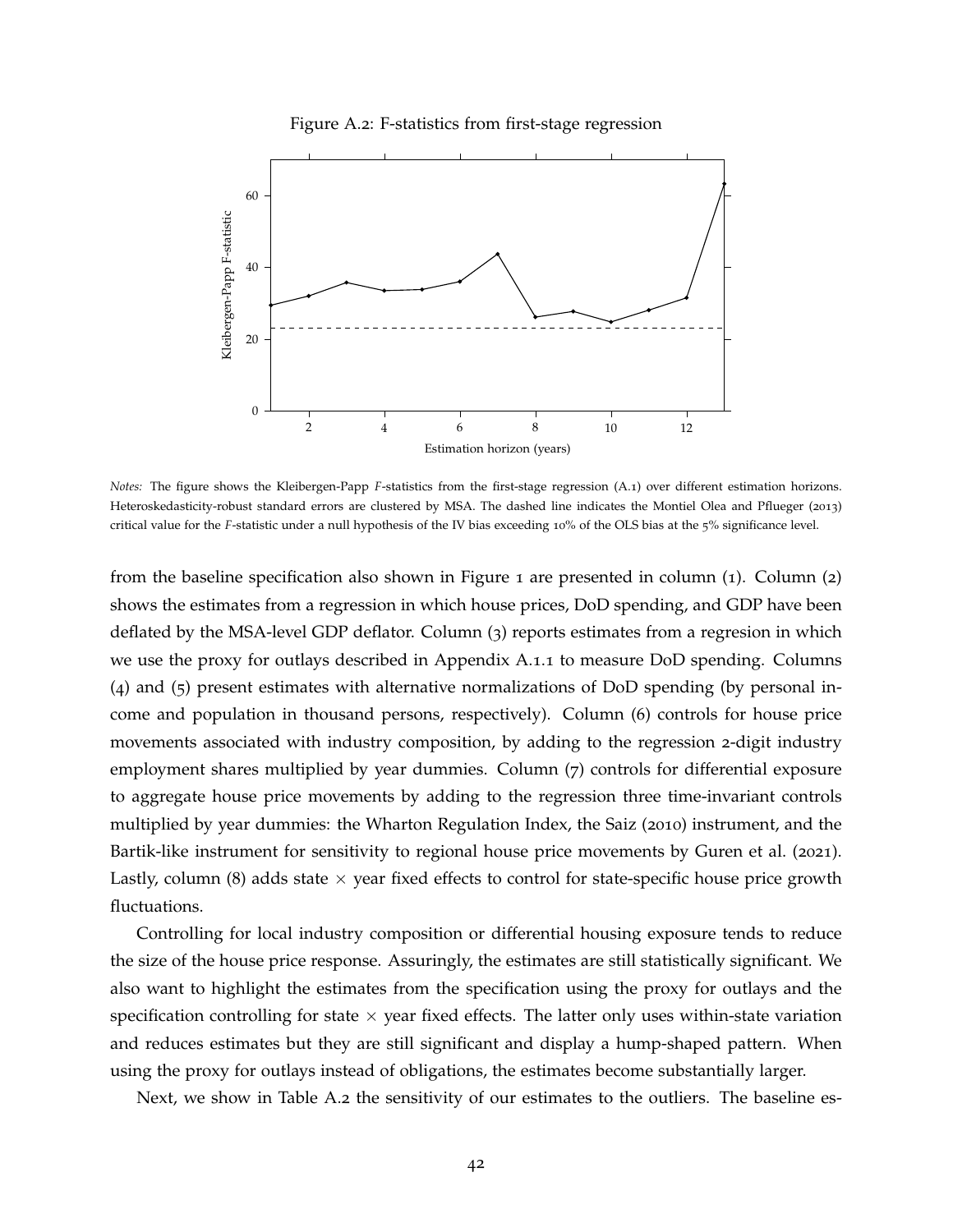

<span id="page-42-0"></span>Figure A.3: Pre-trend analysis of house price responses to military spending

*Notes*: The figure shows the IV estimates of  $β_h$  from regression ([2](#page-6-2).1) based on an annual panel of 380 MSAs covering the period 2001-2019. The red line shows the baseline specification, which include as controls two lags of the one-year growth in house prices, two lags of the instrument, and two lags of the one-year change in local spending normalized by GDP. The blue line plots the estimates from the same regression except that the two lags of the one-year growth in house prices are not included in the set of controls. Red and blue areas indicate the 95 percent confidence bands constructed using heteroskedasticity-robust standard errors clustered by MSA.

timates are shown in column  $(1)$ . In column  $(2)$  we remove all MSAs in the bottom and top 5th percentiles of the distribution of DoD spending shares used to construct the instrument. Column (3) reports estimates from a regression in which we use the non-winsorized change in local spending. Finally, column (4) shows the estimates when we remove all winsorized observations. Using non-winsorized changes in local spending has little impact on the estimates, while removing MSAs in the top and bottom DoD spending share distribution or winsorized observations amplifies the house price response.

Finally, we show the sensitivity of the estimates to the inclusion of control variables in Table [A.](#page-44-0)3. Column (1) shows estimates from regressions without any controls. Adding lagged spending and instruments lowers the estimates across the entire horizon, as seen in column (2). This suggests that the lag exogeneity condition is not met unless we condition on past values of both spending growth and the instrument itself. When lags of the dependent variable are added as controls, this has limited impact on the estimates, as shown in column (3). Adding lags of the dependent variables to the regression with lagged spending and instruments—thereby retrieving our baseline results—reduces the standard errors (see column (4)), thus improving the efficiency of the estimators.

#### **A.1.5 Robustness of the regional establishments and labor productivity estimates**

This section reports some robustness exercises regarding the responses of labor productivity and the number of establishments. Table [A.](#page-45-0)4 reports the IV estimates from the same alternative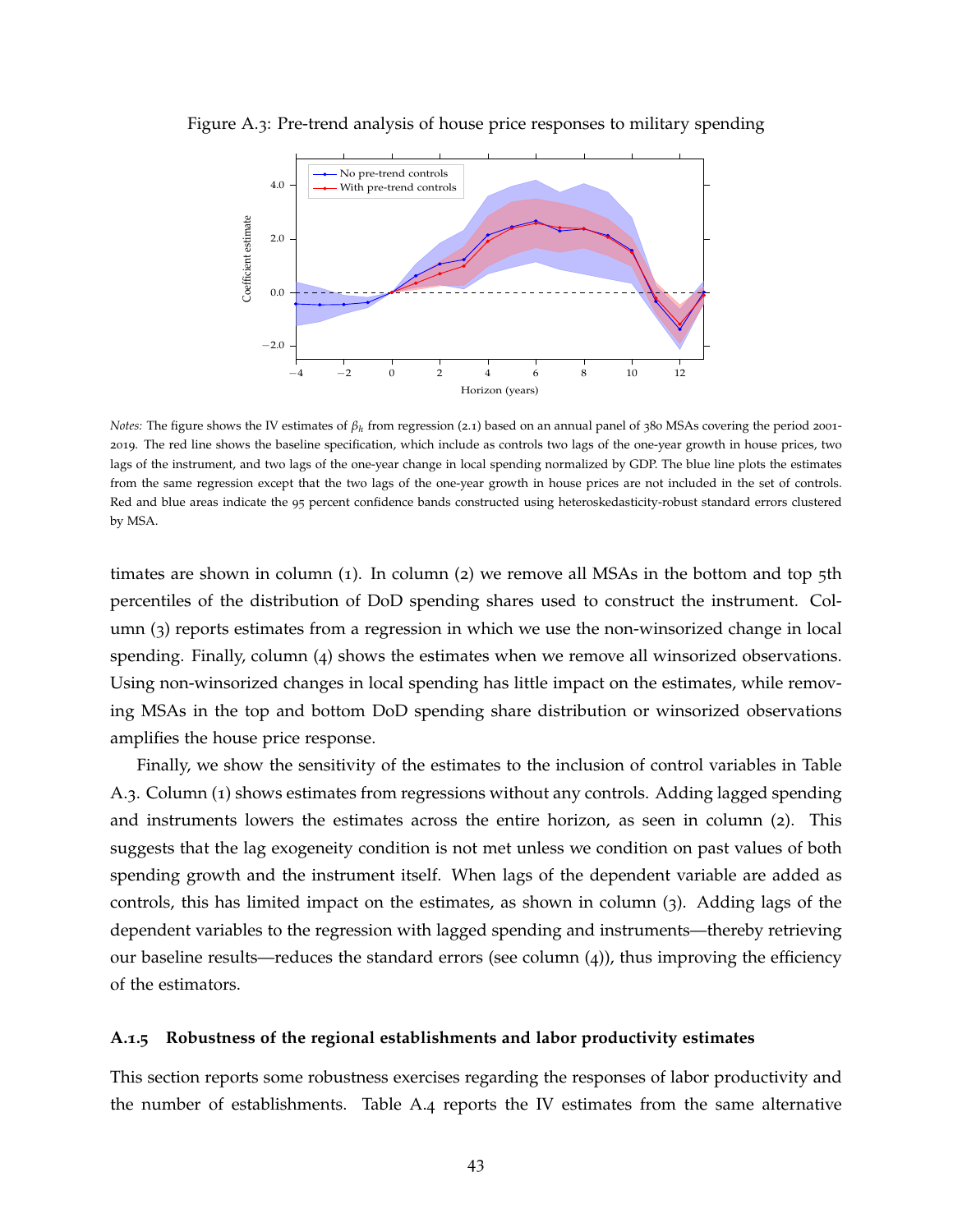<span id="page-43-0"></span>

|                 | $\left( 1\right)$<br>Baseline | (2)<br>Real<br>vari- | (3)<br>Outlays | (4)<br>Normalize<br>by in-             | (5)<br>Normalize<br>by | (6)<br>Control<br>for in- | (7)<br>Control<br>for | (8)<br>Control<br>for |
|-----------------|-------------------------------|----------------------|----------------|----------------------------------------|------------------------|---------------------------|-----------------------|-----------------------|
|                 |                               | ables                |                | come                                   | popu-<br>lation        | dustry<br>comp.           | hous-<br>ing          | state                 |
|                 |                               |                      |                |                                        |                        |                           | expo-<br>sure         |                       |
|                 |                               |                      |                | Dependent variable: House price growth |                        |                           |                       |                       |
| 1-year horizon  | $0.35***$                     | $0.35***$            | $0.61***$      | $0.29***$                              | $0.0064**$             | $0.34***$                 | $0.18***$             | $0.23***$             |
|                 | (0.12)                        | (0.14)               | (0.16)         | (0.10)                                 | (0.00)                 | (0.16)                    | (0.05)                | (0.07)                |
| 2-year horizon  | $0.70***$                     | $0.68***$            | $1.23***$      | $0.59***$                              | $0.013***$             | $0.64***$                 | $0.41***$             | $0.51***$             |
|                 | (0.23)                        | (0.25)               | (0.32)         | (0.20)                                 | (0.00)                 | (0.30)                    | (0.11)                | (0.15)                |
| 4-year horizon  | $1.91***$                     | $1.89***$            | $3.29***$      | $1.52***$                              | $0.039***$             | $1.60***$                 | $1.17***$             | $1.42***$             |
|                 | (0.48)                        | (0.50)               | (0.63)         | (0.39)                                 | (0.01)                 | (0.52)                    | (0.32)                | (0.36)                |
| 6-year horizon  | $2.58***$                     | $2.44***$            | $4.20***$      | $2.04***$                              | $0.055***$             | $2.28***$                 | $1.40***$             | $1.79***$             |
|                 | (0.47)                        | (0.48)               | (0.63)         | (0.38)                                 | (0.01)                 | (0.56)                    | (0.52)                | (0.39)                |
| 10-year horizon | $1.50***$                     | $1.18***$            | $3.34***$      | $1.11***$                              | $0.027***$             | $1.44***$                 | $0.78**$              | $1.02***$             |
|                 | (0.27)                        | (0.29)               | (0.57)         | (0.21)                                 | (0.01)                 | (0.33)                    | (0.31)                | (0.23)                |
| <b>MSAs</b>     | 380                           | 380                  | 380            | 380                                    | 380                    | 380                       | 255                   | 373                   |

Table A.1: Robustness of regional house price estimates (alternative specifications)

*Notes:* The table presents the IV estimates from alternative specifications of regression ([2](#page-6-2).1). Column (1) presents the baseline estimates. Column (2) shows the estimates when house prices, DoD spending, and GDP are deflated by the MSA-level GDP deflator. Column (3) uses DoD spending measured by the outlay proxy described in Appendix [A.](#page-39-0)1.1. Column (4) normalizes DoD spending by the BEA's measure of personal income. Column (5) normalizes DoD spending by the BEA's measure of population (in thousand persons). Column (6) adds year dummies multiplied the average two-digit industry employments shares over the sample period. The employment shares are calculated using data from the Census Bureau's County Business Patterns. Column (7) adds year dummies interacted with three time-invariant measures of exposure to aggregate house price flucuations (the Wharton Regulation Index, the [Saiz](#page-38-3) ([2010](#page-38-3)) instrument and the [Guren et al.](#page-36-6) ([2021](#page-36-6)) instrument). This reduces the sample size since the Wharton Regulation Index and the [Saiz](#page-38-3) ([2010](#page-38-3)) instrument are not available for all MSAs. Column (8) adds state  $\times$  year fixed effects. Heteroskedasticityrobust standard errors clustered by MSA are shown in parentheses. \*\*\*, \*\*, and \* denote significance at the 0.01, 0.05 and 0.1 level, respectively.

specifications as those reported in Table [A.](#page-43-0)1. The estimates that differ from the baseline are those from the specification controlling for housing exposure, which are smaller than the baseline and in many cases insignificant; see column  $(7)$ . For the labor productivity response, this seems to be driven by the model being estimated on the subsample of MSAs for which we have data on exposure to aggregate house price fluctuations. If we estimate the model on this subsample but do not control for differential exposure, the results are broadly similar to those in column (7). For the establishments response, the results reflect a combination of the reduced number of MSAs in the regression and the fact that, unconditionally, local establishment growth is positively correlated with local house price growth (see also [Epstein et al.,](#page-36-1) [2020](#page-36-1)), which in turn is closely related to the measures of house price exposure that we control for. In contrast, there are no statistically significant pairwise correlations between the house price exposure measures and our instrument, which rules out potential endogeneity concerns stemming from differential exposure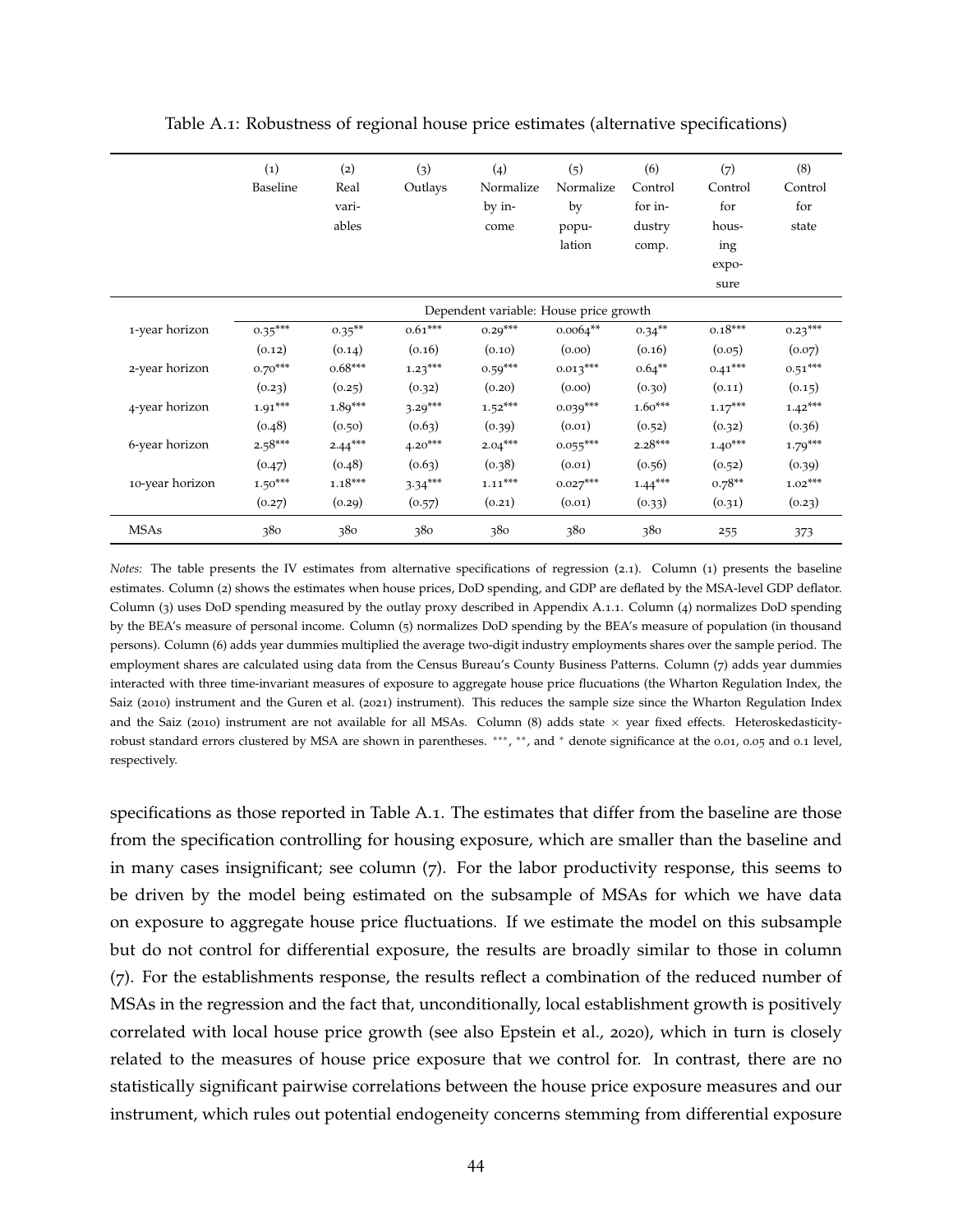<span id="page-44-1"></span>

|                 | $\left( 1\right)$<br>Baseline | (2)<br>Remove extreme<br>DoD shares | (3)<br>Non-winsorized                  | (4)<br>Remove winsorized |
|-----------------|-------------------------------|-------------------------------------|----------------------------------------|--------------------------|
|                 |                               |                                     | Dependent variable: House price growth |                          |
| 1-year horizon  | $0.35***$                     | $0.86***$                           | $0.38***$                              | $0.92***$                |
|                 | (0.12)                        | (0.23)                              | (0.09)                                 | (0.18)                   |
| 2-year horizon  | $0.70***$                     | $1.61***$                           | $0.72***$                              | $1.51***$                |
|                 | (0.23)                        | (0.41)                              | (0.17)                                 | (0.30)                   |
| 4-year horizon  | $1.91***$                     | $4.93***$                           | $1.91***$                              | $3.90***$                |
|                 | (0.48)                        | (1.01)                              | (0.40)                                 | (0.63)                   |
| 6-year horizon  | $2.58***$                     | $6.22***$                           | $2.42***$                              | $4.59***$                |
|                 | (0.47)                        | (1.35)                              | (0.44)                                 | (0.75)                   |
| 10-year horizon | $1.50***$                     | $3.50***$                           | $1.49***$                              | $2.35***$                |
|                 | (0.27)                        | (0.82)                              | (0.45)                                 | (0.44)                   |
| <b>MSAs</b>     | 380                           | 342                                 | 380                                    | 379                      |

#### Table A.2: Robustness of regional house price estimates (outliers)

*Notes:* The table presents the IV estimates from regression ([2](#page-6-2).1). Column (1) presents the baseline estimates. Column (2) shows the estimates when removing MSAs in the bottom and top 5th percentiles of the distribution of average DoD spending shares used to construct the instrument. Column (3) presents estimates when the cumulative change in DoD spending is not winsorized. Column (4) removes all winsorized observations. Heteroskedasticity-robust standard errors clustered by MSA are shown in parentheses. ∗∗∗ , ∗∗, and <sup>∗</sup> denote significance at the 0.01, 0.05 and 0.1 level, respectively.

<span id="page-44-0"></span>

|                                             | $\left( 1\right)$ | (2)                                    | (3)       | (4)       |
|---------------------------------------------|-------------------|----------------------------------------|-----------|-----------|
|                                             |                   | Dependent variable: House price growth |           |           |
| 1-year estimate                             | $0.49***$         | $0.62***$                              | $0.30***$ | $0.35***$ |
|                                             | (0.14)            | (0.22)                                 | (0.11)    | (0.12)    |
| 2-year estimate                             | $1.15***$         | $1.06***$                              | $0.79***$ | $0.70***$ |
|                                             | (0.26)            | (0.40)                                 | (0.18)    | (0.23)    |
| 4-year estimate                             | $3.56***$         | $2.14***$                              | $3.09***$ | $1.91***$ |
|                                             | (0.62)            | (0.74)                                 | (0.51)    | (0.48)    |
| 6-year estimate                             | $4.77***$         | $2.67***$                              | $4.33***$ | $2.58***$ |
|                                             | (0.89)            | (0.78)                                 | (0.71)    | (0.47)    |
| 10-year estimate                            | $4.05***$         | $1.57***$                              | $3.36***$ | $1.50***$ |
|                                             | (0.94)            | (0.63)                                 | (0.54)    | (0.27)    |
| Control for lagged spending and instruments | No                | Yes                                    | No        | Yes       |
| Control for lagged dependent variable       | No                | No                                     | Yes       | Yes       |

#### Table A.3: Robustness of regional house price estimates (controls)

*Notes:* The table presents the IV estimates from regression ([2](#page-6-2).1). Column (1) shows results from regressions without any controls. Column (2) adds two lags of the change in spending and the instrument. Column (3) adds two lags of the one-period growth in house prices. Column (4) adds both sets of controls. Heteroskedasticity-robust standard errors clustered by MSA are shown in parentheses. \*\*\*, \*\*, and \* denote significance at the 0.01, 0.05 and 0.1 level, respectively.

#### to aggregate house price fluctuations.

Turning to the sensitivity to outliers, Table [A.](#page-46-0)5 shows the sensitivity of the labor productivity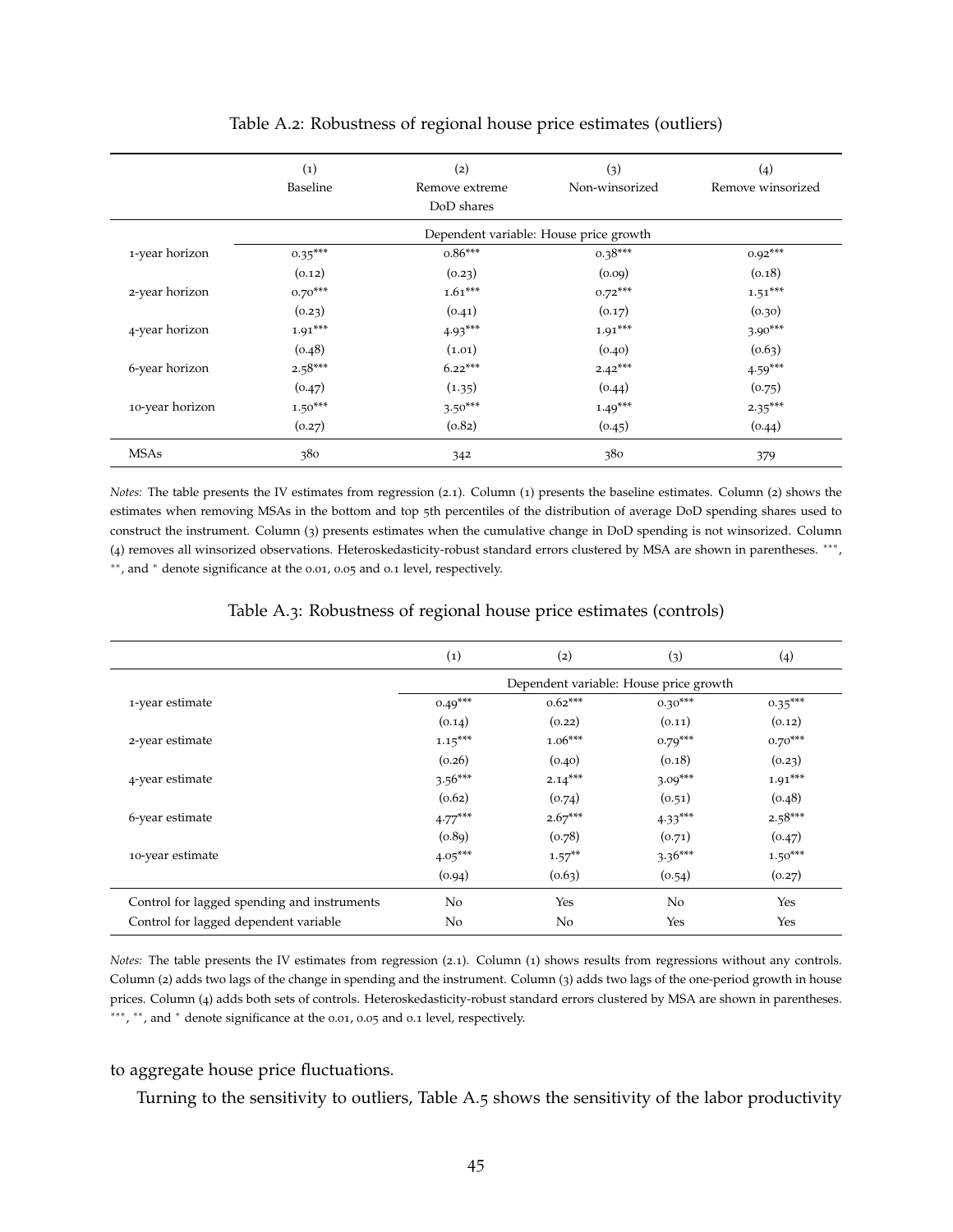<span id="page-45-0"></span>Table A.4: Robustness of regional establishments and labor productivity estimates (alternative specifications)

|                 | (1)       | (2)       | (3)       | (4)                                           | (5)         | (6)       | (7)       | (8)       |
|-----------------|-----------|-----------|-----------|-----------------------------------------------|-------------|-----------|-----------|-----------|
|                 | Baseline  | Real      | Outlays   | Normalize                                     | Normalize   | Control   | Control   | Control   |
|                 |           | vari-     |           | by in-                                        | by          | for in-   | for       | for       |
|                 |           | ables     |           | come                                          | popu-       | dustry    | hous-     | state     |
|                 |           |           |           |                                               | lation      | comp.     | ing       |           |
|                 |           |           |           |                                               |             |           | expo-     |           |
|                 |           |           |           |                                               |             |           | sure      |           |
|                 |           |           |           | Dependent variable: Establishment growth      |             |           |           |           |
| 1-year horizon  | $-0.042*$ | $-0.044*$ | $-0.078$  | $-0.031$                                      | $-0.0007$   | $-0.076*$ | $-0.055$  | $-0.041$  |
|                 | (0.03)    | (0.03)    | (0.06)    | (0.02)                                        | (0.00)      | (0.04)    | (0.04)    | (0.03)    |
| 2-year horizon  | 0.0060    | 0.011     | 0.069     | 0.011                                         | 0.00021     | $-0.023$  | $-0.024$  | 0.00056   |
|                 | (0.05)    | (0.05)    | (0.12)    | (0.04)                                        | (0.00)      | (0.08)    | (0.06)    | (0.04)    |
| 4-year horizon  | $0.34***$ | $0.36***$ | $0.61***$ | $0.28***$                                     | $0.0069***$ | $0.34***$ | 0.095     | $0.34***$ |
|                 | (0.08)    | (0.09)    | (0.14)    | (0.07)                                        | (0.00)      | (0.11)    | (0.09)    | (0.08)    |
| 6-year horizon  | $0.47***$ | $0.50***$ | $0.69***$ | $0.37***$                                     | $0.0091***$ | $0.46***$ | 0.11      | $0.42***$ |
|                 | (0.14)    | (0.15)    | (0.17)    | (0.11)                                        | (0.00)      | (0.15)    | (0.15)    | (0.12)    |
| 10-year horizon | 0.14      | 0.14      | $0.54***$ | 0.100                                         | 0.0015      | $0.17*$   | 0.093     | $0.12*$   |
|                 | (0.10)    | (0.10)    | (0.14)    | (0.07)                                        | (0.00)      | (0.10)    | (0.07)    | (0.06)    |
|                 |           |           |           | Dependent variable: Labor productivity growth |             |           |           |           |
| 1-year horizon  | $0.20***$ | $0.19**$  | $0.37***$ | $0.16***$                                     | $0.0055***$ | $0.26***$ | $0.17***$ | 0.042     |
|                 | (0.07)    | (0.07)    | (0.13)    | (0.05)                                        | (0.00)      | (0.09)    | (0.08)    | (0.05)    |
| 2-year horizon  | $0.50***$ | $0.42***$ | $0.68***$ | $0.38***$                                     | $0.011***$  | $0.39**$  | $0.46***$ | $0.25***$ |
|                 | (0.16)    | (0.15)    | (0.23)    | (0.13)                                        | (0.00)      | (0.19)    | (0.15)    | (0.08)    |
| 4-year horizon  | $0.76***$ | $0.62***$ | $1.12***$ | $0.60***$                                     | $0.017***$  | $0.56**$  | $0.45*$   | $0.31***$ |
|                 | (0.18)    | (0.17)    | (0.22)    | (0.15)                                        | (0.01)      | (0.25)    | (0.26)    | (0.15)    |
| 6-year horizon  | $1.01***$ | $0.91***$ | $1.47***$ | $0.79***$                                     | $0.021***$  | $0.88***$ | 0.38      | $0.37*$   |
|                 | (0.25)    | (0.20)    | (0.28)    | (0.21)                                        | (0.01)      | (0.31)    | (0.30)    | (0.21)    |
| 10-year horizon | $0.54***$ | $0.41***$ | $1.53***$ | $0.36***$                                     | $0.011***$  | 0.39      | $0.37*$   | $0.29**$  |
|                 | (0.14)    | (0.14)    | (0.44)    | (0.11)                                        | (0.00)      | (0.25)    | (0.22)    | (0.14)    |
| <b>MSAs</b>     | 380       | 380       | 380       | 380                                           | 380         | 380       | 255       | 373       |

*Notes:* The table presents the IV estimates from alternative specifications of regression ([2](#page-6-2).1). Column (1) presents the baseline estimates. Column (2) shows the estimates when house prices, DoD spending, and GDP are deflated by the MSA-level GDP deflator. Column (3) uses DoD spending measured by the outlay proxy described in Appendix [A.](#page-39-0)1.1. Column (4) normalizes DoD spending by the BEA's measure of personal income. Column (5) normalizes DoD spending by the BEA's measure of population (in thousand persons). Column (6) adds year dummies multiplied the average two-digit industry employment shares over the sample period. The employment shares are calculated using data from the Census Bureau's County Business Patterns. Column (7) adds year dummies interacted with three time-invariant measures of exposure to aggregate house price flucuations (the Wharton Regulation Index, the [Saiz](#page-38-3) ([2010](#page-38-3)) instrument and the [Guren et al.](#page-36-6) ([2021](#page-36-6)) instrument). This reduces the sample size since the Wharton Regulation Index and the [Saiz](#page-38-3) ([2010](#page-38-3)) instrument are not available for all MSAs. Column (8) adds state  $\times$  year fixed effects. Heteroskedasticityrobust standard errors clustered by MSA are shown in parentheses. \*\*\*, \*\*, and \* denote significance at the 0.01, 0.05 and 0.1 level, respectively.

and establishments response estimates to outliers using the same checks as those in Table [A.](#page-44-1)2. The results are similar to those from the house price response estimates.

Table [A.](#page-47-0)6 reports the sensitivity of our baseline estimates to the control variables. The main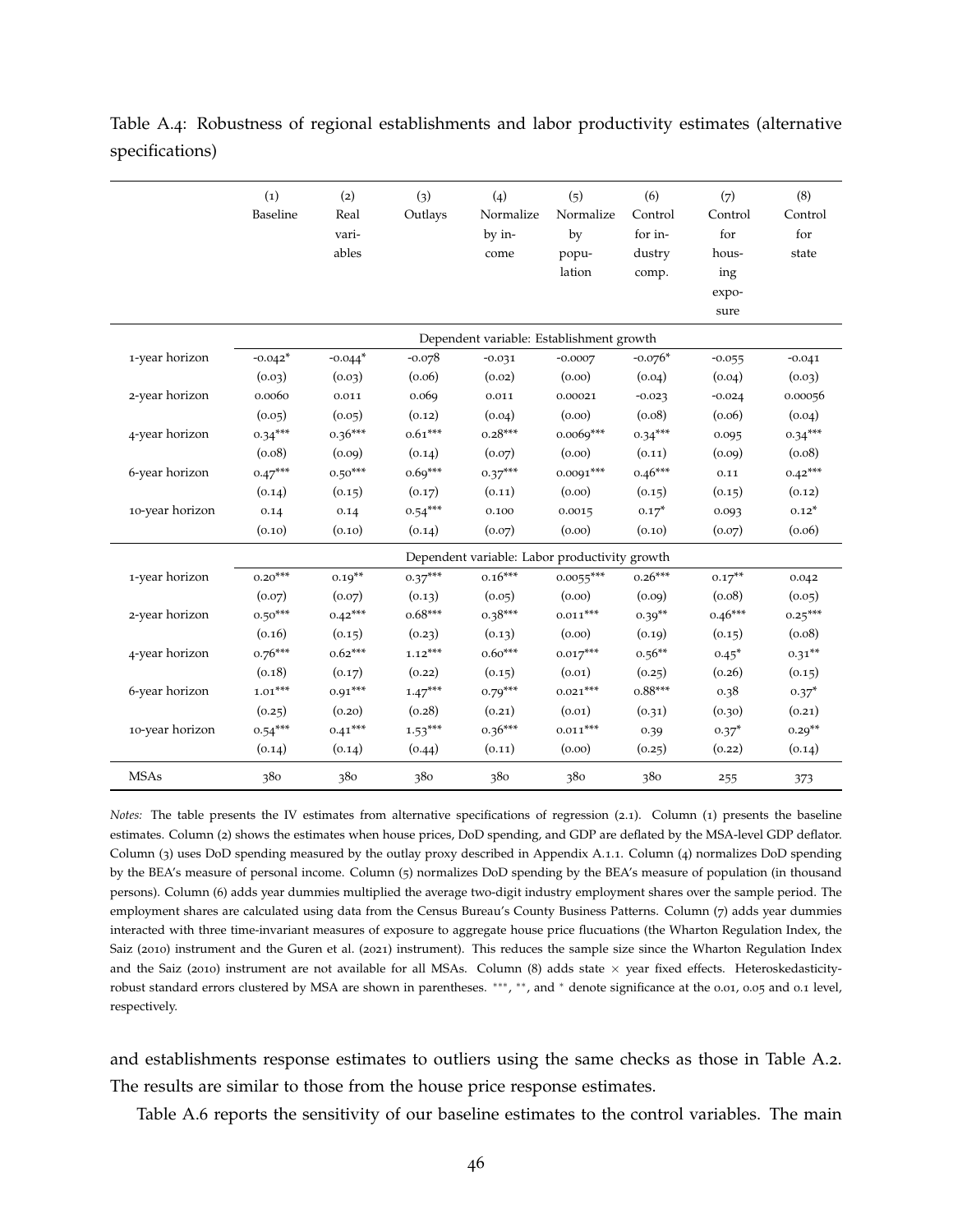|                  | (1)<br>Baseline | (2)<br>Remove extreme | (3)<br>Non-winsorized                         | (4)<br>Remove winsorized |
|------------------|-----------------|-----------------------|-----------------------------------------------|--------------------------|
|                  |                 | DoD shares            |                                               |                          |
|                  |                 |                       | Dependent variable: Establishment growth      |                          |
| 1-year estimate  | $-0.042*$       | 0.014                 | $-0.040$                                      | $-0.078$                 |
|                  | (0.03)          | (0.08)                | (0.03)                                        | (0.07)                   |
| 2-year estimate  | 0.0060          | 0.15                  | 0.0095                                        | 0.065                    |
|                  | (0.05)          | (0.11)                | (0.05)                                        | (0.09)                   |
| 4-year estimate  | $0.34***$       | $0.73***$             | $0.33***$                                     | $0.48**$                 |
|                  | (0.08)          | (0.26)                | (0.08)                                        | (0.20)                   |
| 6-year estimate  | $0.47***$       | $1.23***$             | $0.41***$                                     | $0.80***$                |
|                  | (0.14)          | (0.27)                | (0.13)                                        | (0.23)                   |
| 10-year estimate | 0.14            | $0.55***$             | $0.17*$                                       | $0.36**$                 |
|                  | (0.10)          | (0.18)                | (0.09)                                        | (0.16)                   |
|                  |                 |                       | Dependent variable: Labor productivity growth |                          |
| 1-year estimate  | $0.20***$       | $0.45***$             | $0.22***$                                     | $0.25*$                  |
|                  | (0.07)          | (0.20)                | (0.06)                                        | (0.13)                   |
| 2-year estimate  | $0.50***$       | $1.13***$             | $0.48***$                                     | $0.95***$                |
|                  | (0.16)          | (0.29)                | (0.14)                                        | (0.22)                   |
| 4-year estimate  | $0.76***$       | $1.94***$             | $0.72***$                                     | $1.28***$                |
|                  | (0.18)          | (0.41)                | (0.18)                                        | (0.24)                   |
| 6-year estimate  | $1.01***$       | $2.96***$             | $0.89***$                                     | $1.75***$                |
|                  | (0.25)          | (0.81)                | (0.24)                                        | (0.44)                   |
| 10-year estimate | $0.54***$       | $0.99**$              | $0.38**$                                      | $1.00***$                |
|                  | (0.14)          | (0.50)                | (0.17)                                        | (0.33)                   |
| <b>MSAs</b>      | 380             | 342                   | 380                                           | 379                      |

<span id="page-46-0"></span>Table A.5: Robustness of regional establishments and labor productivity estimates (outliers)

*Notes:* The table presents the IV estimates from regression ([2](#page-6-2).1). Column (1) presents the baseline estimates. Column (2) shows the estimates when removing MSAs in the bottom and top 5th percentiles of the distribution of average DoD spending shares used to construct the instrument. Column (3) presents estimates when the cumulative change in DoD spending is not winsorized. Column (4) removes all winsorized observations. Heteroskedasticity-robust standard errors clustered by MSA are shown in parentheses. ∗∗∗ , ∗∗, and <sup>∗</sup> denote significance at the 0.01, 0.05 and 0.1 level, respectively.

take-aways from this exercise are in line with those from Table [A.](#page-44-0)3. While controlling for lags of spending growth and of the instrument generally lowers the response estimates, adding lags of the dependent variables tends to reduce the standard errors.

### **A.2 Appendix to the BVAR analysis**

We estimate a BVAR model with four lags and a constant. The model can be stated as:

$$
\mathbf{X}_{t} = \Theta + B^{-1}A(L)\mathbf{X}_{t-1} + B^{-1}e_{t},
$$
\n(A.2)

where  $X_t$  is the vector of endogenous variables,  $e_t$  is a vector of i.i.d. structural shocks with unit variance, *A*(*L*) comprises the coefficients on the lagged endogenous variables, *L* is the lag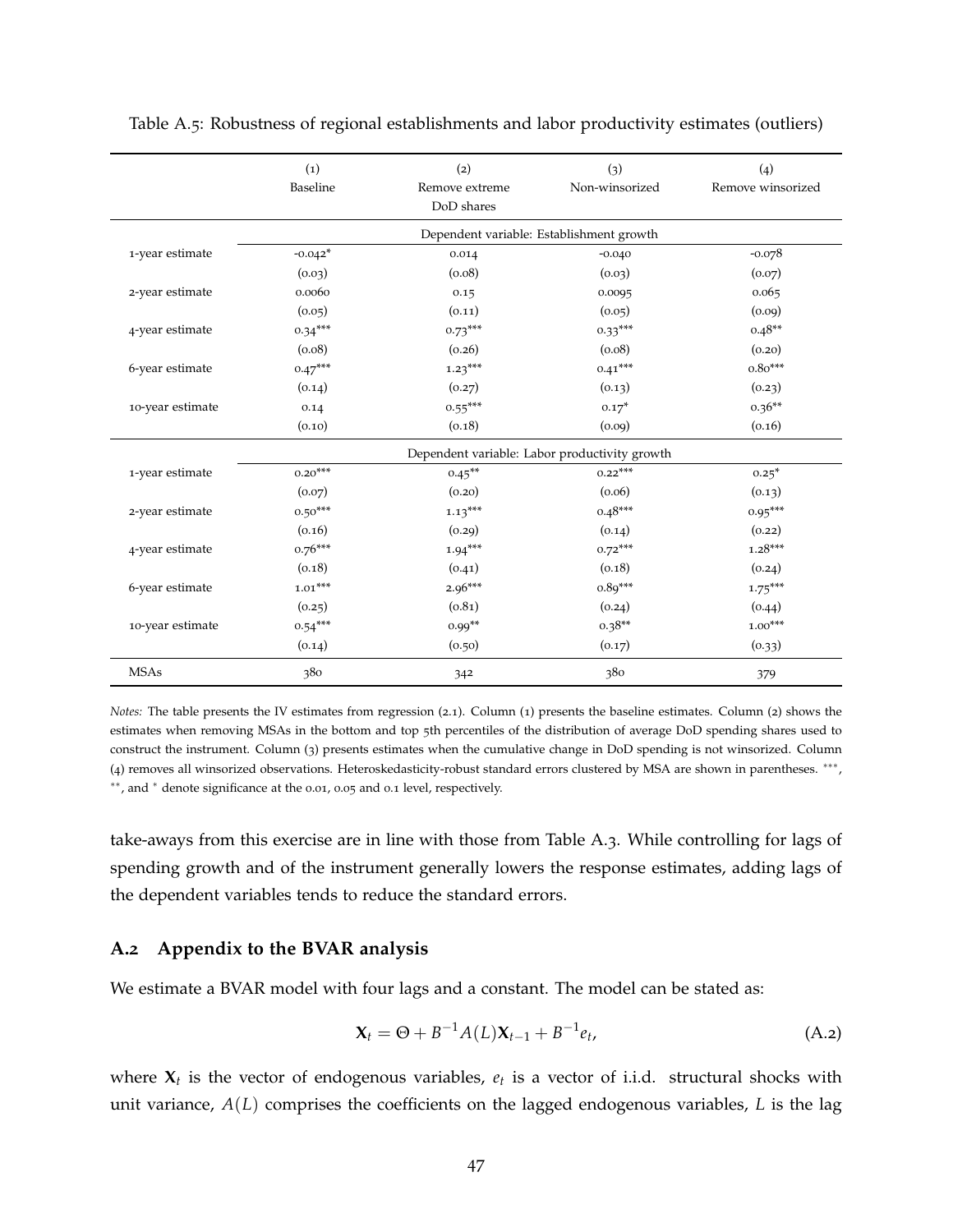|                                             | (1)                                      | (2)                                           | (3)       | (4)       |
|---------------------------------------------|------------------------------------------|-----------------------------------------------|-----------|-----------|
|                                             | Dependent variable: Establishment growth |                                               |           |           |
| 1-year estimate                             | 0.018                                    | $-0.020$                                      | 0.0086    | $-0.042*$ |
|                                             | (0.02)                                   | (0.02)                                        | (0.02)    | (0.03)    |
| 2-year estimate                             | $0.079*$                                 | 0.029                                         | 0.070     | 0.0060    |
|                                             | (0.05)                                   | (0.05)                                        | (0.04)    | (0.05)    |
| 4-year estimate                             | $0.53***$                                | $0.34***$                                     | $0.52***$ | $0.34***$ |
|                                             | (0.15)                                   | (0.08)                                        | (0.15)    | (0.08)    |
| 6-year estimate                             | $0.65***$                                | $0.43***$                                     | $0.65***$ | $0.47***$ |
|                                             | (0.20)                                   | (0.14)                                        | (0.21)    | (0.14)    |
| 10-year estimate                            | $0.46**$                                 | 0.13                                          | $0.44***$ | 0.14      |
|                                             | (0.19)                                   | (0.11)                                        | (0.18)    | (0.10)    |
|                                             |                                          | Dependent variable: Labor productivity growth |           |           |
| 1-year estimate                             | $0.13***$                                | $0.20***$                                     | $0.13***$ | $0.20***$ |
|                                             | (0.06)                                   | (0.06)                                        | (0.06)    | (0.07)    |
| 2-year estimate                             | $0.45***$                                | $0.49***$                                     | $0.44***$ | $0.50***$ |
|                                             | (0.15)                                   | (0.16)                                        | (0.15)    | (0.16)    |
| 4-year estimate                             | $1.04***$                                | $0.74***$                                     | $1.04***$ | $0.76***$ |
|                                             | (0.29)                                   | (0.17)                                        | (0.27)    | (0.18)    |
| 6-year estimate                             | $1.46***$                                | $0.97***$                                     | $1.24***$ | $1.01***$ |
|                                             | (0.44)                                   | (0.24)                                        | (0.34)    | (0.25)    |
| 10-year estimate                            | $1.62***$                                | $0.66***$                                     | $0.48***$ | $0.54***$ |
|                                             | (0.40)                                   | (0.17)                                        | (0.15)    | (0.14)    |
| Control for lagged spending and instruments | N <sub>o</sub>                           | Yes                                           | No        | Yes       |
| Control for lagged dependent variable       | No                                       | No                                            | Yes       | Yes       |

<span id="page-47-0"></span>Table A.6: Robustness of regional establishments and labor productivity estimates (controls)

*Notes:* The table presents the IV estimates from regression ([2](#page-6-2).1). Column (1) shows results from regressions without any controls. Column (2) adds two lags of the change in spending and the instrument. Column (3) adds two lags of the one-period growth in establishments/labor productivity. Column (4) adds both sets of controls. Heteroskedasticity-robust standard errors clustered by MSA are shown in parentheses. \*\*\*, \*\*, and \* denote significance at the 0.01, 0.05 and 0.1 level, respectively.

operator, and *B* denotes the coefficients on the contemporaneous endogenous variables. The list of variables and their ordering is the following:

$$
\mathbf{X}_t = \left[ \begin{array}{cccc} FE_t & G_t & Y_t & C_t & T_t & B_t & Q_t & W_t & TFP_t \end{array} \right]'
$$

This ordering reflects our identification strategy: The forecast errors are ordered first in the system, as these are assumed to be orthogonal to the economy in the sense that they do not respond to any of the other variables within-quarter. This allows us to recover a truly unexpected shock to government spending. We follow [Auerbach and Gorodnichenko](#page-34-10) ([2012](#page-34-10)) and order government spending immediately after *FE<sup>t</sup>* , while the ordering of the remaining variables is not of importance for the results.

Most of the data used in the baseline specification of our BVAR model are taken from the Federal Reserve Economic Data (FRED) database. The series are described in detail below, with series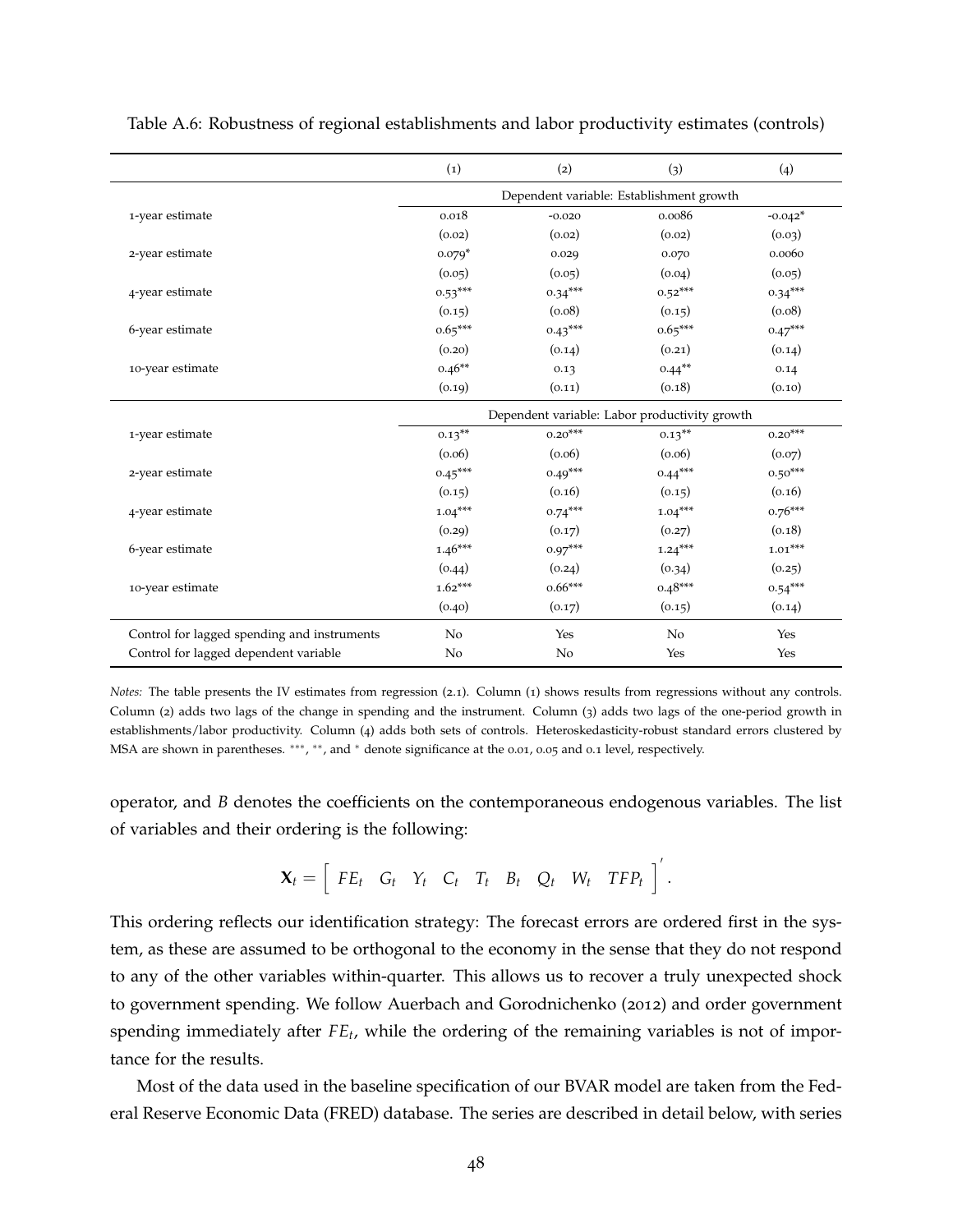names in FRED indicated in brackets. The only exceptions are the forecast errors of [Auerbach](#page-34-10) [and Gorodnichenko](#page-34-10) ([2012](#page-34-10)) and the TFP series of [Fernald](#page-36-14) ([2014](#page-36-14)).

*Gt* : Real Government Consumption Expenditures and Gross Investment (GCEC1, seasonally adjusted, Chained 2009 \$).

*Yt* : Real Gross Domestic Product (GDPC1, seasonally adjusted, Chained 2009 \$).

*Ct* : Real Personal Consumption Expenditures (PCECC96, seasonally adjusted, Chained 2009 \$).

*Tt* : Government current tax receipts (W054RC1Q027SBEA) + Government income receipts on assets (W058RC1Q027SBEA) + Government current transfer receipts (W060RC1Q027SBEA) - Government current transfer payments (A084RC1Q027SBEA) - Government interest payments (A180RC1Q027SBEA) - Government subsidies (GDISUBS).[33](#page-48-0) All series are seasonally adjusted. We convert from nominal to real terms using the GDP deflator (GDPDEF).

*Bt* : Home mortgages (liabilities) of households and nonprofit organizations from the Flow of Funds (HMLBSHNO). We convert the series to real terms using the GDP deflator.

*Qt* : Median Sales Price of Houses Sold for the United States (MSPUS). We convert the series to real terms using the GDP deflator.

*W<sup>t</sup>* : Real Compensation Per Hour in the Nonfarm Business Sector (COMPRNFB, Seasonally Adjusted, 2012=100).

*TFP<sup>t</sup>* : Raw (non-utilization-adjusted) Total Factor Productivity series of [Fernald](#page-36-14) ([2014](#page-36-14)). The data can be collected from https://www.frbsf.org/economic-research/indicators-data/total-factorproductivity-tfp/

The first five series are converted to per capita terms using the Census Bureau Civilian Population (All Ages) estimates, which we also collect from the FRED database (POP). We then take logs of all variables.

Finally, we use the following series of "narrative" shocks to government spending:

*FE<sup>t</sup>* : Forecast error of government spending, computed as the difference between forecasts (obtained from the Greenbook data of the Federal Reserve Board combined with the Survey of Professional Forecasters) and the actual, first-release data for the growth rate of government spending. We obtain the series directly from [Auerbach and Gorodnichenko](#page-34-10) ([2012](#page-34-10)).

<span id="page-48-0"></span> $33$ Since the series turns negative at some points in time, we add a constant to it before taking logs.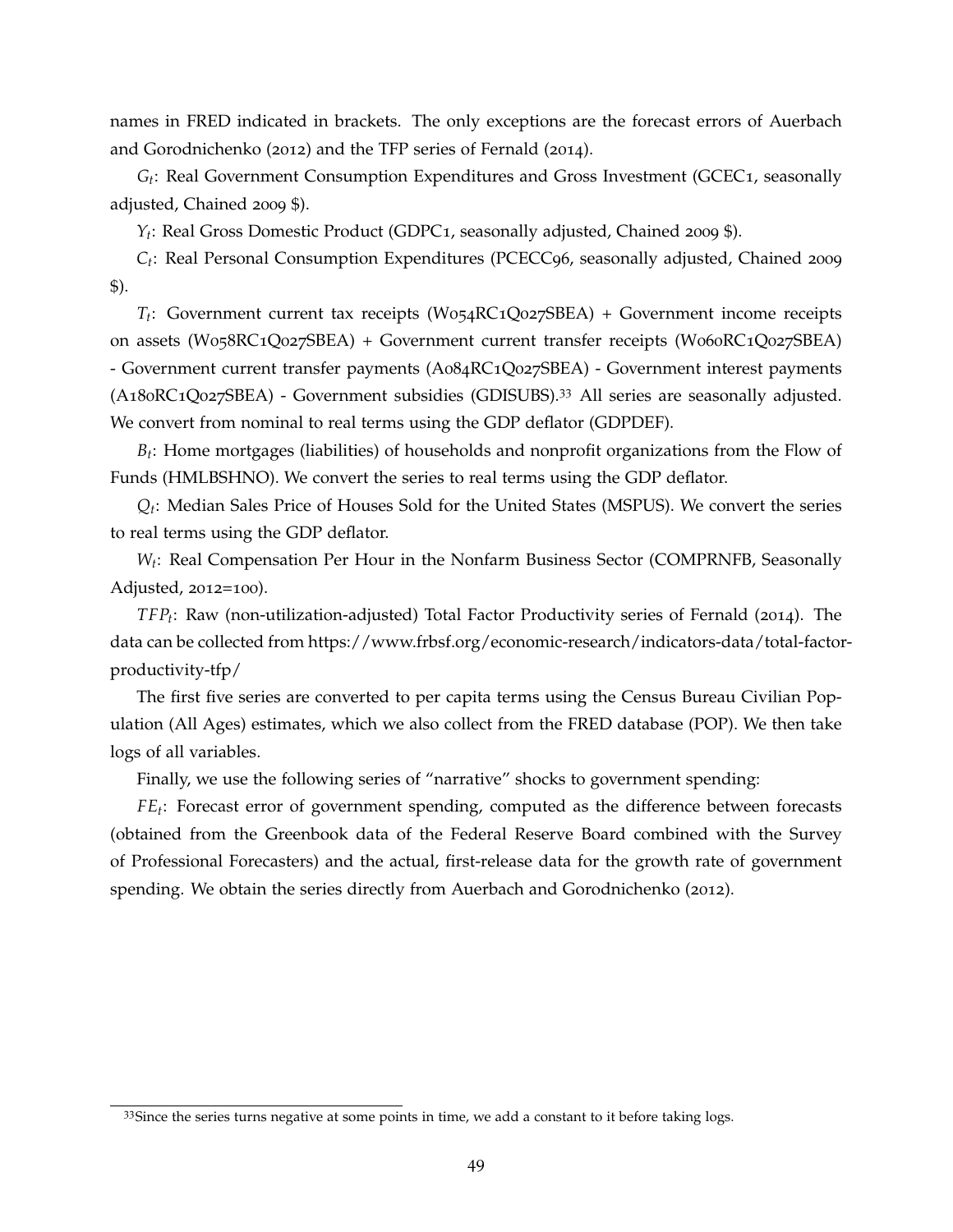# <span id="page-49-0"></span>**B Model appendix**

We now turn to presenting the additional details of our general equilibrium model.

### **B.1 Households' first-order conditions**

Impatient households' behavior is described by the following first-order conditions for consumption, housing, labor, and debt, respectively:

<span id="page-49-9"></span><span id="page-49-7"></span><span id="page-49-6"></span><span id="page-49-5"></span>
$$
\lambda_t^b = \left(C_t^b - h^b C_{t-1}^b\right)^{-\sigma_c} - \beta^b h E_t \left\{ \left(C_{t+1}^b - h^b C_t^b\right)^{-\sigma_c} \right\},\tag{B.1}
$$

$$
q_t \lambda_t^b = \mathbf{Y}^b \left( H_t^b \right)^{-\sigma_h} + \beta^b E_t \left\{ \lambda_{t+1}^b q_{t+1} \right\} + E_t \left\{ \mu_t^b m (1-\gamma) \frac{q_{t+1}}{R_t} \right\},\tag{B.2}
$$

<span id="page-49-8"></span><span id="page-49-1"></span>
$$
w_t^b \lambda_t^b = \psi \left( N_t^b \right)^{\psi}, \tag{B.3}
$$

$$
\lambda_t^b + \beta^b \gamma E_t \left\{ \mu_{t+1}^b \right\} = \mu_t^b + \beta^b E_t \left\{ \lambda_{t+1}^b R_t \right\}, \tag{B.4}
$$

where  $\lambda_t^b$  and  $\mu_t^b$  are the multipliers on the budget and borrowing constraints, respectively.

Patient households' first-order conditions with respect to  $C_t^l$ ,  $H_t^l$ ,  $N_t^l$ ,  $B_t$ ,  $K_t$  and  $I_t$  are

$$
\lambda_t^l = \left( C_t^l - h^l C_{t-1}^l \right)^{-\sigma_c} - \beta^l h^l E_t \left\{ \left( C_{t+1}^l - h^l C_t^l \right)^{-\sigma_c} \right\},\tag{B.5}
$$

$$
q_t \lambda_t^l = \mathbf{Y}^l \left( H_t^l \right)^{-\sigma_h} + \beta^l E_t \left\{ \lambda_{t+1}^l q_{t+1} \right\},\tag{B.6}
$$

$$
w_t^l \lambda_t^l = \psi \left( N_t^l \right)^\psi, \tag{B.7}
$$

$$
\lambda_t^l = E_t \left\{ \lambda_{t+1}^l \beta^l R_t \right\},\tag{B.8}
$$

$$
q_t^k = \beta^l E_t \left\{ \frac{\lambda_{t+1}^l}{\lambda_t^l} \left[ r_{t+1}^k + q_{t+1}^k \left( (1-\delta) - \phi \left( \frac{I_{t+1}}{K_t} - \delta \right) \left( \frac{1}{2} \left( \frac{I_{t+1}}{K_t} - \delta \right) - \frac{I_{t+1}}{K_t} \right) \right) \right] \right\}, \quad (B.9)
$$

$$
q_t^k = \left[1 - \phi \left(\frac{I_t}{K_{t-1}} - \delta\right)\right]^{-1},\tag{B.10}
$$

where  $\lambda_t^l$  is the multiplier on the budget constraint and  $q_t^k$  is the relative price of capital in terms of consumption.

### **B.2 Final good firms**

The representative final good firm maximizes profits:

<span id="page-49-10"></span><span id="page-49-4"></span><span id="page-49-3"></span><span id="page-49-2"></span>
$$
P_t Y_t - \int_0^1 Q_t(j) p_t(j) dj,
$$
\n(B.11)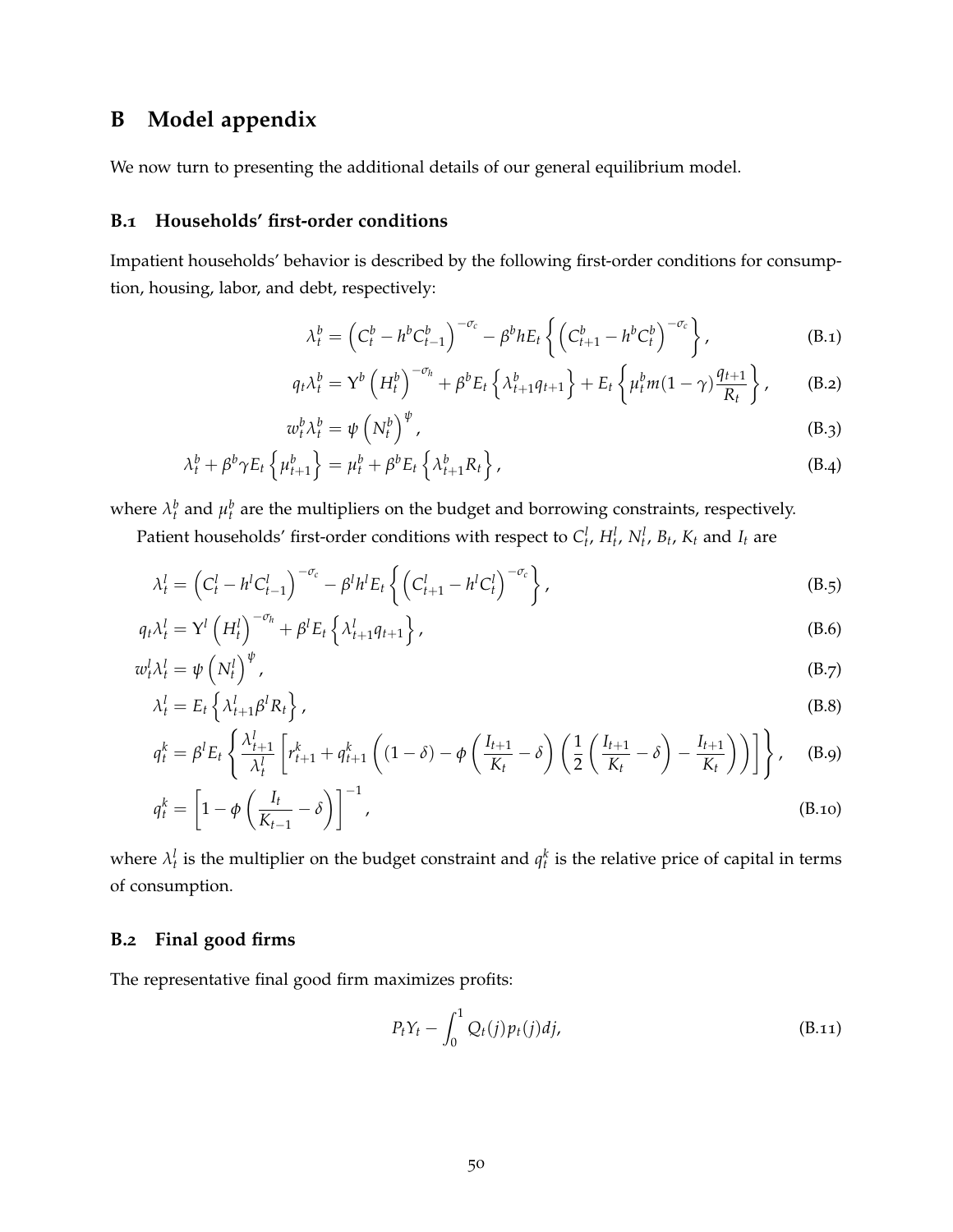subject to the production technologies

$$
Y_t = \left[ \int_0^1 Q_t(j)^\omega dj \right]^\frac{1}{\omega}, \tag{B.12}
$$

$$
Q_t(j) = F_t(j)^{\tau + \frac{\rho - 1}{\rho}} \left[ \sum_{i=1}^{F_t(j)} m_t(j, i)^\rho \right]^{\frac{1}{\rho}}.
$$
 (B.13)

The problem is solved in two steps. First, the input of aggregate sectoral goods is found by solving

$$
\min_{\{Q_t(j)\}_{j=0}^1} \int_0^1 Q_t(j) p_t(j) d j \qquad \text{subject to } Y_t = \left[ \int_0^1 Q_t(j)^\omega d j \right]^{\frac{1}{\omega}}.
$$
 (B.14)

This leads to the standard demand function and price index:

$$
Q_t(j) = \left(\frac{p_t(j)}{P_t}\right)^{\frac{1}{\omega - 1}} Y_t,
$$
\n(B.15)

$$
P_t = \left[ \int_0^1 p_t(j)^{\frac{\omega}{\omega - 1}} dj \right]^{\frac{\omega - 1}{\omega}}.
$$
\n(B.16)

Second, the firm decides the mix of inputs within each sector by solving the following:

$$
\min_{\{m_t(j,i)\}_{i=1}^{F_t(j)}} \sum_{i=1}^{F_t(j)} p_t(j,i) m_t(j,i) \quad \text{s.t. } Q_t(j) = F_t(j)^{\tau + \frac{\rho-1}{\rho}} \left[ \sum_{i=1}^{F_t(j)} m_t(j,i)^\rho \right]^{\frac{1}{\rho}}, \quad (B.17)
$$

which has the first-order condition

$$
p_t(j,i) - p_t(j)\frac{1}{\rho}F_t(j)^{\tau + \frac{\rho-1}{\rho}}\left[\sum_{i=1}^{F_t(j)}m_t(j,i)^{\rho}\right]^{\frac{1}{\rho}-1}\rho m_t(j,i)^{\rho-1} = 0.
$$
 (B.18)

Rewriting the first-order condition and inserting the expression for  $Q_t(j)$  results in the following demand function:

$$
m_t(j,i) = \left(\frac{p_t(j,i)}{p_t(j)}\right)^{\frac{1}{\rho-1}} \frac{Q_t(j)}{\left(F_t(j)^{\tau+\frac{\rho-1}{\rho}}\right)^{\frac{\rho}{\rho-1}}} = \left(\frac{p_t(j,i)}{p_t(j)}\right)^{\frac{1}{\rho-1}} \left(\frac{p_t(j)}{P_t}\right)^{\frac{1}{\omega-1}} \frac{Y_t}{\left(F_t(j)^{\tau+\frac{\rho-1}{\rho}}\right)^{\frac{\rho}{\rho-1}}}.
$$
 (B.19)

Lastly, we derive the consumption-based price index for sector *j* by inserting the demand function into the cost function  $Q_t(j)p_t(j) = \sum_{i=1}^{F_t(j)}$  $p_t(j, i) m_t(j, i)$ :

$$
p_t(j) = \frac{1}{F_t(j)^{\tau + \frac{\rho - 1}{\rho}}} \left[ \sum_{i=1}^{F_t(j)} p_t(j, i)^{\frac{\rho}{\rho - 1}} \right]^{\frac{\rho - 1}{\rho}}.
$$
 (B.20)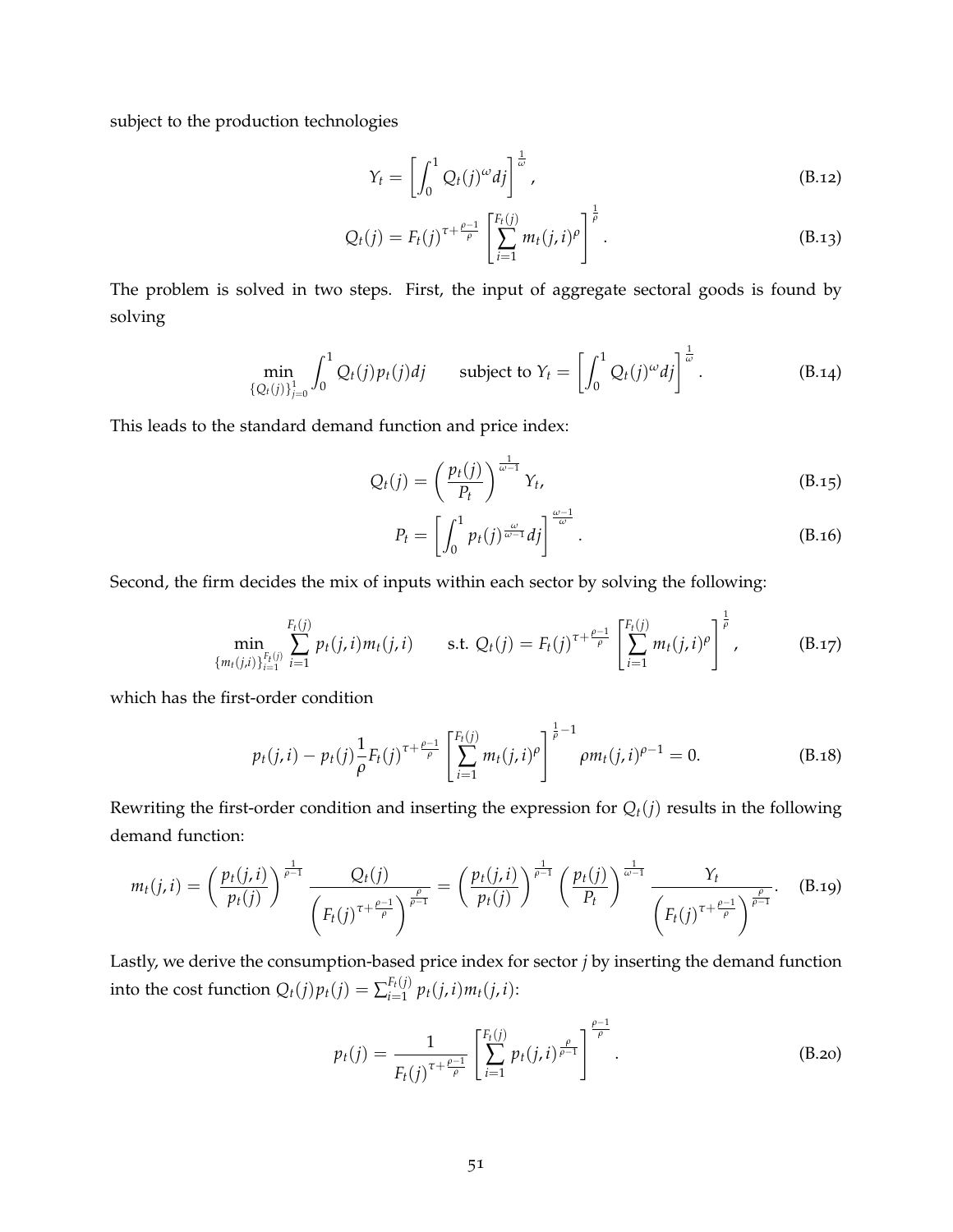# **B.3 Intermediate goods firms**

The intermediate goods firm *i* in sector *j* maximizes real profits:

$$
\frac{p_t(j,i)}{P_t}m_t(j,i) - w_t^l n_t^l(j,i) - w_t^b n_t^b(j,i) - r_t^k k_{t-1}(j,i),
$$
\n(B.21)

subject to the production function, the demand for its good, and the sectoral price index:

$$
m_t(j, i) = k_{t-1}(j, i)^{\mu} \left[ n_t^b(j, i)^{\alpha} n_t^l(j, i)^{1-\alpha} \right]^{1-\mu} - \varphi,
$$
 (B.22)

$$
m_t(j,i) = \left(\frac{p_t(j,i)}{p_t(j)}\right)^{\frac{1}{\rho-1}} \left(\frac{p_t(j)}{P_t}\right)^{\frac{1}{\omega-1}} \frac{Y_t}{\left(F_t(j)^{\tau + \frac{\rho-1}{\rho}}\right)^{\frac{\rho}{\rho-1}}},\tag{B.23}
$$

$$
p_t(j) = \frac{1}{F_t(j)^{\tau + \frac{\rho-1}{\rho}}} \left[ \sum_{i=1}^{F_t(j)} p_t(j,i)^{\frac{\rho}{\rho-1}} \right]^{\frac{\rho-1}{\rho}}.
$$
 (B.24)

The first order conditions with respect to  $k_{t-1}(j, i)$ ,  $n_t^b(j, i)$  and  $n_t^l(j, i)$  are

$$
r_t^k = \mu \frac{p_t(j,i)}{P_t} \frac{k_{t-1}(j,i)^{\mu} \left[ n_t^b(j,i)^{\alpha} n_t^l(j,i)^{1-\alpha} \right]^{1-\mu}}{x_t(j,i)k_{t-1}(j,i)},
$$
(B.25)

$$
w_t^b = (1 - \mu)\alpha \frac{p_t(j, i)}{P_t} \frac{k_{t-1}(j, i)^{\mu} \left[ n_t^b(j, i)^{\alpha} n_t^l(j, i)^{1-\alpha} \right]^{1-\mu}}{x_t(j, i) n_t^b(j, i)},
$$
(B.26)

$$
w_t^l = (1 - \mu)(1 - \alpha) \frac{p_t(j, i)}{P_t} \frac{k_{t-1}(j, i)^{\mu} \left[ n_t^b(j, i)^{\alpha} n_t^l(j, i)^{1 - \alpha} \right]^{1 - \mu}}{x_t(j, i) n_t^l(j, i)}.
$$
 (B.27)

The elasticity of demand according to the demand curve and the sectoral price index is given by

$$
\varepsilon_{m_t(j,i)} = \left(\frac{m_t(j,i)}{p_t(j,i)}\frac{1}{\rho-1} + \left(\frac{1}{\omega-1} - \frac{1}{\rho-1}\right)\frac{m_t(j,i)}{p_t(j)}\frac{\rho-1}{\rho}\frac{p_t(j)}{\sum_{i=1}^{F_t}p_t(j,i)^{\frac{\rho}{\rho-1}}}\frac{\rho}{\rho-1}p_t(j,i)^{\frac{\rho}{\rho-1}-1}\right)\frac{p_t(j,i)}{m_t(j,i)}.
$$
\n(B.28)

Reducing this and substituting out ∑ *Ft*  $\frac{F_t}{f_{t-1}} p_t(j,i)$   $\frac{\rho}{\rho-1}$  results in the following expression:

$$
\varepsilon_{m_t(j,i)} = \frac{1}{\rho - 1} + \left(\frac{1}{\omega - 1} - \frac{1}{\rho - 1}\right) \left(\frac{p_t(j,i)}{p_t(j)F_t(j)^{\tau}}\right)^{\frac{\rho}{\rho - 1}} \frac{1}{F_t}.
$$
 (B.29)

Since the firm sells the good in a monopolistic competitive market, it will set its price at a markup over marginal costs. The markup follows from inserting the elasticity into the standard markup rule:

$$
x_t(j,i) = \frac{1}{1 + \frac{1}{\varepsilon_{m_t(j,i)}}} = \frac{\varepsilon_{m_t(j,i)}}{1 + \varepsilon_{m_t(j,i)}}.
$$
 (B.30)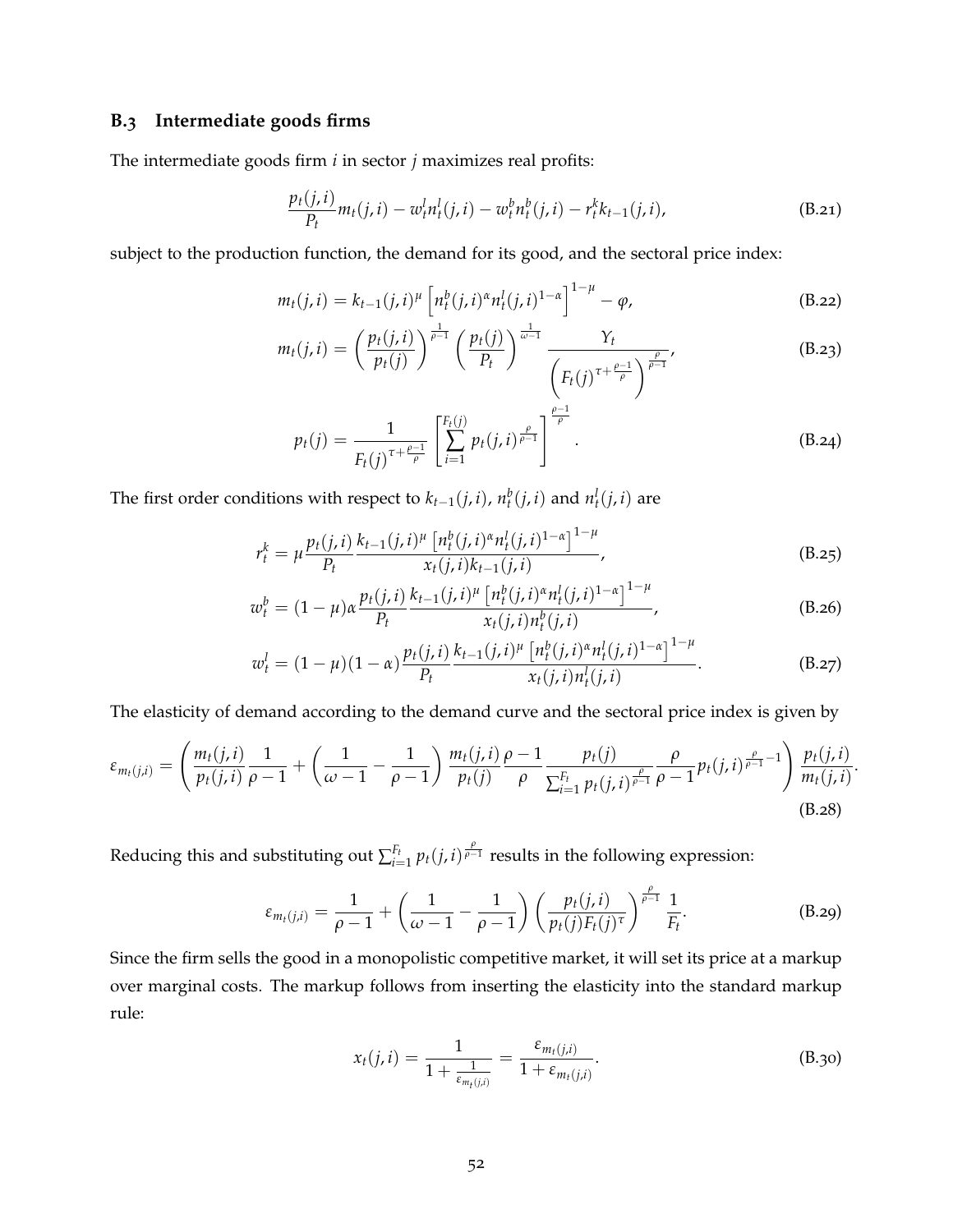### **B.4 Steady state**

We now describe the non-stochastic steady state of the economy. In the remainder, variables without time subscripts denote steady-state values.

We derive the interest rate and the capital rental rate in steady state from [\(B.](#page-49-3)8), (B.9), and [\(B.](#page-49-4)10):

<span id="page-52-0"></span>
$$
R = \frac{1}{\beta^l},\tag{B.31}
$$

$$
r^k = \frac{1}{\beta^l} - (1 - \delta).
$$
 (B.32)

The capital-to-output ratio is derived as

$$
\frac{K}{Y} = \frac{\mu}{\frac{1}{\beta^l} - (1 - \delta)},
$$

while steady-state government spending as a share of output is determined by the parameter *θ*:

$$
\frac{G}{Y} = \theta.
$$

Combining the two ratios above with the capital accumulation schedule ([3](#page-16-1).5) and the aggregate resource constraint (3.[26](#page-21-2)) gives us the consumption-to-output ratio:

<span id="page-52-2"></span>
$$
\frac{C}{Y} = 1 - \bar{G} - \frac{\delta \mu}{\frac{1}{\beta^l} - (1 - \delta)}.
$$
\n(B.33)

Next, we derive the income shares by using (3.[20](#page-20-0)) and firms' cost-minimization conditions:

<span id="page-52-1"></span>
$$
\frac{r^k K}{Y} = \mu,\tag{B.34}
$$

$$
\frac{w^b N^b}{Y} = (1 - \mu)\alpha,\tag{B.35}
$$

$$
\frac{w^l N^l}{Y} = (1 - \mu)(1 - \alpha). \tag{B.36}
$$

The steady-state markup follows directly from (3.[19](#page-19-4)):

$$
x = \frac{(1 - \omega) F - (\rho - \omega)}{\rho (1 - \omega) F - (\rho - \omega)}.
$$

The steady-state version of the government budget constraint (3.[24](#page-20-1)) implies:

$$
\frac{\tau^{TOT}}{\gamma} = \left(\frac{1}{\beta^l} - 1\right) \frac{B^g}{\gamma} + \frac{G}{\gamma'},
$$
 (B.37)

which determines the tax level, since both  $\frac{G}{Y} = \theta$  and  $\frac{Bs}{Y} = \Xi$  are exogenously determined.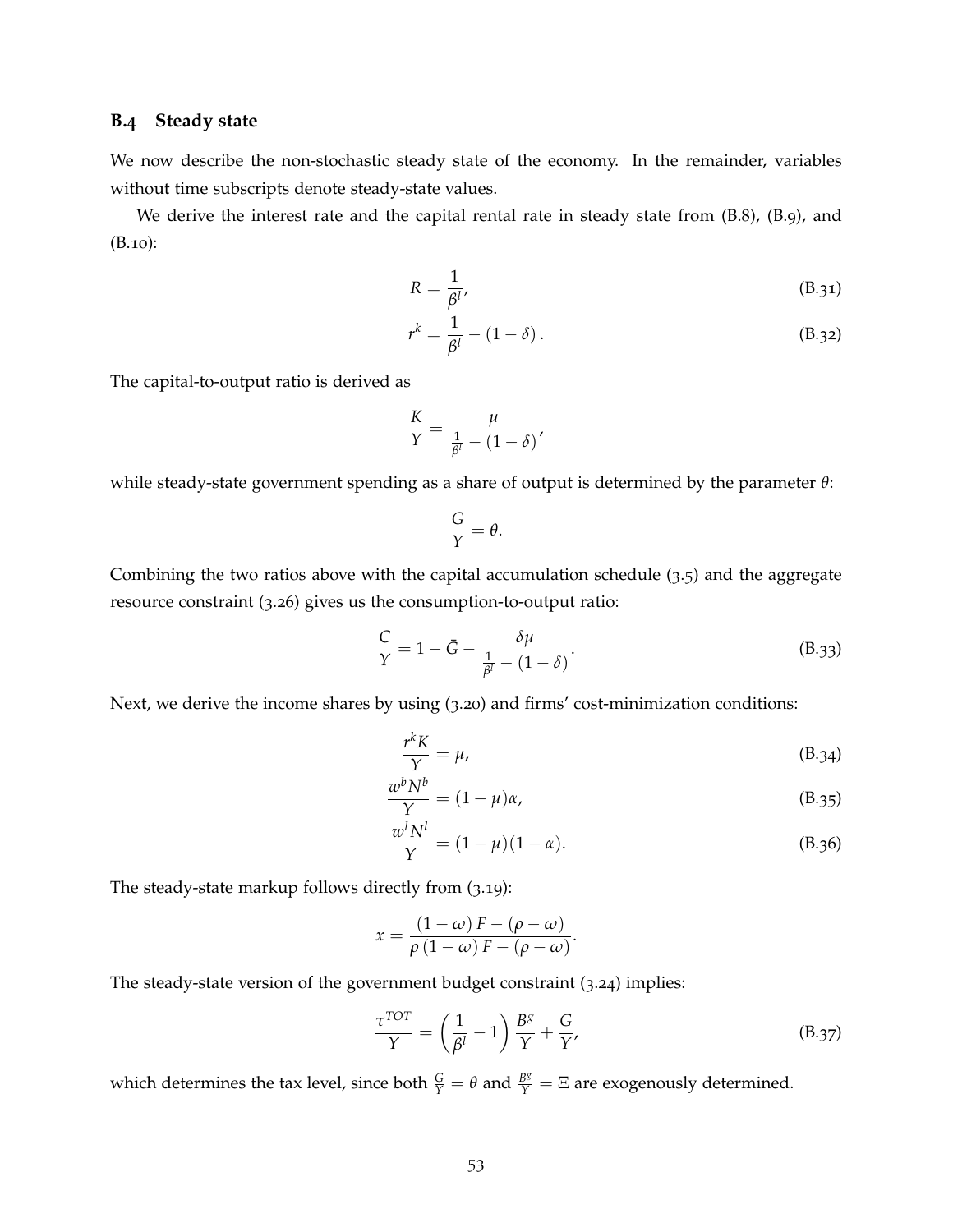Lastly, we compute the consumption and housing shares of the two households. The housing demand equation  $(B.2)$  $(B.2)$  and the Euler equation  $(B.4)$  in combination with  $(B.31)$  are given by

$$
q\lambda^{b} = Y^{b} \left(H^{b}\right)^{-\sigma_{h}} + \beta^{b} \lambda^{b} q + \mu^{b} m \beta^{l} q (1 - \gamma), \qquad (B.38)
$$

$$
\mu^b = \lambda^b \frac{1 - \frac{\beta^v}{\beta^l}}{1 - \beta^b \gamma}.
$$
\n(B.39)

Substituting the latter equation into the former yields

<span id="page-53-1"></span>
$$
Y^{b} \left(H^{b}\right)^{-\sigma_{h}} = q\lambda^{b} \left[1 - \beta^{b} - \frac{\beta^{l} - \beta^{b}}{1 - \beta^{b}\gamma}m(1 - \gamma)\right]. \tag{B.40}
$$

The housing demand equation for the patient households is given by

<span id="page-53-4"></span><span id="page-53-0"></span>
$$
Y^{l} \left(H^{l}\right)^{-\sigma_{h}} = q \lambda^{l} \left(1 - \beta^{l}\right). \tag{B.41}
$$

Dividing [\(B.](#page-53-0)41) by [\(B.](#page-53-1)40) and inserting the steady state expressions for the budget constraint multipliers—which follow directly from  $(B.1)$  $(B.1)$  and  $(B.5)$ —together with the consumption and housing market clearing conditions (3.[27](#page-21-3)) and (3.[28](#page-21-4)) gives us an expression for the housing and consumption shares of the impatient households:

<span id="page-53-2"></span>
$$
\frac{Y^{l} (H^{l})^{-\sigma_{h}}}{Y^{b} (H^{b})^{-\sigma_{h}}} = \frac{q\lambda^{l} (1 - \beta^{l})}{q\lambda^{b} [1 - \beta^{b} - \frac{\beta^{l} - \beta^{b}}{1 - \beta^{b} \gamma} m(1 - \gamma)]}
$$
\n
$$
\left(\frac{H}{H^{b}} - 1\right)^{-\sigma_{h}} = \frac{Y^{b}}{Y^{l}} \frac{1 - \beta^{l}}{1 - \beta^{b} - \frac{\beta^{l} - \beta^{b}}{1 - \beta^{b} \gamma} m(1 - \gamma)}{\lambda^{l}}
$$
\n
$$
\left(\frac{H}{H^{b}} - 1\right)^{-\sigma_{h}} = \frac{Y^{b}}{Y^{l}} \frac{1 - \beta^{l}}{1 - \beta^{b} - \frac{\beta^{l} - \beta^{b}}{1 - \beta^{b} \gamma} m(1 - \gamma)} \frac{(1 - h^{l}\beta^{l}) ((1 - h^{l}) (C - C^{b}))^{-\sigma_{c}}}{(1 - h^{b}\beta^{b}) ((1 - h^{b}) C^{b})^{-\sigma_{c}}}
$$
\n
$$
\left(\frac{H}{H^{b}} - 1\right)^{-\sigma_{h}} = \frac{Y^{b}}{Y^{l}} \frac{1 - \beta^{l}}{1 - \beta^{b} - \frac{\beta^{l} - \beta^{b}}{1 - \beta^{b} \gamma} m(1 - \gamma)} \frac{1 - \beta^{l} h^{l}}{1 - \beta^{l} h^{l}} \left(\frac{1 - h^{l}}{1 - h^{b}}\right)^{-\sigma_{c}} \left(\frac{C}{C^{b}} - 1\right)^{-\sigma_{c}}.
$$
\n(B.42)

Similarly, we derive an additional expression for the housing and consumption shares of the impatient households by inserting the borrowing constraint ([3](#page-16-0).3) into their budget constraint  $(3.2)$  $(3.2)$  $(3.2)$ , and using the interest rate  $(B.31)$  $(B.31)$ , the labor income share  $(B.35)$ , and the lump-sum tax payment (3.[22](#page-20-2)):

<span id="page-53-3"></span>
$$
\frac{C^b}{C} = \frac{Y}{C} \left[ \left( \beta^l - 1 \right) m \frac{qH}{Y} \frac{H^b}{H} + \alpha \left( 1 - \mu - \frac{\tau^{TOT}}{Y} \right) \right]. \tag{B.43}
$$

The housing wealth-to-output ratio,  $\frac{qH}{Y}$ , is calibrated, while the consumption share,  $\frac{C}{Y}$ , follows from [\(B.](#page-53-3)33), so (B.42) and (B.43) are solved numerically for  $\frac{H^b}{H}$  and  $\frac{C^b}{C}$  $\check{\overline{C}}$ . The steady-state budget constraint of the patient households has not been used in the derivation of the steady state but will hold by Walras' law.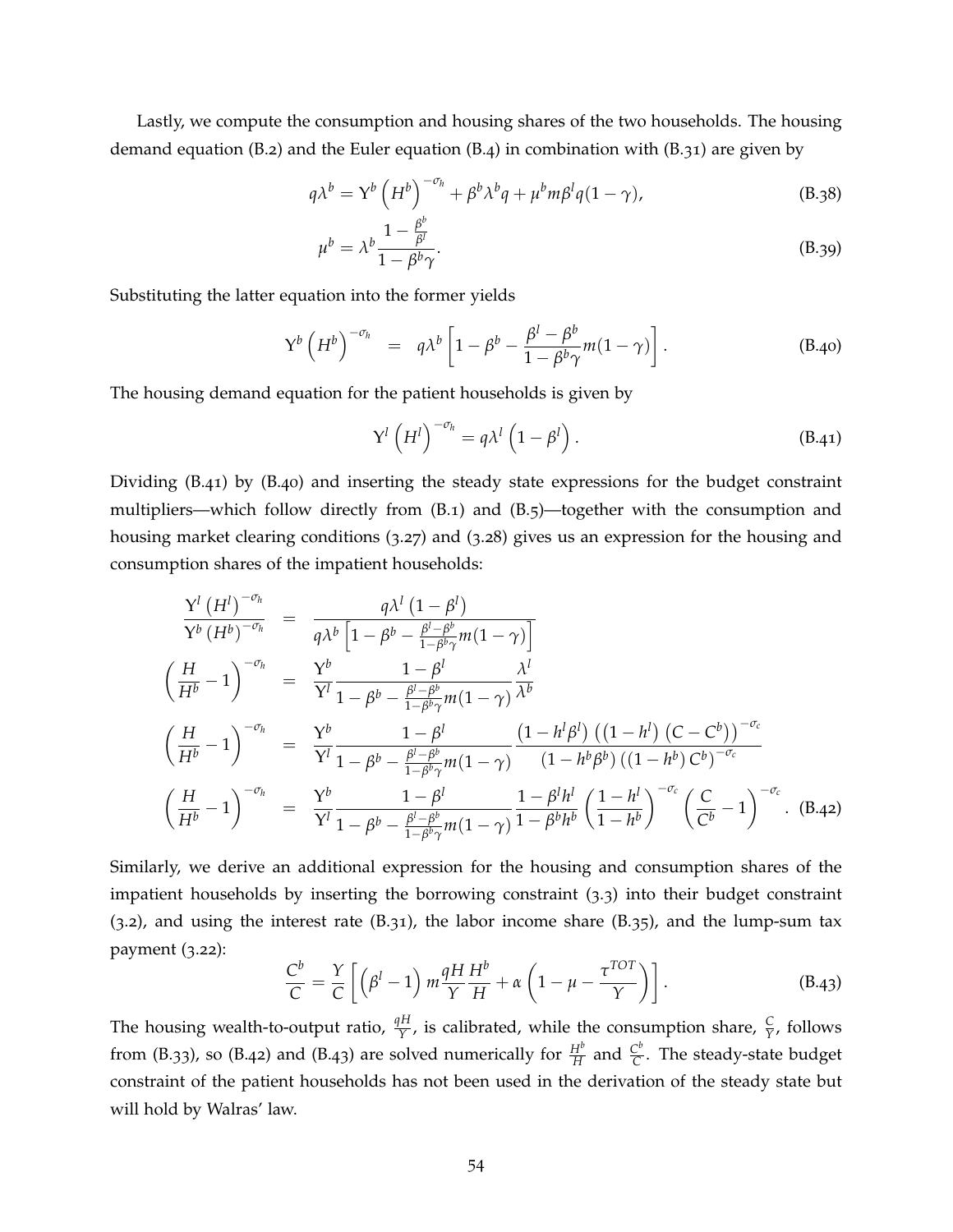# **B.5 Log-linearized model**

The model is log-linearized around the non-stochastic steady state. For any generic variable *X<sup>t</sup>* , we let  $\hat{X}_t = \ln X_t - \ln X$  denote its log-deviation from steady state. We replace  $B_t^l$  and  $B_t^b$  by  $B_t$ throughout the following.

### **B.5.1 Optimality conditions of the impatient households**

Log-linearization of [\(B.](#page-49-7)1), [\(B.](#page-49-9)3), and ([3](#page-16-0).3) gives us the following:

<span id="page-54-0"></span>
$$
\hat{\lambda}_t^b = -\frac{\sigma_c^b}{(1 - \beta^b h^b) (1 - h^b)} \left( \hat{C}_t^b - h^b \hat{C}_{t-1}^b - \beta^l h^b E_t \left\{ \hat{C}_{t+1}^b - h^b \hat{C}_t^b \right\} \right), \tag{B.44}
$$

$$
\hat{w}_t^b + \lambda_t^b = \psi \hat{N}_t^b, \tag{B.45}
$$

$$
\widehat{B}_t = \gamma \widehat{B}_{t-1} + (1 - \gamma) \left( E_t \widehat{q}_{t+1} + \widehat{H}_t^b - \widehat{R}_t \right).
$$
 (B.46)

Log-linearization of [\(B.](#page-49-5)2) results in

$$
q\lambda^{b}\left(\hat{q}_{t}+\hat{\lambda}_{t}^{b}\right)=-\sigma_{h}\Upsilon^{b}\left(H^{b}\right)^{-\sigma_{h}}\hat{H}_{t}^{b}+\beta^{b}\lambda^{b}qE_{t}\left\{\hat{\lambda}_{t+1}^{b}+\hat{q}_{t+1}\right\}+\mu^{b}m\left(1-\gamma\right)\frac{q}{R}E_{t}\left\{\hat{\mu}_{t}^{b}+\hat{q}_{t+1}-\hat{R}_{t}\right\},\,
$$

which is rewritten using [\(B.](#page-52-0)31), [\(B.](#page-53-1)40), and [\(B.](#page-53-4)39):

$$
q\lambda^{b} \left(\hat{q}_{t} + \hat{\lambda}_{t}^{b}\right) = -\sigma_{h}q\lambda^{b} \left[1 - \beta^{b} - \frac{\beta^{l} - \beta^{b}}{1 - \beta^{b}\gamma}m(1 - \gamma)\right]\hat{H}_{t}^{b} + \beta^{b}\lambda^{b}qE_{t}\left\{\hat{\lambda}_{t+1}^{b} + \hat{q}_{t+1}\right\}
$$

$$
+ \lambda^{b} \frac{1 - \frac{\beta^{b}}{\beta^{l}}}{1 - \beta^{b}\gamma}m(1 - \gamma)\frac{q}{R}E_{t}\left\{\hat{\mu}_{t}^{b} + \hat{q}_{t+1} - \hat{R}_{t}\right\},
$$

$$
\hat{q}_{t} + \hat{\lambda}_{t}^{b} = -\sigma_{h}\left[1 - \beta^{b} - \frac{\beta^{l} - \beta^{b}}{1 - \beta^{b}\gamma}m(1 - \gamma)\right]\hat{H}_{t}^{b} + \beta^{b}E_{t}\left\{\hat{\lambda}_{t+1}^{b} + \hat{q}_{t+1}\right\}
$$

$$
+ \frac{\beta^{l} - \beta^{b}}{1 - \beta^{b}\gamma}m(1 - \gamma)E_{t}\left\{\hat{\mu}_{t}^{b} + \hat{q}_{t+1} - \hat{R}_{t}\right\}.
$$
(B.47)

In addition, [\(B.](#page-49-6)4) becomes

$$
\lambda^{b}\widehat{\lambda}_{t}^{b}+\beta^{b}\gamma\mu^{b}E_{t}\left\{\widehat{\mu}_{t+1}^{b}\right\}=\mu^{b}\widehat{\mu}_{t}^{b}+\beta^{b}\lambda^{b}RE_{t}\left\{\widehat{\lambda}_{t+1}^{b}+\widehat{R}_{t}\right\}.
$$

Rewriting this using [\(B.](#page-53-4)39) results in

$$
\widehat{\lambda}_t^b + \beta^b \gamma \frac{1 - \frac{\beta^b}{\beta^l}}{1 - \beta^b \gamma} E_t \left\{ \widehat{\mu}_{t+1}^b \right\} = \frac{1 - \frac{\beta^b}{\beta^l}}{1 - \beta^b \gamma} \widehat{\mu}_t^b + \frac{\beta^b}{\beta^l} E_t \left\{ \widehat{\lambda}_{t+1}^b + \widehat{R}_t \right\}.
$$
 (B.48)

The log-linearized budget constraint becomes

$$
\frac{C^b}{C}\frac{C}{Y}\hat{C}_t^b + \frac{qH}{Y}\frac{H^b}{H}\left(\hat{H}_t^b - \hat{H}_{t-1}^b\right) + m\frac{qH}{Y}\frac{H^b}{H}\left(\hat{R}_{t-1} + \hat{B}_{t-1}\right) =
$$
\n
$$
(1 - \mu)\alpha\left(\hat{w}_t^b + \hat{N}_t^b\right) + m\frac{qH}{Y}\frac{H^b}{H}\beta^l\hat{B}_t - \alpha\frac{\tau^{TOT}}{Y}\hat{\tau}_t^{TOT}.
$$
\n(B.49)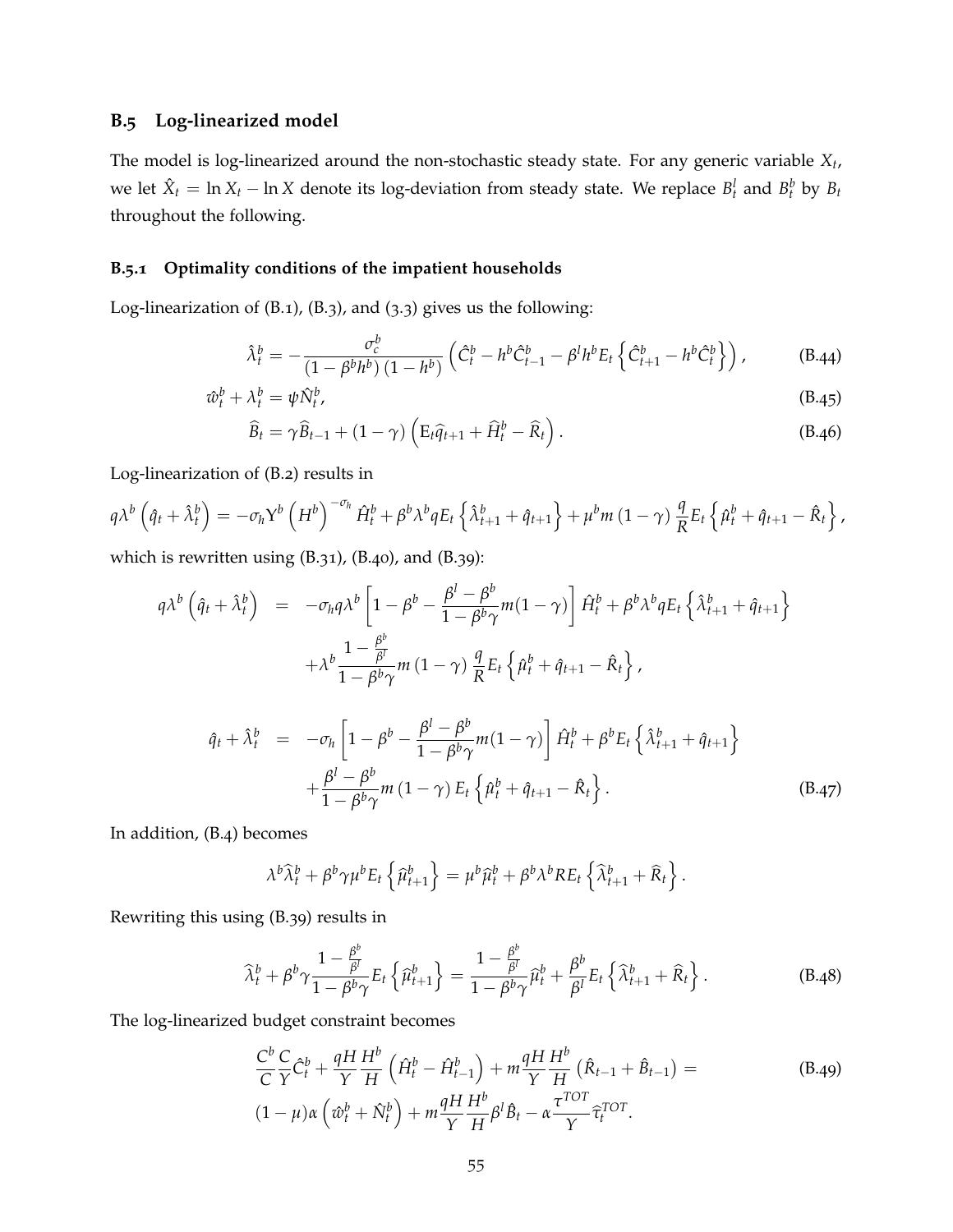### **B.5.2 Optimality conditions of the patient households**

Log-linearization of  $(B.5)$  $(B.5)$ ,  $(B.7)$ ,  $(B.8)$ , and  $(3.5)$  $(3.5)$  $(3.5)$  results in

$$
\hat{\lambda}_t^l = -\frac{\sigma_c^l}{(1 - \beta^l h^l) (1 - h^l)} \left( \hat{C}_t^l - h^l \hat{C}_{t-1}^l - \beta^l h^l E_t \left\{ \hat{C}_{t+1}^l - h^l \hat{C}_t^l \right\} \right),
$$
(B.50)

$$
\hat{\lambda}_t^l = E_t \left\{ \hat{\lambda}_{t+1}^l \right\} + \hat{R}_t, \tag{B.51}
$$

$$
\hat{w}_t^l + \hat{\lambda}_t^l = \psi \hat{N}_t^l,\tag{B.52}
$$

$$
\hat{K}_t = (1 - \delta)\hat{K}_{t-1} + \delta\hat{I}_t.
$$
\n(B.53)

Similar to the derivation for the impatient households, log-linearization of [\(B.](#page-49-1)6) in combination with [\(B.](#page-53-0)41) becomes

<span id="page-55-1"></span><span id="page-55-0"></span>
$$
\hat{q}_t + \hat{\lambda}_t^l = -\sigma_h \left(1 - \beta^l\right) \hat{H}_t^l + \beta^l E_t \left\{\hat{q}_{t+1} + \hat{\lambda}_{t+1}^l\right\}.
$$
\n(B.54)

The log-linearized first-order conditions for capital and investment, [\(B.](#page-49-3)9) and [\(B.](#page-49-4)10), are

$$
\hat{q}_t^k = E_t \left\{ \hat{\lambda}_{t+1}^l \right\} - \hat{\lambda}_t^l + \beta^l r^k \hat{r}_{t+1}^k + \beta^l (1-\delta) E_t \left\{ q_{t+1}^k \right\} + \beta^l \delta^2 \phi E_t \left\{ \hat{I}_{t+1} - \hat{K}_t \right\},
$$
  

$$
\hat{q}_t^k = \phi \delta \left( \hat{I}_t - \hat{K}_{t-1} \right).
$$

Combining these two equations to eliminate  $\hat{q}_t^k$  and inserting [\(B.](#page-55-0)53) results in

$$
\phi\left(\hat{K}_t - \hat{K}_{t-1}\right) + \hat{\lambda}_t^l = E_t \left\{ \hat{\lambda}_{t+1}^l + \beta^l r^k \hat{r}_{t+1}^k + \beta^l \phi\left(\hat{K}_{t+1} - \hat{K}_t\right) \right\}.
$$
\n(B.55)

Lastly, the budget constraint ([3](#page-16-3).4) becomes

$$
\frac{C^l}{C} \frac{C}{Y} \hat{C}_t^l + \frac{qH}{Y} \frac{H^l}{H} \left( \hat{H}_t^l - \hat{H}_{t-1}^l \right) + \frac{\delta K}{Y} \hat{I}_t + m \frac{qH}{Y} \frac{H^b}{H} \beta^l \hat{B}_t + \Xi \hat{B}_t^g =
$$
\n
$$
(1 - \mu)(1 - \alpha) \left( \hat{w}_t^l + \hat{N}_t^l \right) + m \frac{qH}{Y} \frac{H^b}{H} \left( \hat{R}_{t-1} + \hat{B}_{t-1} \right) + \mu \left( \hat{r}_t^k + \hat{K}_{t-1} \right)
$$
\n
$$
+ \frac{1}{\beta^l} \Xi \left( \hat{R}_{t-1} + \hat{B}_{t-1}^g \right) - (1 - \alpha) \frac{\tau_t^{TOT}}{Y} \hat{\tau}_t^{TOT}.
$$
\n(B.56)

### **B.5.3 Symmetric firm equilibrium conditions**

The log-linearized factor prices read as

$$
\hat{r}_t^k = (1+\tau) \left( \left( \left( \mu - \frac{1}{1+\tau} \right) \hat{K}_{t-1} + (1-\mu) \left( \alpha \hat{N}_t^b + (1-\alpha) \hat{N}_t^l \right) \right) \right) - \frac{x - (1+\tau)}{x-1} \hat{x}_t, \qquad (B.57)
$$
  

$$
\hat{w}_t^b = (1+\tau) \left( \left( \mu \hat{K}_{t-1} + (1-\mu) \left( \left( \alpha - \frac{1}{(1+\tau)(1-\mu)} \right) \hat{N}_t^b + (1-\alpha) \hat{N}_t^l \right) \right) \right) - \frac{x - (1+\tau)}{x-1} \hat{x}_t, \qquad (B.58)
$$

<span id="page-55-2"></span>
$$
\hat{\omega}_t^l = (1+\tau) \left( \left( \mu \hat{K}_{t-1} + (1-\mu) \left( \alpha \hat{N}_t^b + \left( 1 - \alpha - \frac{1}{(1+\tau)(1-\mu)} \right) \hat{N}_t^l \right) \right) \right) - \frac{x - (1+\tau)}{x-1} \hat{x}_t.
$$
\n(B.59)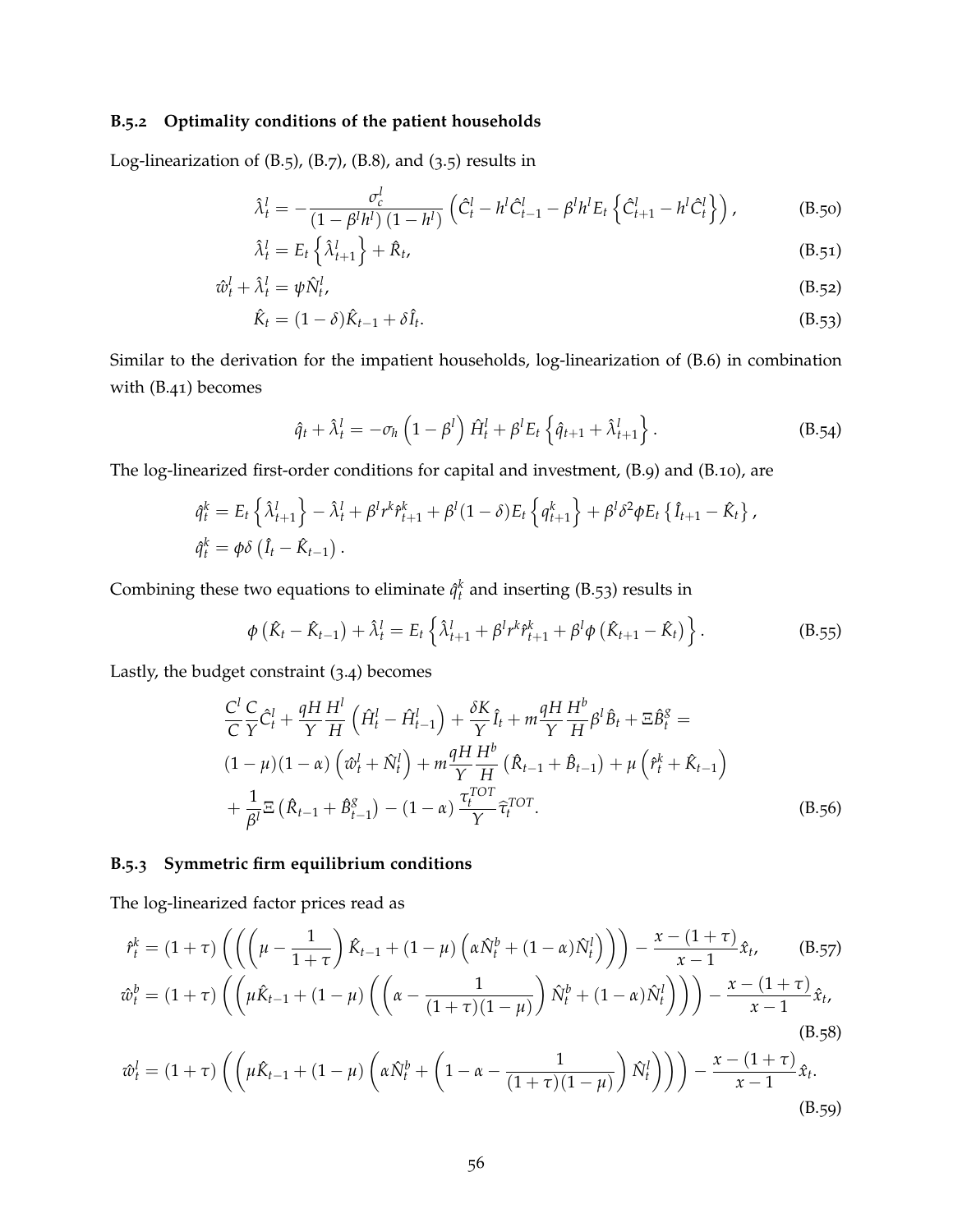while log-linearization of (3.[20](#page-20-0)) results in

<span id="page-56-0"></span>
$$
\hat{Y}_t = (1+\tau) \left( \left( \mu \hat{K}_{t-1} + (1-\mu) \left( \alpha \hat{N}_t^b + (1-\alpha) \hat{N}_t^l \right) \right) \right) - \frac{x - (1+\tau)}{x-1} \hat{x}_t.
$$
 (B.60)

We can combine the production function  $(3.11)$  $(3.11)$  $(3.11)$  with  $(3.16)$  $(3.16)$  $(3.16)$  to obtain:

$$
F_t = \frac{x_t - 1}{x_t \varphi} K_{t-1}^{\mu} \left[ \left( N_t^b \right)^{\alpha} \left( N_t^l \right)^{1-\alpha} \right]^{1-\mu}.
$$

Combining this with (3.[20](#page-20-0)), we obtain the number of firms as a function of output and the markup:

$$
F_t = \left(\frac{x_t - 1}{\varphi}\right)^{\frac{1}{1+\tau}} Y_t^{\frac{1}{1+\tau}},
$$

which is log-linearized as

<span id="page-56-1"></span>
$$
\hat{F}_t = \frac{1}{1+\tau} \left( \hat{Y}_t + \frac{x}{x-1} \hat{x}_t \right). \tag{B.61}
$$

We rewrite the markup (3.[19](#page-19-4)) as

$$
F_t (\rho x_t - 1) (1 - \omega) = (x_t - 1) (\rho - \omega),
$$

which is log-linearized as

$$
F(\rho x - 1) (1 - \omega) \hat{F}_t + \rho x F (1 - \omega) \hat{x}_t = x (\rho - \omega) \hat{x}_t.
$$

Inserting  $F = \frac{(x-1)(\rho-\omega)}{(\rho x-1)(1-\omega)}$ (*ρx*−1)(1−*ω*) into the equation above and rearranging yields

<span id="page-56-2"></span>
$$
\hat{F}_t = \frac{x}{x-1} \frac{\rho-1}{\rho x-1} \hat{x}_t.
$$
\n(B.62)

The log-linearized expression for TFP is

$$
T\hat{F}P_t = \tau \hat{F}_t - \hat{x}_t. \tag{B.63}
$$

### **B.5.4 Fiscal policy, market clearing conditions, and shock processes**

The log-linearized version of the government's budget constraint (3.[24](#page-20-1)) is

$$
\frac{1}{\beta^l} \Xi Y \left( \hat{R}_{t-1} + \hat{B}_{t-1}^g \right) + \theta \hat{G}_t = \frac{\tau^{TOT}}{\gamma} \hat{\tau}_t^{TOT} + \Xi \hat{B}_t^g, \tag{B.64}
$$

while the adjustment rule for the tax level is given by

$$
\hat{\tau}_t^{TOT} = \rho_\tau \hat{\tau}_{t-1}^{TOT} + (1 - \rho_\tau) \gamma_\tau \left( \hat{B}_{t-1}^g - \hat{Y}_{t-1} \right). \tag{B.65}
$$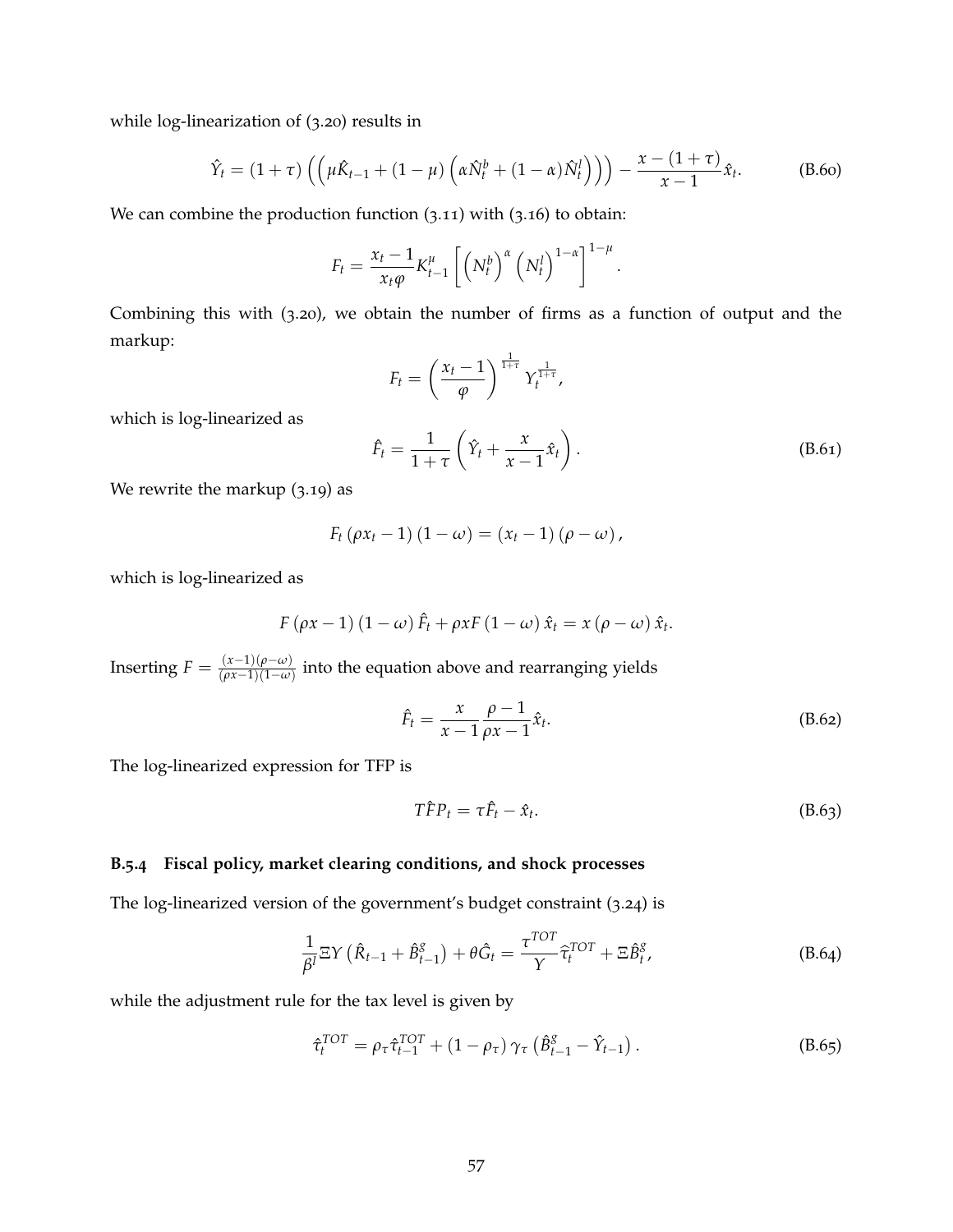The market clearing conditions (3.[26](#page-21-2)), (3.[27](#page-21-3)), and (3.[28](#page-21-4)) become

$$
\hat{Y}_t = \frac{C}{\gamma} \hat{C}_t + \theta \hat{G}_t + \frac{I}{\gamma} \hat{I}_t,
$$
\n
$$
\hat{C}_t = \frac{C^b}{C} \hat{C}_t^b + \frac{C^l}{C} \hat{C}_t^l,
$$
\n(B.66)

<span id="page-57-2"></span>
$$
0 = \frac{H^b}{H}\hat{H}_t^b + \frac{H^l}{H}\hat{H}_t^l.
$$
 (B.67)

The good market clearing condition is not included in the Dynare code since it is redundant by Walras' law.

The log-linearized shock process for government spending (3.[21](#page-20-3)) is

<span id="page-57-1"></span>
$$
\hat{G}_t = \gamma_g \hat{G}_t + \epsilon_{g,t}.
$$
\n(B.68)

The 25 equations [\(B.](#page-54-0)44) to [\(B.](#page-57-1)68) define the log-linearized model for the 25 endogeneous variables  $\hat{\lambda}^b_t$ ,  $\hat{\lambda}^l_t$ ,  $\hat{C}^b_t$ ,  $\hat{C}^l_t$ ,  $\hat{w}^b_t$ ,  $\hat{W}^l_t$ ,  $\hat{N}^l_t$ ,  $\hat{H}^b_t$ ,  $\hat{H}^l_t$ ,  $\hat{B}_t$ ,  $\hat{q}_t$ ,  $\hat{R}_t$ ,  $\hat{\mu}^b_t$ ,  $\hat{G}_t$ ,  $\hat{\tau}^{TOT}_t$ ,  $\hat{B}^g_t$  ${}_{t}^{g}$ ,  $\hat{K}_{t}$ ,  $\hat{I}_{t}$ ,  $\hat{r}_{t}^{k}$ ,  $\hat{x}_{t}$ ,  $\hat{F}_{t}$ ,  $\hat{Y}_{t}$ ,  $\hat{C}_{t}$ , and  $T\hat{F}P_{t}$ .

# <span id="page-57-0"></span>**C Stylized model**

We assume the economy to be solely populated by financially unconstrained households that exhibit logarithmic nondurable consumption utility, and intermediate goods firms featuring a production technology that is linear in labor, the only production input. Under these assumptions, we can retrieve the following set of log-linearized equations, corresponding to [\(B.](#page-57-2)66), [\(B.](#page-55-1)52), [\(B.](#page-55-2)59), [\(B.](#page-56-0)60), [\(B.](#page-56-1)61), and [\(B.](#page-56-2)62), respectively:

<span id="page-57-5"></span><span id="page-57-4"></span><span id="page-57-3"></span>
$$
\hat{y}_t = (1 - \theta)\hat{c}_t + \theta \hat{g}_t, \tag{C.1}
$$

$$
\hat{w}_t = \psi \hat{n}_t + \hat{c}_t, \tag{C.2}
$$

$$
\hat{w}_t = \tau \hat{n}_t - \frac{x - (1 + \tau)}{x - 1} \hat{x}_t, \tag{C.3}
$$

$$
\hat{y}_t = (1+\tau)\hat{n}_t - \frac{x - (1+\tau)}{x-1}\hat{x}_t, \tag{C.4}
$$

<span id="page-57-6"></span>
$$
\hat{F}_t = \frac{1}{1+\tau} \left( \hat{y}_t + \frac{x}{x-1} \hat{x}_t \right), \tag{C.5}
$$

<span id="page-57-7"></span>
$$
\hat{F}_t = \frac{x}{x-1} \frac{\rho-1}{\rho x-1} \hat{x}_t.
$$
\n(C.6)

First, combine [\(C.](#page-57-5)1) and (C.2) to eliminate  $\hat{c}_t$ . Thus, plug (C.3) in the resulting equation and rearrange to obtain

<span id="page-57-8"></span>
$$
\frac{\left(\tau-\psi\right)\left(1-\gamma\right)-\left(1+\tau\right)}{\left(1+\tau\right)\left(1-\gamma\right)}\hat{y}_t + \frac{\left[\tau-\psi-\left(1+\tau\right)\right]\left[x-\left(1+\tau\right)\right]}{\left(1+\tau\right)\left(x-1\right)}\hat{x}_t = -\frac{\gamma}{1-\gamma}\hat{g}_t.
$$
 (C.7)

Separately, combine [\(C.](#page-57-7)5) and (C.6) to eliminate  $\hat{F}_t$  and obtain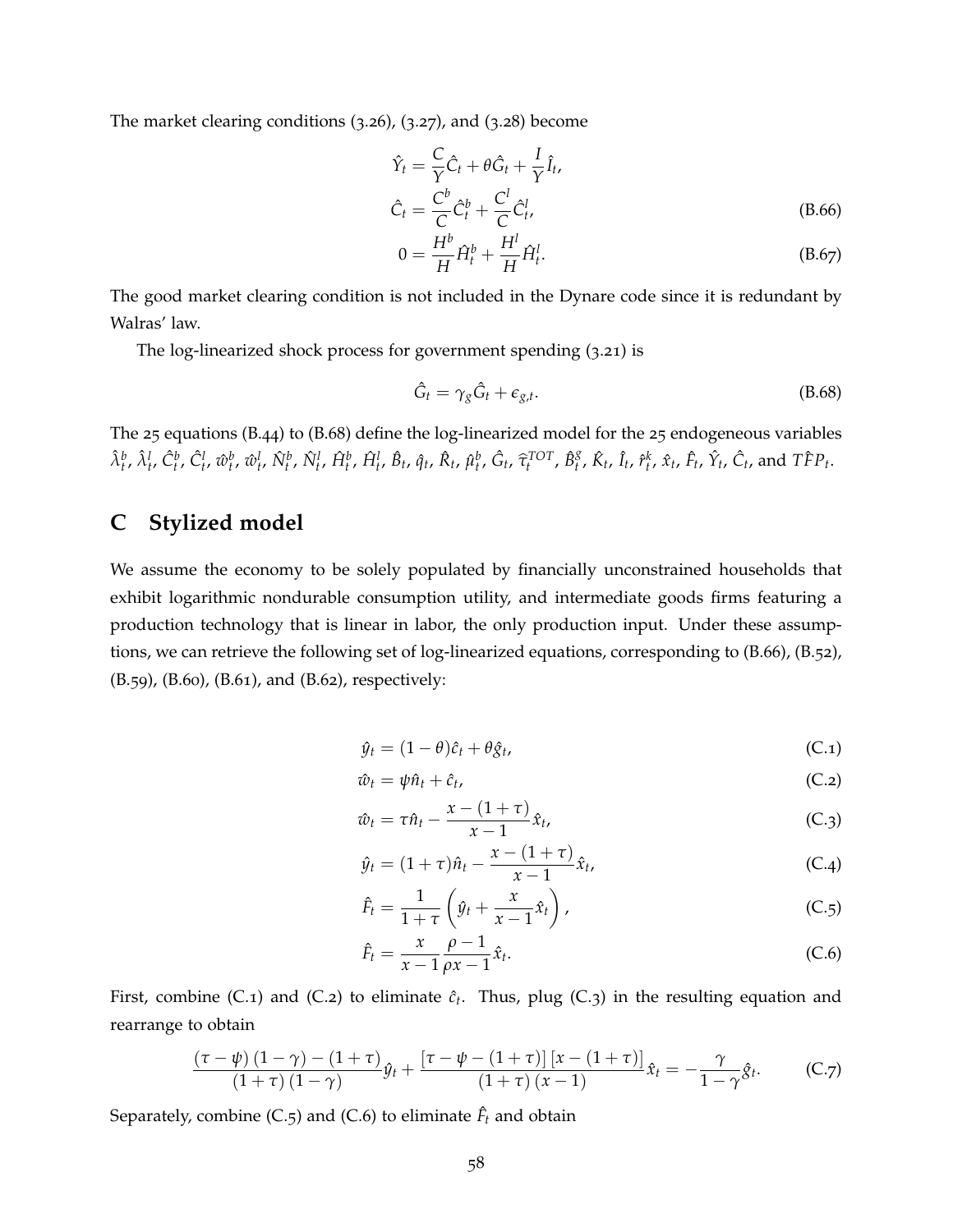<span id="page-58-1"></span>
$$
\hat{x}_t = \frac{(x-1)(\rho x - 1)}{x[(\rho - 1)(1+\tau) - (\rho x - 1)]}\hat{y}_t.
$$
 (C.8)

.

Finally, combine [\(C.](#page-58-1)7) and (C.8) to obtain the response of  $\hat{y}_t$  to  $\hat{g}_t$ :

$$
\hat{y}_t = \frac{\gamma x (1+\tau) [(\rho x - 1) - (\rho - 1) (1+\tau)]}{x [(\tau - \psi) (1-\gamma) - (1+\tau)] [(\rho - 1) (1+\tau) - (\rho x - 1)] + (\rho x - 1) (1-\gamma) [\tau - \psi - (1+\tau)] [x - (1+\tau)]} \hat{\mathcal{S}}_t
$$

Combining this solution with [\(C.](#page-57-3)1), we are able to infer when  $\hat{g}_t$  implies movements in  $\hat{c}_t$  (and, thus, in house prices, given that  $\hat{c}_t \approx \hat{q}_t$ ) of the same sign, which is the case whenever  $\frac{\hat{y}_t}{\hat{g}_t} > \gamma$ .

# <span id="page-58-0"></span>**D Additional numerical results**

This appendix contains additional results based on estimations or simulations of the quantitative model presented in Section [5](#page-23-0). Table D.1 presents the estimated parameter values from the alternative model version without taste for variety, i.e. where we impose  $\tau = 0$  from the outset.

| Table D.1: Estimated parameters in the model with $\tau = 0$ |                                          |                               |  |  |  |
|--------------------------------------------------------------|------------------------------------------|-------------------------------|--|--|--|
| Parameter                                                    | Description                              | Value                         |  |  |  |
| $\sigma_c$                                                   | Curvature in utility of consumption      | 4.929<br>$[1.523 - 5.000]$    |  |  |  |
| $\sigma_h$                                                   | Curvature in utility of housing          | 1.939<br>$[1.013 - 1.945]$    |  |  |  |
| $h^{l}$                                                      | Habit formation, lenders                 | 0.659<br>$[0.441 - 0.900]$    |  |  |  |
| $h^b$                                                        | Habit formation, borrowers               | 0.896<br>$[0.738 - 0.900]$    |  |  |  |
| ψ                                                            | Inverse Frisch elasticity                | 0.262<br>$[0.250 - 9.574]$    |  |  |  |
| φ                                                            | Capital adjustment cost parameter        | 22.755<br>$[12.152 - 24.999]$ |  |  |  |
| $\gamma$                                                     | Inertia of mortgage debt                 | 0.946<br>$[0.946 - 0.950]$    |  |  |  |
| $\mathcal{X}$                                                | Steady-state value of markup             | 1.324<br>$[1.250 - 1.330]$    |  |  |  |
| $\gamma_\tau$                                                | Tax response to government debt          | 0.870<br>$[0.537 - 0.900]$    |  |  |  |
| $\rho_{\tau}$                                                | Inertia of tax level                     | 0.879<br>$[0.100 - 0.900]$    |  |  |  |
| $\gamma_G$                                                   | Persistence of government spending shock | 0.951<br>$[0.945 - 0.973]$    |  |  |  |
| $\sigma_g$                                                   | Std. dev. of government spending shock   | 0.098<br>$[0.086 - 0.120]$    |  |  |  |

Note: 68 percent confidence bands for the estimated parameters are reported in brackets.

We then return to the baseline model characterized by the parameter estimates reported in Section [5](#page-26-4).2.1. We rely on Figure D.3 to shed additional light on the interplay between the taste for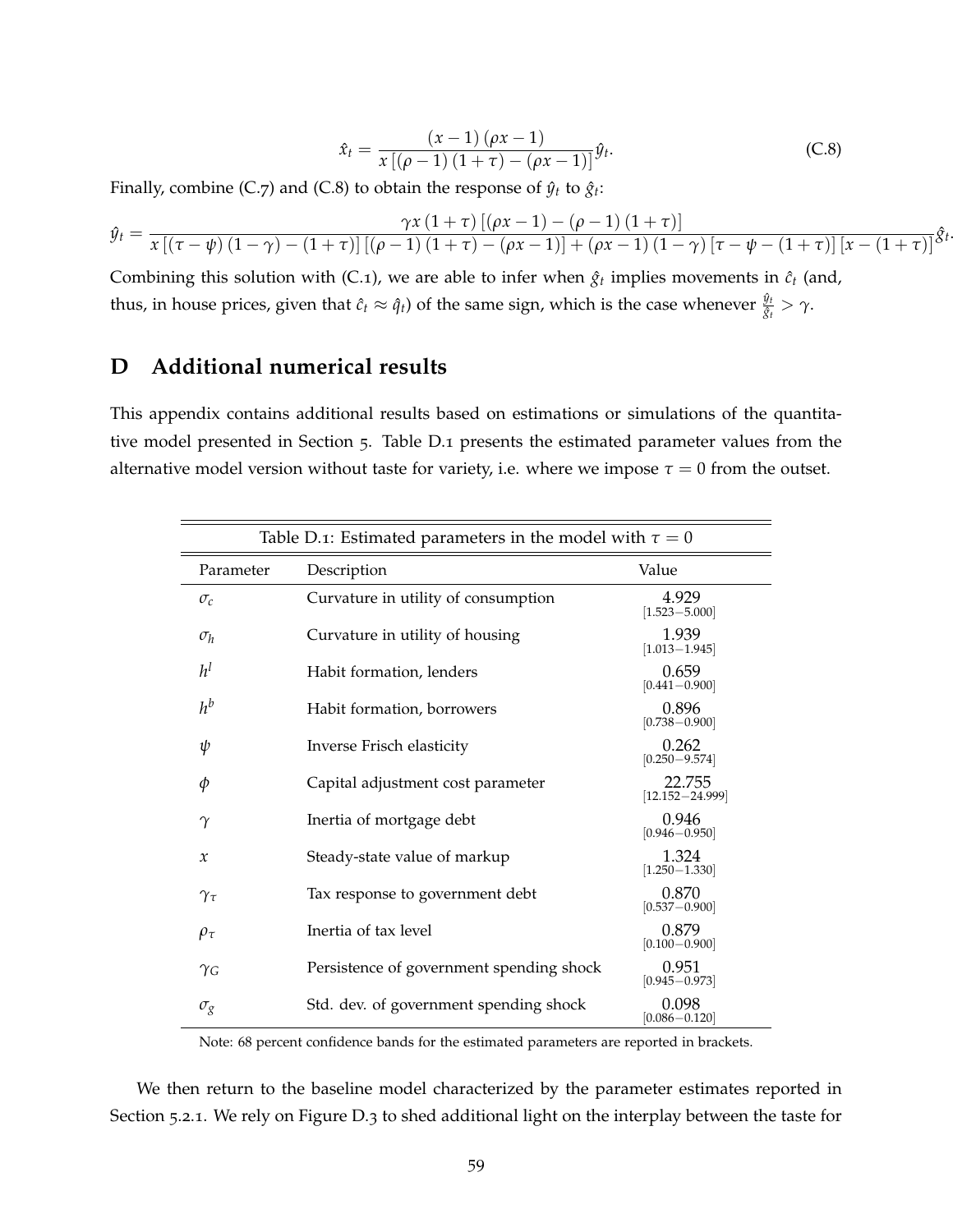variety and the steady-state markup in the model. In the left panel, we report the combinations of the taste for variety parameter, *τ*, and the steady-state markup, *x*, for which the model generates an increase in the house price on impact, holding all other parameters fixed at the values reported in Table 1. In the right panel, we focus on the cumulative response of the house price.



Figure D.4: House price response for different parameter combinations

*Notes:* The figure shows the model outcomes for different combinations of the parameter values of *τ* and *x*. The grey (white) area indicates parameter combinations where the model produces an increase (a decline) in the house price in response to a government spending shock. The black area indicates combinations for which the model does not have a unique and determinate solution. The left panel considers the impact response of the house price, while the right panel considers the cumulated response over 25 periods.

We finally report the effects of an increase in government spending for various values of the steady-state markup *x*, holding all other parameters fixed at their baseline values.